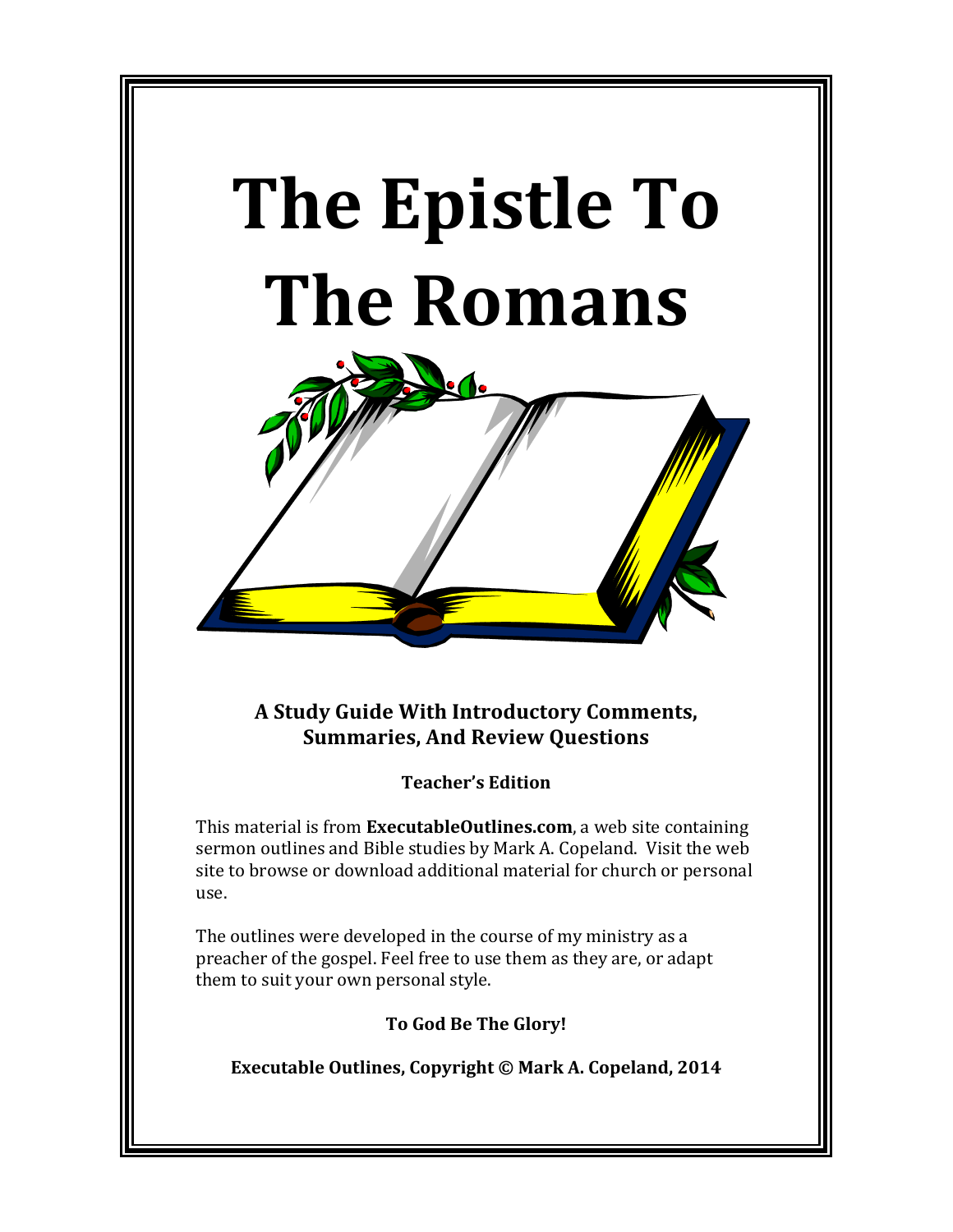## **The Epistle To The Romans**

### **Table Of Contents**

| <b>Introduction</b>     | 3  |
|-------------------------|----|
| <b>Chapter One</b>      | 6  |
| <b>Chapter Two</b>      | 9  |
| <b>Chapter Three</b>    | 11 |
| <b>Chapter Four</b>     | 14 |
| <b>Chapter Five</b>     | 16 |
| <b>Chapter Six</b>      | 19 |
| <b>Chapter Seven</b>    | 21 |
| <b>Chapter Eight</b>    | 23 |
| <b>Chapter Nine</b>     | 26 |
| <b>Chapter Ten</b>      | 29 |
| <b>Chapter Eleven</b>   | 31 |
| <b>Chapter Twelve</b>   | 33 |
| <b>Chapter Thirteen</b> | 36 |
| <b>Chapter Fourteen</b> | 38 |
| Chapter Fifteen         | 40 |
| <b>Chapter Sixteen</b>  | 42 |

This study guide was designed for adult Bible classes, though it might be suitable for junior and senior high classes as well. Some have used it for personal devotions, and others in small study groups.

- Points to ponder for each chapter are things I emphasize during the class.
- Detailed outlines for each chapter might be useful for sermon or class preparation.
- Words To Ponder are certain words I think worthy of careful study and reflection.
- Review questions are intended to reinforce key thoughts in each chapter. That you might know what answers were intended by the questions, I have included them in this guide. There is a "student edition" available with answers deleted.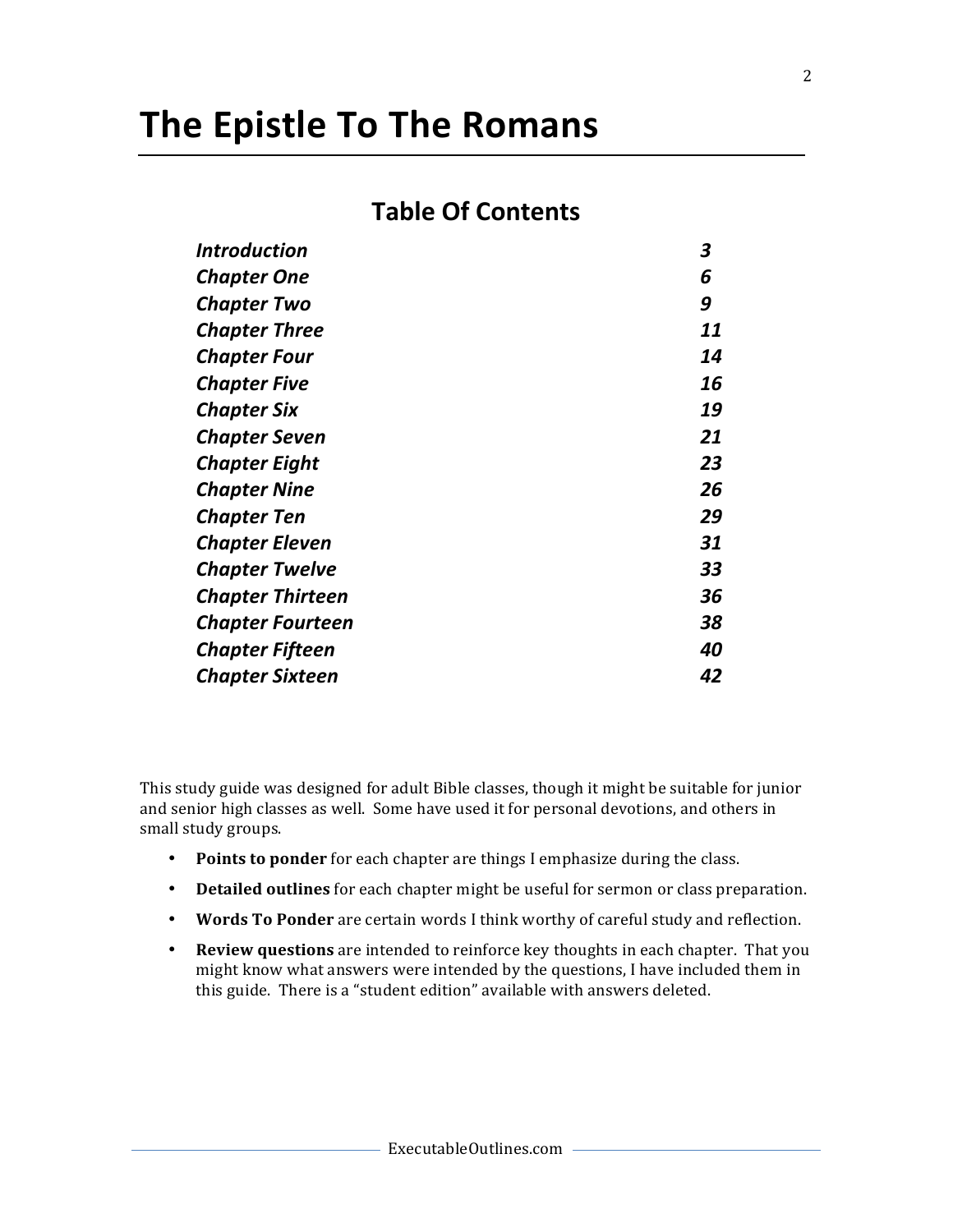### **Introduction**

"Romans, Paul's greatest work, is placed first among his thirteen epistles in the New Testament. While the four Gospels present the words and works of Jesus Christ, Romans explores the significance of His sacrificial death. Using a question-and-answer format, Paul records the most systematic presentation of doctrine in the Bible. Romans is more than a book of theology; it is also a book of practical exhortation. The good news of Jesus Christ is more than facts to be believed; it is also a life to be lived—a life of righteousness befitting the person "justified freely by His [God's] grace through the redemption that is in Christ Jesus" (Ro 3:24)." *- Wilkinson, B., & Boa, K. (1983). Talk thru the Bible. Nashville: T. Nelson.* 

"In this epistle doctrine and gospel merge, and the result is a spiritual feast for Christians." -Cottrell, J. (1996). Romans (Vol. 1). Joplin, MO: College Press Pub. Co.

#### **Author**

**Paul**, the apostle (**Ro 1:1**). The authorship of this epistle has been universally accepted, even by heretical sects who did not like Paul. It is ascribed to Paul by Clement of Rome, Polycarp, Irenaeus, Tertullian, and many other writers in the early church. The internal evidence is also supportive of Paul as its author.

#### **Place Of Writing**

**Corinth**, as evident from the greetings of Gaius, who lived at Corinth **(Ro 16:23; 1Co 1:14**), and of Erastus, who had settled down there **(Ro 16:23; 2Ti 4:20**). Also, Phoebe, who apparently accompanied the epistle **(Ro 16:1-2)**, was from the church at Cenchrea, a "suburb" of Corinth.

#### **Time Of Writing**

**57-58 A.D.**; while on his third journey (Ac 20:1-3), just prior to his arrival to Jerusalem with the collection for the needy saints  $(Ro 15:25-26; Ac 20:16; 24:17)$ .

#### **Background Of The Church At Rome**

Nothing is revealed in the New Testament as to the start of the church in Rome. It is possible that visitors to Jerusalem on the day of Pentecost following the Lord's ascension were among the 3000 saved and later took the gospel with them back home  $\left($ **Ac** 2:10<sup> $\right)$ </sup>. Or it could be that among those dispersed following Stephen's death were some that went to Rome and preached the gospel there (Ac 8:1-4).

The first we read of Christians from Rome is possibly that of Aquila and Priscilla, who along with all Jews were expelled from Rome by Claudius and were found by Paul at Corinth during his second journey (Ac 18:1-2). After travelling with Paul to Ephesus and working with the church there  $(Ac 18:18-19, 24-26; 1Co 16:19)$ , we find them back at Rome and hosting a church in their house (**Ro 16:3-5**).

From the greetings given by Paul in chapter sixteen, it appears that there were several churches in Rome meeting in various homes (Ro 16:5,14,15). The names of individuals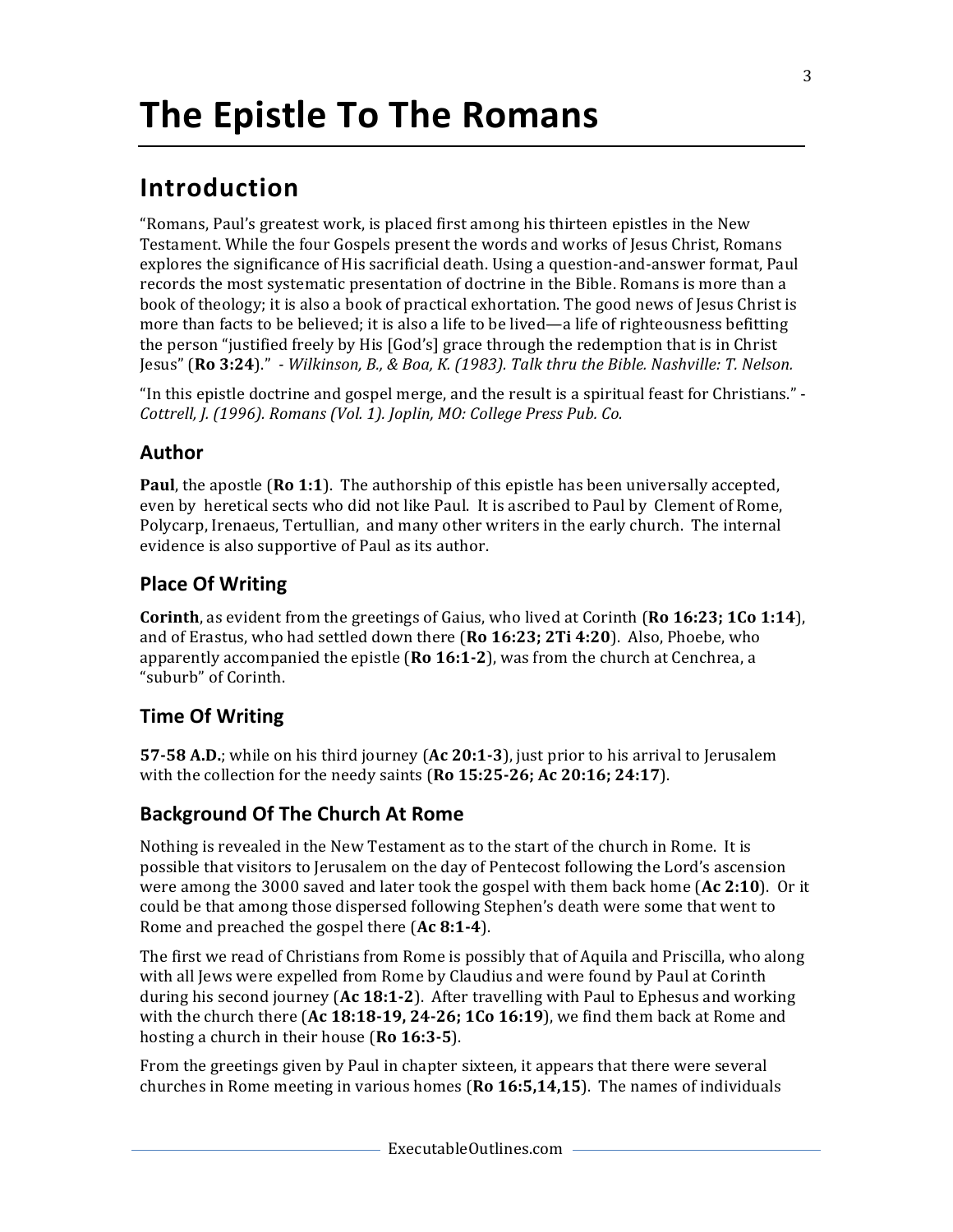would suggest that the Christians were primarily Gentiles, with a smaller number of Jews.

The reputation of the Christians in Rome was widespread; both their faith (**Ro 1:8**) and obedience **(Ro 16:19)** were well known. For this reason Paul had long wanted to see them **(Ro 15:23)**, with the goal of sharing in their mutual edification **(Ro 1:11-12)** and to be assisted on his way to Spain (Ro 15:22-24).

#### **Purpose Of Writing**

Paul expresses in this epistle that he had for some time planned to preach the gospel at Rome  $(Ro 1:13-15)$  and from there go on to Spain  $(Ro 15:22-24)$ . Though he still had these intentions (**Ro 15:28-29**), the spreading cancer of the "Judaizing teachers" which had disrupted churches in Antioch, Corinth and Galatia was likely to make its way to Rome. To prevent this, and to assure that his visit to Rome would be a pleasant one **(Ro 15:30-33**), Paul writes:

#### **TO SET STRAIGHT THE DESIGN AND NATURE OF THE GOSPEL**

In doing so, he demonstrates how the gospel of Christ fulfills what is lacking in both heathenism and Judaism, thereby effectively replacing them as religious systems. Such an epistle would arm the church at Rome against those who would pervert the gospel or suggest that it was inadequate by itself.

#### **Theme: Romans 1:16-17**

*"For I am not ashamed of the gospel of Christ, for it is the power of God to* salvation for everyone who believes, for the Jew first and also for the Greek. For in it the righteousness of God is revealed from faith to faith; as it is written, *'The just shall live by faith.'"* 

In these two verses Paul states his confidence in the gospel and the reasons for it. The bulk of his epistle is devoted to explaining why and how the gospel of Christ is God's power to save those who believe.

#### **Outline (adapted from Dextor Sammons)**

#### **INTRODUCTION (Ro 1:1-17)**

**I. JUSTIFICATION BY FAITH (Ro 1:18-11:36)**

#### **A. SIN - THE "NEED" FOR SALVATION**

- 1. The need of the Gentiles (**Ro 1:18-2:16**)
- 2. The need of the Jews (**Ro 2:17-3:8**)
- 3. The universal need for salvation (**Ro** 3:9-20)

#### **B. JUSTIFICATION BY FAITH - THE "PROVISION" MADE FOR SALVATION**

- 1. God's righteousness through faith (**Ro** 3:21-31)
- 2. Abraham as an example (**Ro 4:1-25**)

#### **C. FREEDOM - THE "RESULT" OF SALVATION**

- 1. Freedom from wrath (**Ro 5:1-21**)
- 2. Freedom from sin (**Ro 6:1-23**)
- 3. Freedom from the Law (**Ro 7:1-25**)
- 4. Freedom from death (Ro 8:1-39)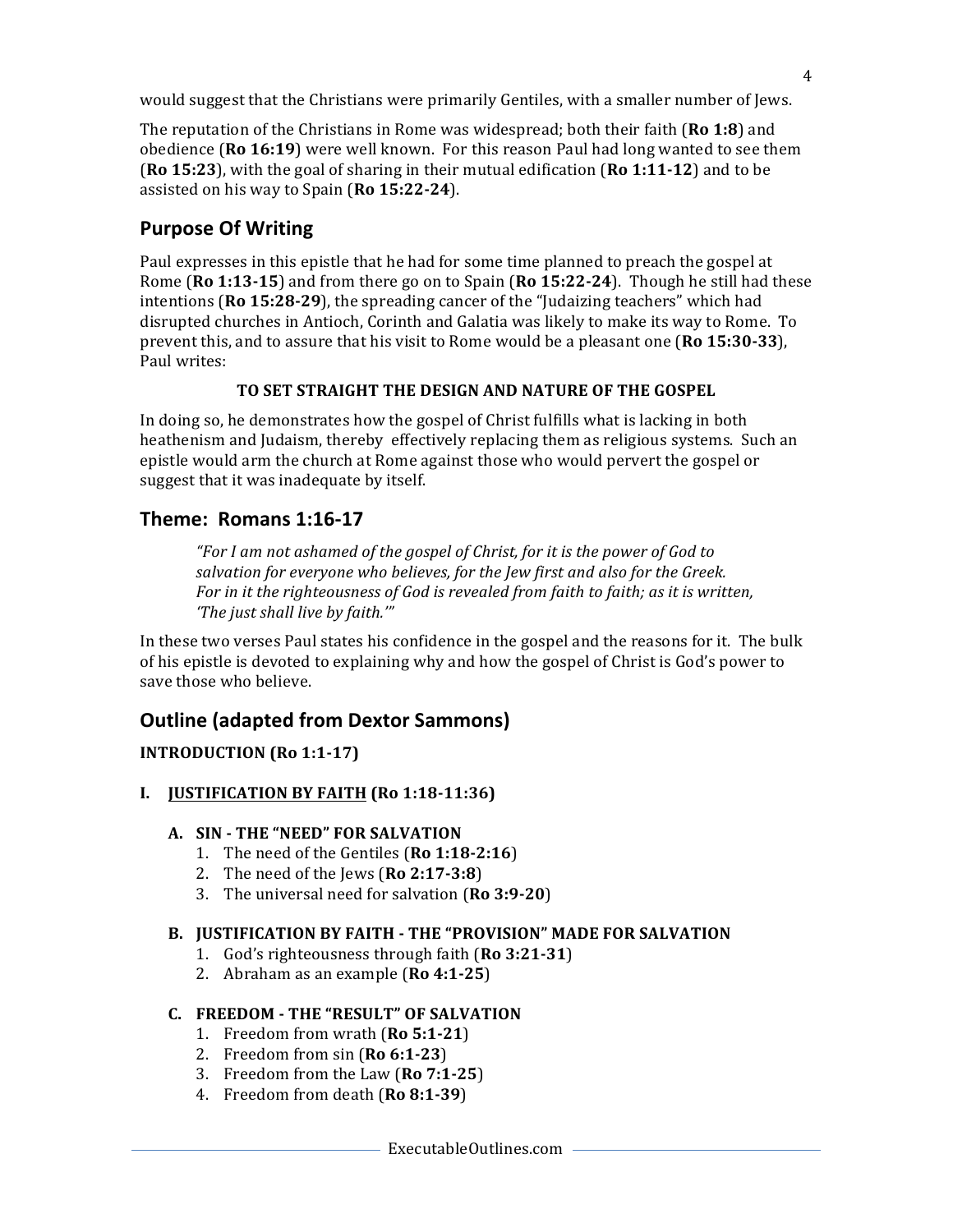#### **D. JEW AND GENTILE - THE "SCOPE" OF SALVATION**

- 1. God chooses to save believers (**Ro 9:1-33**)
- 2. Israel chose to trust in their own righteousness (Ro 10:1-21)
- 3. Both Jew and Gentile can have salvation through faith (Ro 11:1-36)

#### **II.** THE TRANSFORMED LIFE (Ro 12:1-15:13)

- A. IN RELATION TO OVERALL CONDUCT (Ro 12:1-21)
- **B.** IN RELATION TO CIVIL AUTHORITY (Ro 13:1-7)
- **C. IN RELATION TO FELLOW MAN (Ro 13:8-14)**
- **D. IN RELATION TO BRETHREN (Ro 14:1-15:13)**

#### **CONCLUDING REMARKS, INSTRUCTIONS, AND BENEDICTION (Ro 15:14-16:27)**

#### **Review Questions**

- **1)** Who wrote the epistle to the Romans? - The apostle Paul (Ro 1:1)
- **2) From where was it written?** - Corinth
- **3)** What is the approximate date of writing? - 57 or 58 A.D.
- 4) What is the purpose of this epistle? - To set straight the design and nature of the gospel
- 5) Where is the theme of this epistle stated? - Romans 1:16-17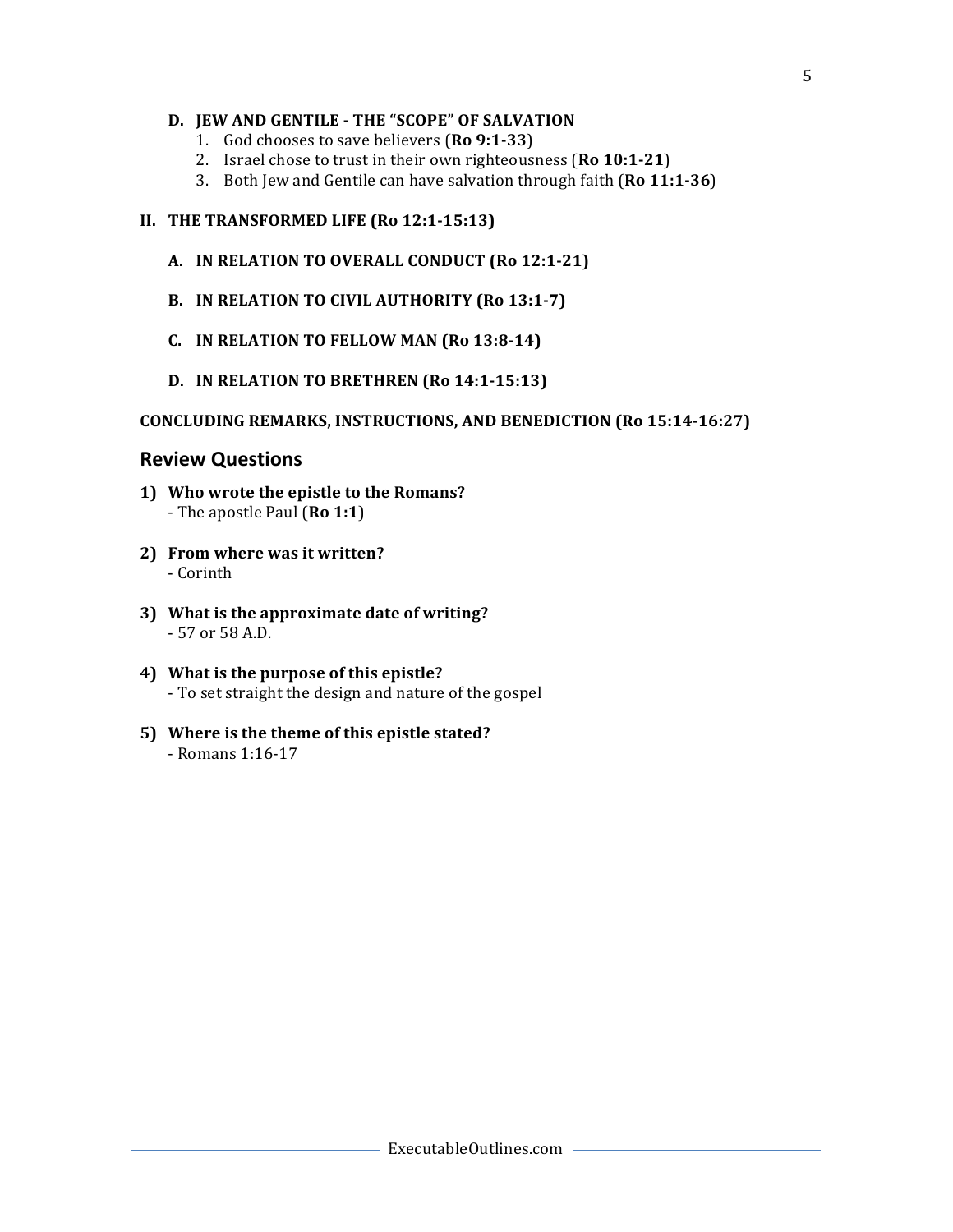### **Chapter One**

As is the custom in most of his epistles, Paul begins by extending greetings and offering thanks. Identifying himself as a bond-servant of Christ, he mentions his apostleship and its mission in the gospel of God concerning His Son: to bring about the obedience of faith among all the Gentiles (1-6). Addressing the recipients of his epistle as "all who are beloved in Rome, called as saints," he extends to them the popular two-fold greeting of that day: "grace" and "peace" (7). He is thankful for their well-known faith and reveals his desire to visit Rome and to proclaim the gospel there  $(8-13)$ . The motivation behind that desire is his sense of obligation and bold conviction that the gospel is God's power to save (14-17).

The mention of "salvation" naturally leads to the need for all men to be saved. Paul begins to demonstrate this need on the part of the Gentiles. He explains that because of the Gentiles' failure to acknowledge the eternal power and divine nature of God as revealed in the world around them, and for their subsequent pride and idolatry, they were therefore exposed to God's wrath from heaven (18-23). This wrath manifested itself in God simply letting them reap the fruits of their vanity. By giving them over "to uncleanness, in the lusts of their hearts," "to vile passions," and "to a debased mind," the result was such corruption that even those who knew better were caught in its clutches (24-32).

#### **Points To Ponder**

- The all-sufficiency of the gospel
- How God's wrath may be directed toward our society today

#### **Outline (adapted from Jim McGuiggan)**

#### **I. INTRODUCTION & THEME (1-17)**

#### **A. CONCERNING PAUL (1-5)**

- 1. His place in life: servant & apostle (1)
- 2. His story in life: the gospel of Christ (2-4)
- 3. His purpose in life: to produce obedience based on faith (5)

#### **B.** CONCERNING THE ROMANS (6-15)

- 1. Paul's description of them (6-7)
- 2. Paul's report of them (8)
- 3. Paul's deep desire to visit them (9-10)
- 4. Paul's reason and eagerness to visit them (11-15)

#### **C. CONCERNING THE GOSPEL (16-17)**

- 1. Its respectability: nothing to be ashamed of (16a)
- 2. Its nature: the power of God (16b)
- 3. Its aim: salvation (**16c**)
- 4. Its scope: for everyone who believes (16d)
- 5. Its content: the revelation of God's righteousness through faith (17)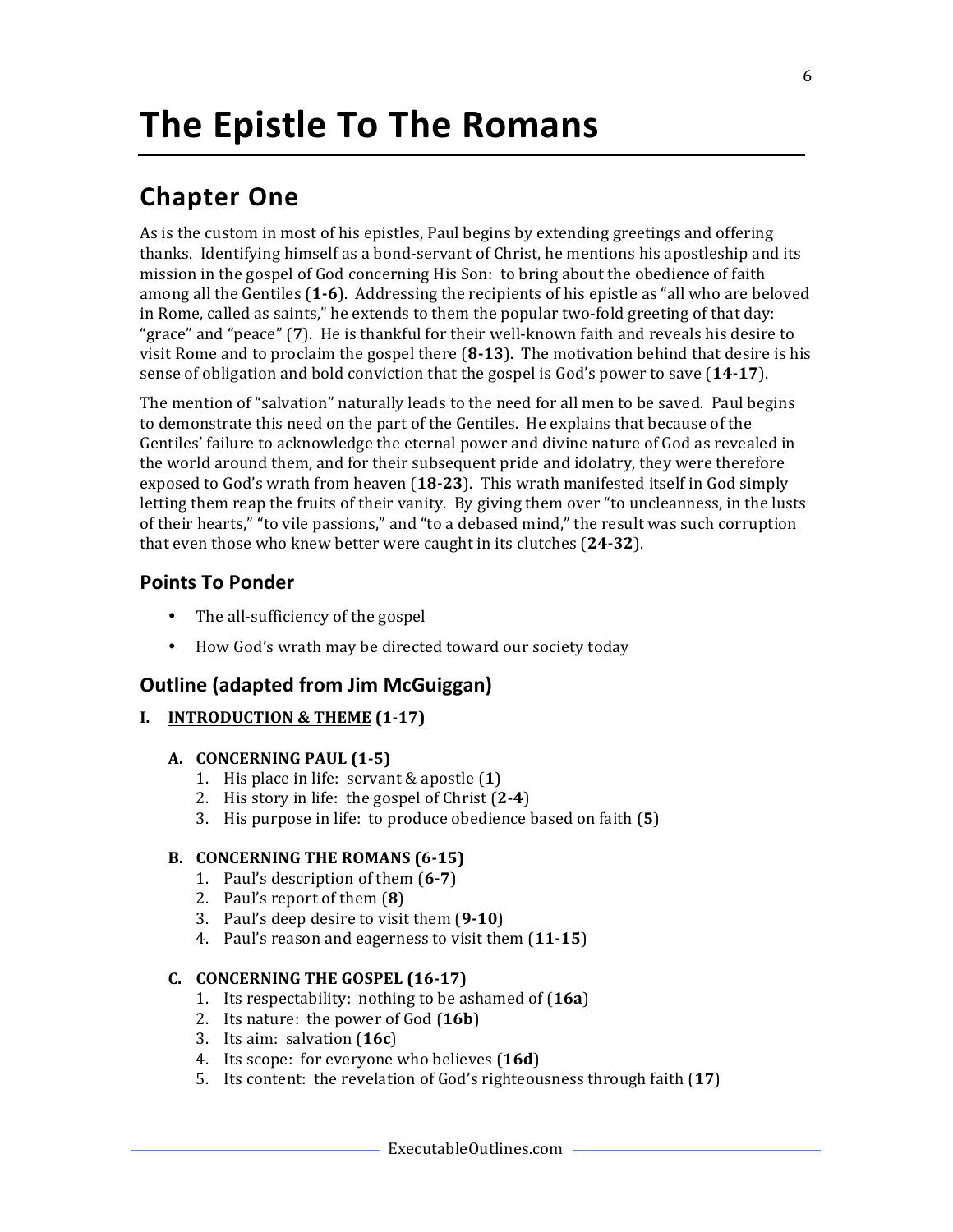#### **II.** THE GENTILES' NEED OF SALVATION (18-32)

#### **A. WICKED MAN DISHONORING GOD (18-23)**

- 1. Wicked man stifling God's revealed truth (18-19)
- 2. Wicked man despising the testimony of nature (20)
- 3. Wicked man ungrateful and foolish (**21-22**)
- 4. Wicked man given to idolatry (23)

#### **B. HOLY GOD "GIVING UP" ON WICKED MAN (24-32)**

- 1. Giving them up to disgusting uncleanness (24-25)
- 2. Giving them up to lesbianism and homosexuality (26-27)
- 3. Giving them up to debased minds and all unrighteousness (28-32)

#### **Words To Ponder**

**gospel** - literally, "good news;" in the NT it denotes the good tidings of the kingdom of God and of salvation through Christ (VINE)

grace - "favor, goodwill, lovingkindness;" as used in reference to God's favor toward man, it's freeness is stressed; i.e., unmerited favor

**faith** - "trust, conviction;" produced by God's Word (Ro 10:17), it expresses itself through obedience and love (Ro 1:5; Ga 5:6)

**power** - from the Greek word *dunamis* (from which derives "dynamite"); "strength, ability"

**righteousness of God** - 1) God doing that which is right (cf. **Ro** 3:25-26); or 2) God's way of making one right with Him (related to the concept of "justification," declaring one to be "not guilty;" cf. **Ro 4:6-8**)

#### **Review Questions**

- **1)** List the two main points of this chapter
	- Introduction (1-17)
	- The Gentiles' Need Of Salvation (18-32)
- **2)** How was Jesus declared to be the Son of God? (4) - With power, through His resurrection from the dead
- **3)** What was the objective of Paul's apostleship? (5) - To bring about the obedience of faith among all nations
- **4) Why did Paul want to go to Rome? (11-12)** - To see them and share in their faith together
- **5) To whom was Paul obligated? (14)** - Both to Greeks and barbarians, both to wise and unwise
- **6)** What is God's power to save? (16) - The gospel of Christ
- **7) Why is it God's power to save? (17)**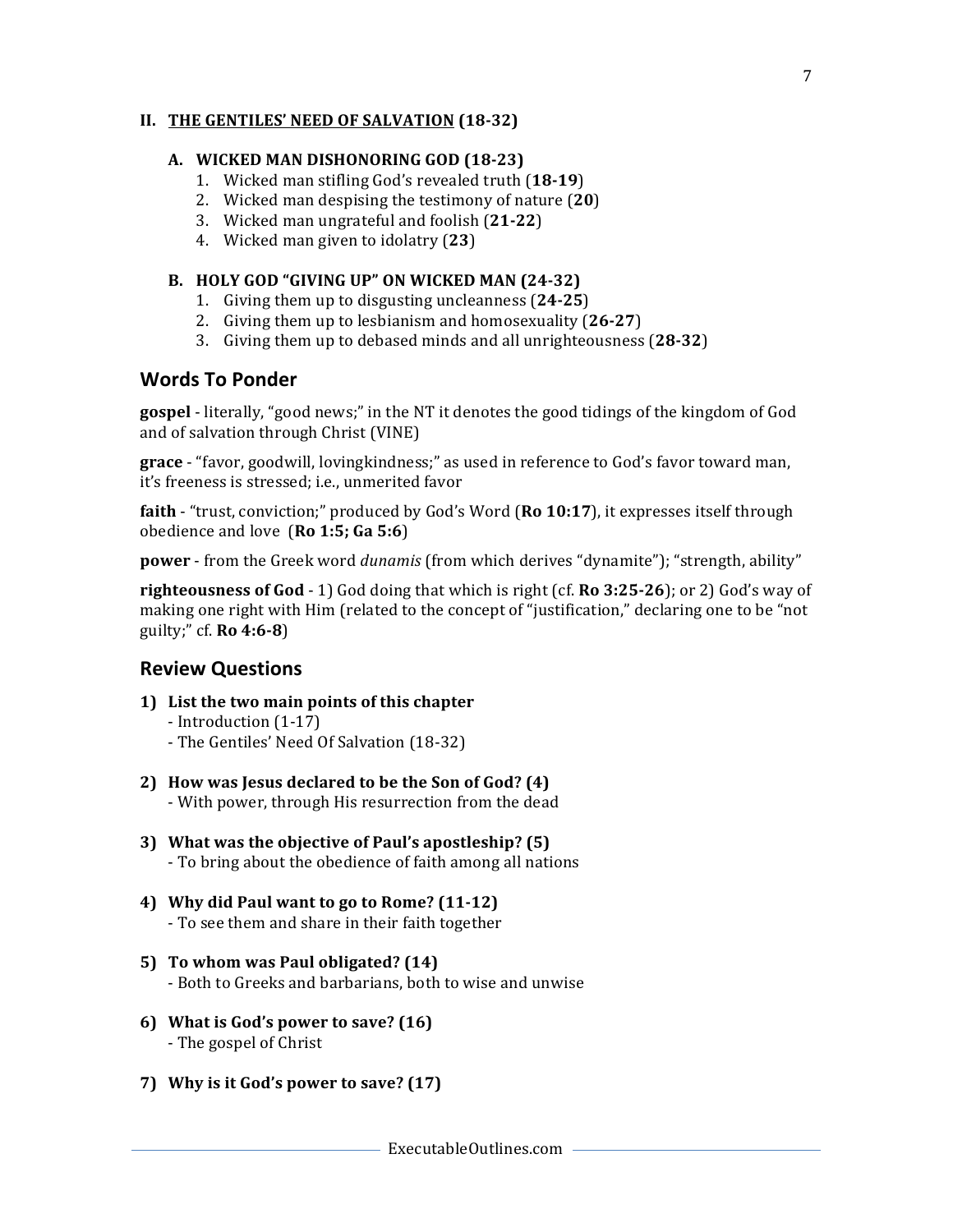- In it the righteousness of God is revealed

8) What two invisible attributes of God are revealed in nature? (20) - His eternal power and Godhead (divine nature)

#### **9) How does God express His wrath? (24,26,28)**

- By "giving people up" to their own sinful passions

**10)What one sin in particular is an indication of God's wrath toward man? (26,27)** - Homosexuality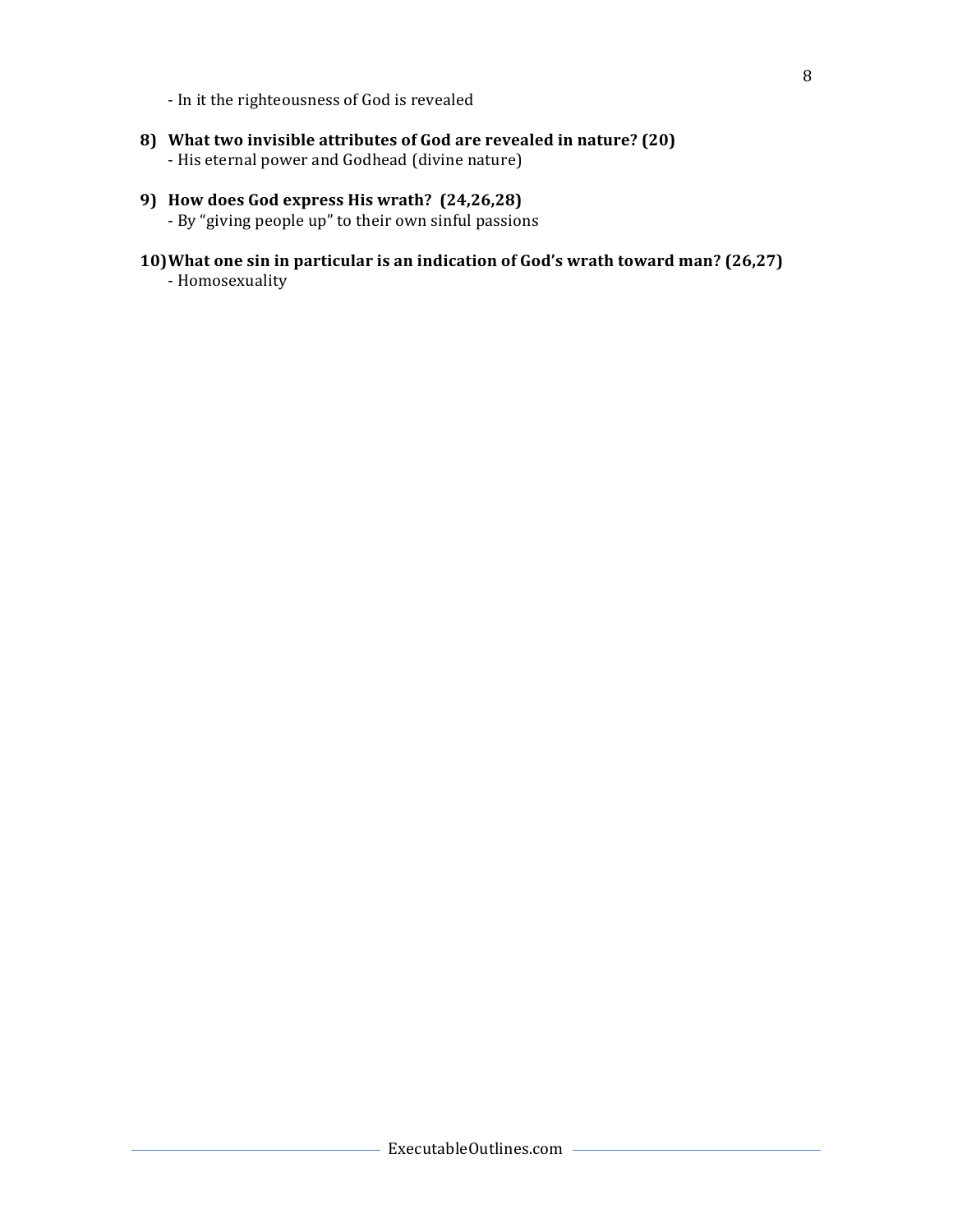### **Chapter Two**

Having vividly depicted the condition of the Gentile world in chapter one, Paul now addresses his comments to those who pass judgment on others when they themselves are guilty of the same things  $(1)$ . He points out that they are in danger of God's righteous judgment, who "will render to each one according to his deeds" (2-6). This judgment will offer either eternal life or wrath and indignation, given without partiality, and the decision is based on whether one does good or evil (7-11).

To justify the condemnation of Gentiles who did not have a written Law (like the Jews), Paul affirms that the Gentiles could "by nature do the things contained in the law" and that their own consciences will bear witness of their guilt on the day of judgment. In this way Paul demonstrated the Gentiles' need of salvation (12-16).

Lest the Jews think their having the Law frees them from condemnation, Paul proceeds to demonstrate that they too are in need of salvation. Though they have the Law, their failure to keep it perfectly caused them to dishonor God and blaspheme His Name (17-24).

Introducing a thought he will expand upon later in the epistle, he points out that a true Jew is one who is circumcised in his heart, and not just in the flesh (25-29).

#### **Points To Ponder**

- How people without a direct revelation of God's Will can still be lost
- How people who may have a written Law from God are also in need of salvation

#### **Outline (adapted from Jim McGuiggan)**

**I.** THE GENTILES' NEED OF SALVATION (1-16)

#### **A. EVEN THE "JUDGES" WILL BE JUDGED (1-11)**

- 1. The inconsistent judge judges himself  $(1)$
- 2. The hypocritical judge is judged by truth  $(2)$
- 3. The foolish judge reasons poorly (3)
- 4. The presumptuous judge treasures up wrath (4-11)

#### **B.** NOT HAVING A "WRITTEN" LAW DOES NOT EXEMPT FROM JUDGMENT (12-16)

- 1. Those who sin will still perish (12)
- 2. The Gentiles DO have a law (13-15)
- 3. Jesus Christ will judge accordingly (**16**)

#### **II.** THE JEWS' NEED OF SALVATION (17-29)

#### A. THE JEWS CONDEMNED BY THEIR OWN LAW (17-24)

- 1. The Jewish self-portrait (17-20)
- 2. The Jewish inconsistency and dishonor of God (21-24)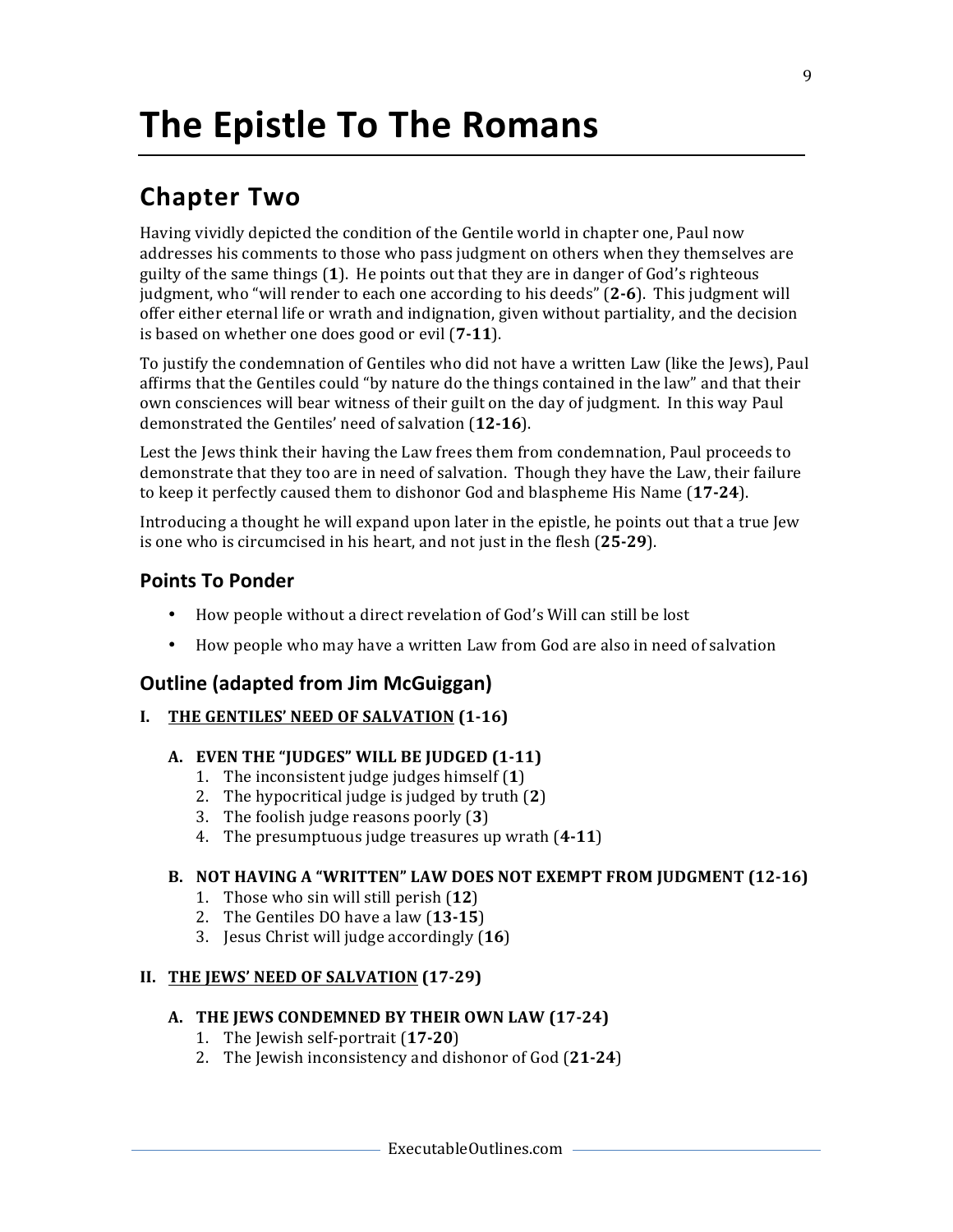#### **B.** THE LIMITATION OF CIRCUMCISION (25-29)

- 1. Voided by transgressing the Law (**25-27**)
- 2. The true Jew is one circumcised in the heart, in the Spirit (28-29)

#### **Words To Ponder**

**judgment** - in some places, the idea is "discernment;" in other places "condemnation" is the idea - the context must determine

**wrath** - anger (in God's case, a just displeasure in response to sin)

**law** - when preceded by the definite article "the" (in the Greek) it usually refers to the Law of Moses, otherwise it may refer to the principle of law in general; there are exceptions, and the context must determine

**by nature** - "a mode of feeling and acting which by long habit has become nature" (Thayer)

**conscience** - that faculty of thought which makes moral judgments (either excusing or condemning our actions); developed through training

#### **Review Questions**

- **1) List the main points of this chapter**
	- The Gentiles' Need Of Salvation (1-16)
	- The Jews' Need Of Salvation (17-29)
- **2)** Why is one who passes judgment without excuse? (1) - They are guilty of the same thing and so condemn themselves
- **3)** How does God try to lead one to repentance? (4) - Through kindness, forbearance, and longsuffering
- **4)** What is the reward given to those who do good? To those who do evil? (9,10) - Eternal life to those who do good; wrath and indignation, tribulation and anguish to those who do evil
- **5) How will God judge those who do not have a "written" law? (14-16)** - The law of their conscience will condemn them when God judges the secrets of their hearts by Jesus Christ
- **6)** Without a "written" Law, how did the Gentiles know the difference between right **and wrong? (14,15)**

- "by nature" (note the definition above); they are able to do the things contained in the Law, for they have the "work of the Law" written in their hearts

#### **7)** Why were the Jews in need of salvation? (21-24)

- Through inconsistency and disobedience to the Law, they dishonored God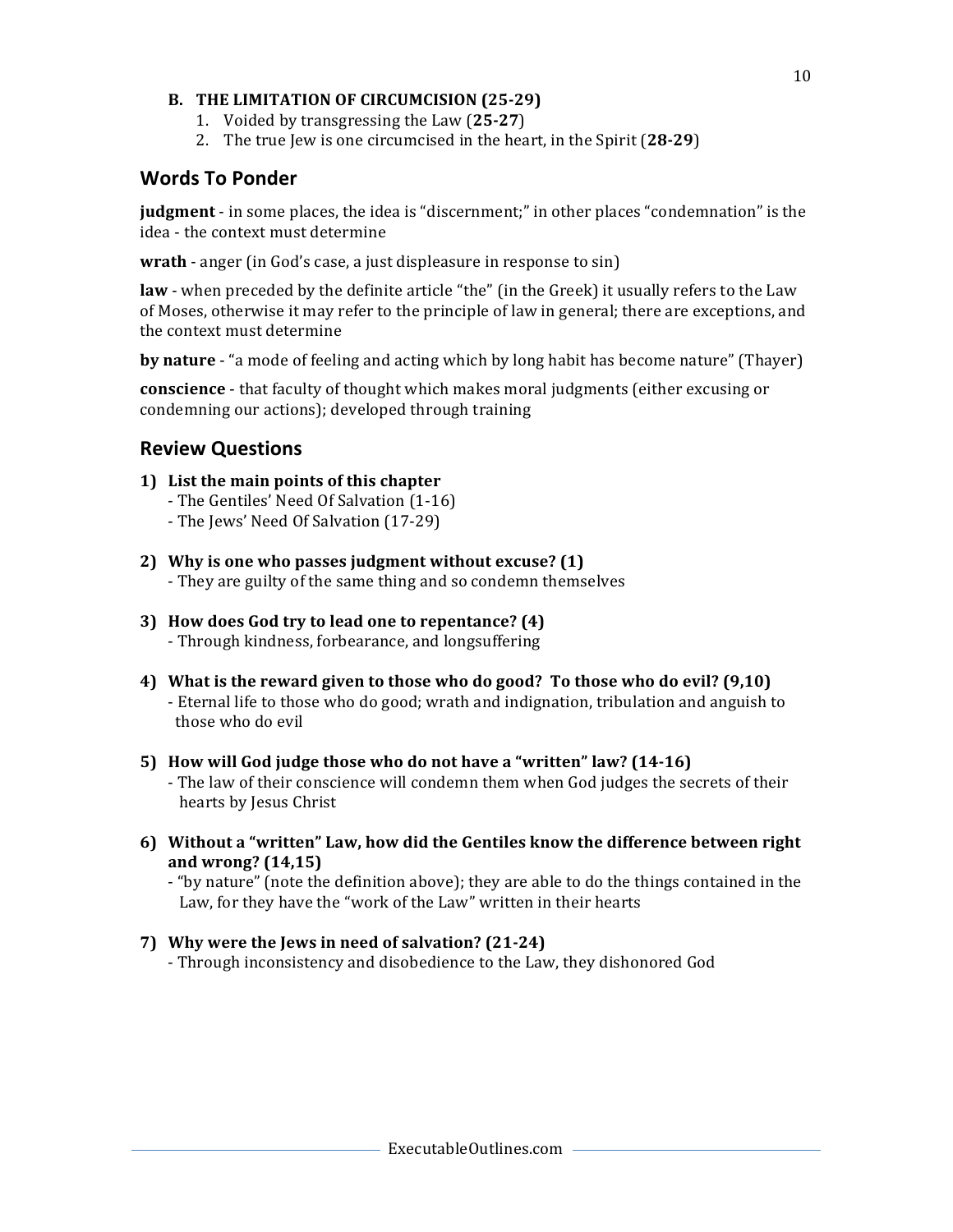### **Chapter Three**

As Paul continues to demonstrate the Jews' need of salvation, he proceeds to answer questions that he envisions protesting Jews might ask. He explains the advantage of being a Jew, the faithfulness of God in spite of the Jews' unbelief, and the right of God to condemn the unrighteousness of man even though it magnifies His Own righteousness (1-8). Though the Jews had the advantage of possessing the oracles of God, Paul still concludes that the Jews as well as the Gentiles are in sin and proves his conclusion by listing a series of Old Testament scriptures that speaks to those under the Law (the Jews) as sinners (9-19). His conclusion: a law (like the Law of Moses) could not save, but only reveal the knowledge of sin; a point he will elaborate upon in chapter seven (20).

Paul now carefully begins to explain the "good news" of God's plan of salvation. Apart from law, yet witnessed by the Law and the Prophets, God's way of making man right through faith in Jesus Christ is now made clear, and made available to all who believe, whether Jew or Greek, for all have sinned (21-23).

This justification of man is explained in terms of redemption, made possible through the blood of Christ, and offered to those who have faith in Christ. It also demonstrates how God can be both "just" (who takes seriously the sins of mankind) and "justifier" (who is able to forgive sinners). God is able to do this by offering Christ's blood as a propitiation to those who have faith (24-26).

This "justification" is a gift of God's grace to those who have faith, which prevents anyone from boasting as though they through the works of a law deserved it (27-30). This does not void the need for law, but rather meets the requirement of law (31).

#### **Points To Ponder**

- The particulars of God's righteousness: grace, redemption, propitiation, faith in Jesus, and justification
- The difference between a law of works and a law of faith

#### **Outline (adapted from Jim McGuiggan)**

#### **I.** THE JEWS' NEED OF SALVATION (1-20)

#### A. THE JEWISH ADVANTAGE (1-2)

- 1. In many respects (**1**)
- 2. Especially in having the "Oracles of God" (2)

#### **B. ANSWERS TO POSSIBLE OBJECTIONS (3-8)**

- 1. Unbelieving lews will not make the faithfulness of God without effect (3-4)
- 2. God is right to be angry, even if "unrighteousness" demonstrates His Own righteousness (**5-6**)
- 3. Though sin might increase God's truth and give Him glory, people will still be judged for their sins (7-8)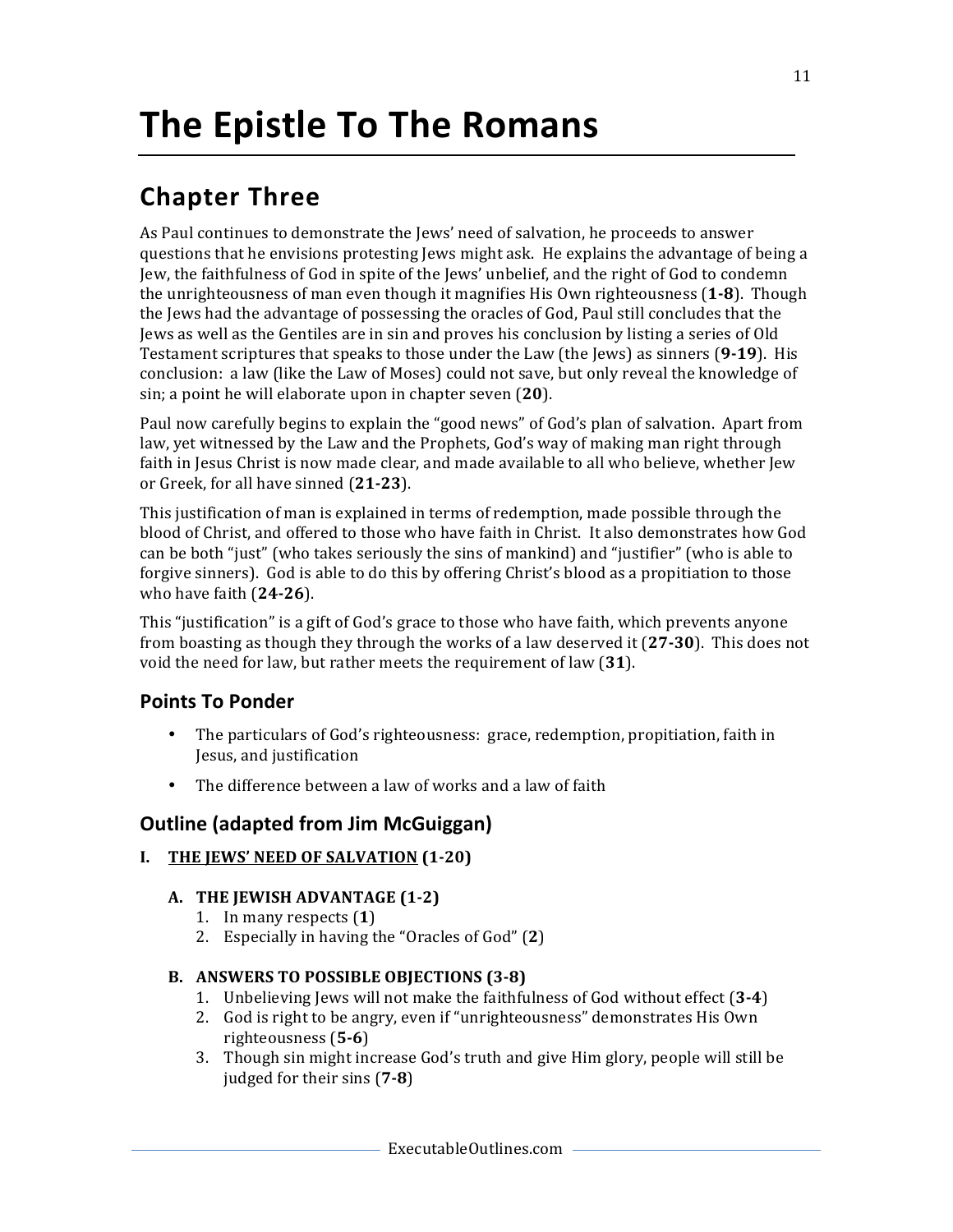#### **C.** THE JEWS INDICTED AS SINNERS BY THEIR OWN SCRIPTURES (9-20)

- 1. Despite advantages, Jews like Greeks are under sin (9)
- 2. Biblical proof (**10-18**)
- 3. Application and conclusion (19-20)
	- a. The Law condemns all, especially to whom it was given (19)
	- b. Law cannot justify, but only reveal the knowledge of sin (20)

#### **II. THE PROVISION: JUSTIFICATION BY FAITH (21-31)**

#### A. **GOD'S RIGHTEOUSNESS REVEALED** (21-23)

- 1. Apart from law, but witnessed by the Law  $(21)$
- 2. A righteousness through faith in Jesus (22a)
- 3. For all who believe, for all have sinned (22b-23)

#### B. **GOD'S RIGHTEOUSNESS EXPLAINED** (24-26)

- 1. Justification by grace through redemption in Christ (**24**)
- 2. Jesus' blood offered by God as a propitiation through faith (**25a**)
- 3. This demonstrates God's righteousness toward the one who has faith in Jesus (**25b-26**)

#### **C. IMPLICATIONS OF GOD'S RIGHTEOUSNESS (27-31)**

- 1. Boasting on man's part is excluded (27a)
- 2. For justification is based on faith, not deeds of law (27b-28)
- 3. God is God of Jews and Gentiles, for He justifies both by faith (29-30)
- 4. This does not void the need for law, but rather meets the requirements of law (**31**)

#### **Words To Ponder**

**redemption** - "a releasing, a payment for a ransom; refers to being released from the guilt of sin by the blood of Christ"

**justified** - "a legal term, indicating a verdict of 'not guilty'; in regards to sin, he who is justified is not held accountable for his sins"

**propitiation** - "used to refer to an offering designed to appease; God offers the blood of Christ to appease for man's sins"

**sin** - "a missing of the mark" (**Ro** 3:23) -- "a breaking of the law" (1 **Jn** 3:4)

#### **Review Questions**

#### **1)** List the main points of this chapter

- The Jews' Need Of Salvation (1-20)
- The Provision: Justification By Faith (21-31)

#### **2)** What advantage was there in being a Jew? (2)

- They possessed the revealed oracles of God
- **3)** What comes through law? (20)
	- The knowledge of sin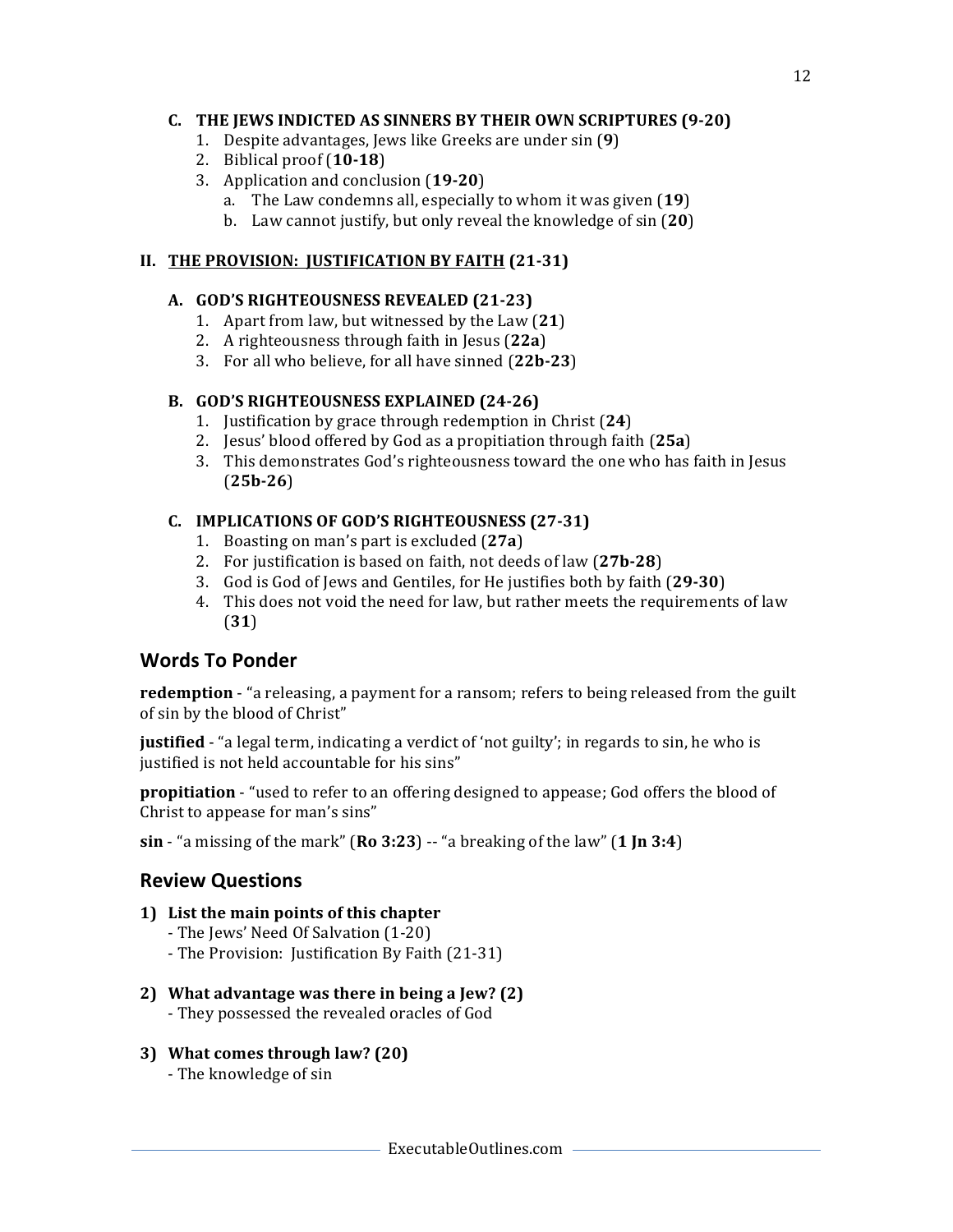- **4)** What came apart from law? (21) - The righteousness of God (God's way of justifying sinful man)
- **5) Who has sinned? (23)** - All have sinned
- **6)** What is the gift of God's grace? (24) - Being justified through the redemption that is in Christ Jesus
- **7) How is God appeased for our sins? (25)** - Through the blood of Jesus Christ
- **8) How does man receive justification from God? (28)** - By faith
- **9) How does "justification by faith" relate to the principle of law? (31)** - It does not void the need for law, but rather supports the demand of law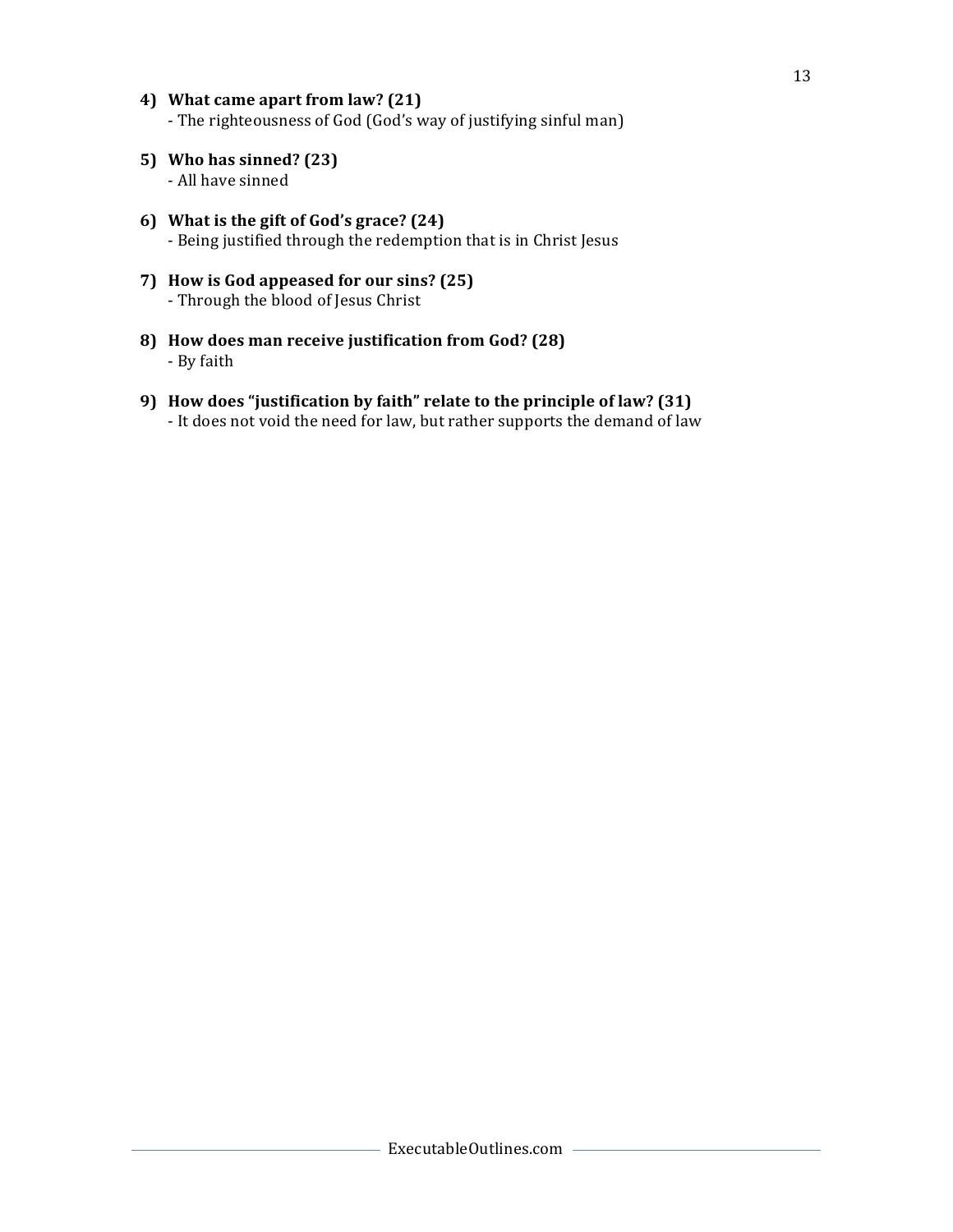### **Chapter Four**

Having declared that God's righteousness is to be found in a system involving justification by faith and not by keeping the works of any law, Paul provides evidence by referring to Abraham's example. In considering the justification of Abraham, Paul quotes **Genesis 15:6** where it is stated that Abraham's faith was accounted to him for righteousness (1-3). Abraham trusted in God, not in his own works, and through such faith experienced the righteousness (forgiveness) expressed by David in **Psalms 31:1,2** (**4-8**).

To demonstrate that God's righteousness by faith is offered to both Jew and Gentile, Paul again appeals to Abraham's example. Abraham's faith was accounted for righteousness prior to receiving circumcision, which was in itself a seal of the righteousness of the faith he had while uncircumcised. Thus He serves as a father of all who believe, whether circumcised or not (9-12).

Paul then reminds them that the promise that Abraham was to be "a father of many nations" was given in light of his faith, not through some law, so that the promise might be according to grace and sure to those who have the same kind of faith as Abraham (13-17).

Finally, the nature of Abraham's obedient faith is illustrated (18-22), with the explanation it was preserved to reassure us that we who have the same kind faith in God who raised Jesus will find our faith accounted for righteousness in the same way (23-25).

#### **Points To Ponder**

- How Abraham was justified in God's sight
- That the "righteousness" God imputes to man is justification (i.e. forgiveness)
- Comprehending the nature of justifying faith by the example of Abraham

#### **Outline**

#### **I. JUSTIFICATION OF ABRAHAM AS AN EXAMPLE** (1-8)

#### **A. HOW ABRAHAM WAS JUSTIFIED (1-5)**

- 1. If by works, then he could boast (1-2)
- 2. The Scriptures reveal it was by his faith in God (3)
	- a. One who trusts in works, seeks God's debt, not His grace (4)
	- b. When one trusts in God to justify him, such faith is counted for righteousness (**5**)

#### **B.** THE TESTIMONY OF DAVID (6-8)

- 1. Even David spoke of God imputing righteousness apart from works (6)
- 2. Blessed are those against whom God does not impute sins (7-8)

#### **II.** RIGHTEOUSNESS BY FAITH AVAILABLE TO ALL BELIEVERS (9-25)

#### A. BECAUSE ABRAHAM WAS JUSTIFIED BEFORE CIRCUMCISION (9-12)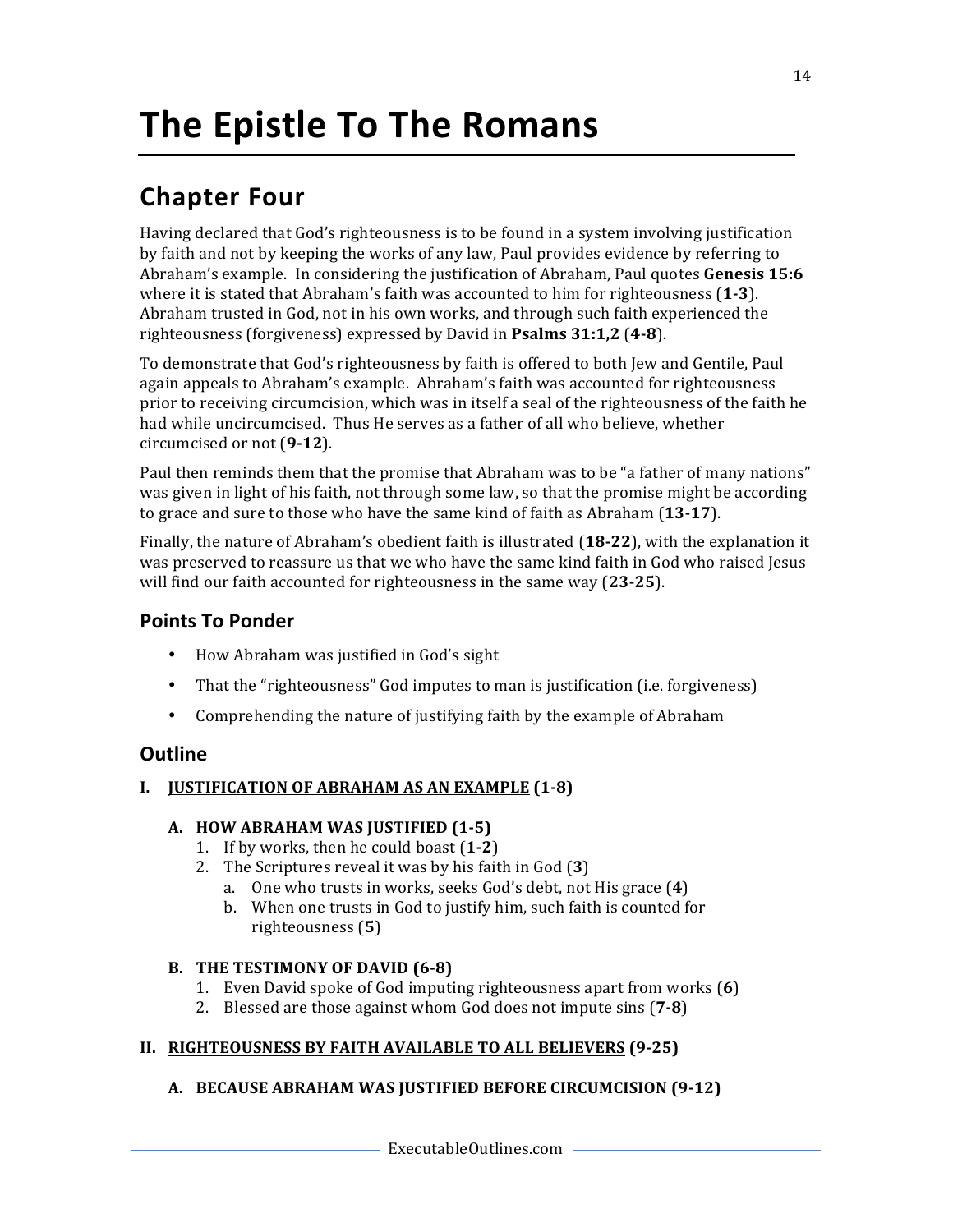- 1. His faith was counted for righteousness before he was circumcised (9-10)
- 2. Circumcision was a seal of the righteousness he had while uncircumcised (11a)
- 3. Thus he became the father of all who have the same kind of faith, both circumcised and uncircumcised (**11b-12**)

#### **B. BECAUSE THE PROMISE WAS GRANTED THROUGH FAITH (13-25)**

- 1. The promise to Abraham to be the heir of the world given in view of his faith (**13**)
- 2. It was not given through law, but in light of faith, according to grace, to assure that all who are of the same faith as Abraham might be heirs of the promise  $(14-)$ **17**)
- 3. The kind of obedient faith illustrated by Abraham (18-22)
- 4. Abraham's justification by faith assures that we who believe in Him who raised Jesus from the dead shall find justification (**23-25**)

#### **Words To Ponder**

**impute** - "to reckon, take into account, or, metaphorically, to put down to a person's account"

**righteousness** - as used in this chapter, the idea seems to be akin that of "justification", where one is declared "not guilty" (see **Ro 4:5-8**)

#### **Review Questions**

- **1)** List the main points of this chapter
	- Justification Of Abraham As An Example (1-8)
	- Righteousness By Faith Available To All Believers (9-25)
- **2) How did Abraham attain righteousness? (3-5)** - By believing in God to justify the ungodly (and not in his own works)
- **3)** How does David describe the righteousness which is imputed to man? (6-8) - In the sense that man's sins are not counted against him
- **4) How is Abraham the father of the uncircumcised who possess faith? (9-11)** - By his being justified by faith prior to his circumcision
- **5)** Based upon what was the promise made to Abraham? (13) - The righteousness of faith
- **6) How did Abraham demonstrate his faith? (19-21)** - By fathering Isaac
- **7)** For whose sake was the example of Abraham's faith written? (23-24) - Those who believe that God raised Jesus from the dead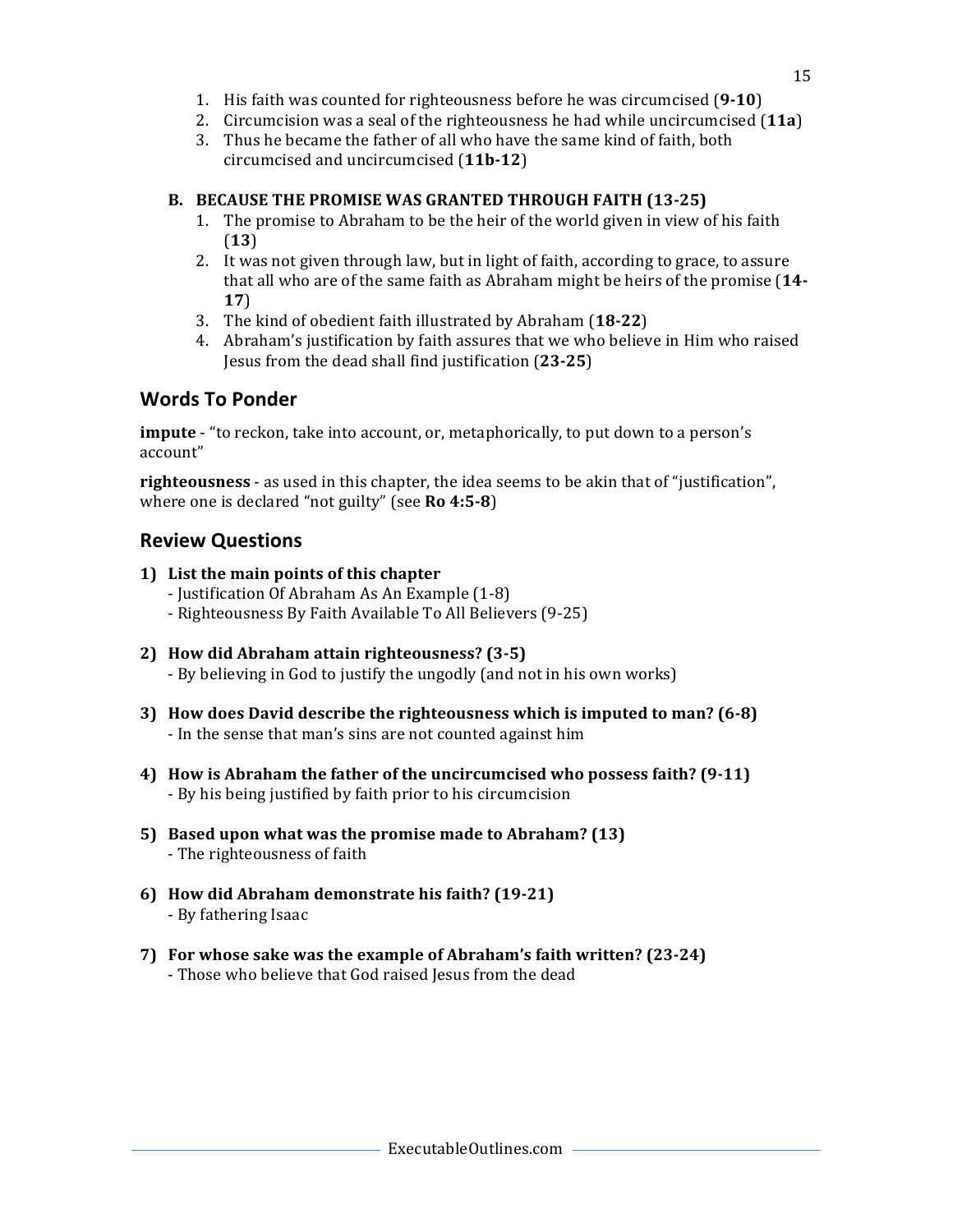### **Chapter Five**

Having substantiated his thesis of "justification by faith" with evidence from the Old Testament, Paul now discusses the blessings of such justification. First, there is peace with God (1). Second, we have access to grace in which we stand (2a). Third, there is cause for rejoicing in hope, so that we can glory even in tribulations  $(2b-4)$ . Fourth, there is God's love which He first demonstrated with the gift of His Son (5-8). Finally, there is salvation from God's wrath (9). All of this is made possible when we are reconciled to God through the death of His Son and should be the basis for endless rejoicing (10-11).

To explain further the way in which salvation is made possible, Paul compares Christ to Adam. Through one man, Adam, sin and death entered the world, and the consequences have led to the death of many. In a similar way, through one man, Christ, many may now become righteous. Through Jesus' death on the cross, justification is made possible for many (**12-19**).

Upon comparing Christ with Adam, Paul briefly mentions that with the entering in of law sin abounded. But the increase of sin has been adequately answered by the grace offered in Jesus Christ (**20-21**).

#### **Points To Ponder**

- Blessings that accompany justification
- Grace and life offered through Jesus Christ, in comparison to sin and death that came through Adam

#### **Outline**

- **I.** THE BLESSINGS OF JUSTIFICATION (1-11)
	- **A. PEACE WITH GOD (1)**
	- **B.** ACCESS TO GRACE IN WHICH WE STAND (2a)

#### **C. REJOICING IN HOPE, EVEN IN TRIBULATIONS (2b-4)**

- 1. Joy in anticipating God's glory (2**b**)
- 2. Joy in tribulation, knowing even it results in more hope (3-4)
	- a. For tribulation produces perseverance (3b)
	- b. And perseverance develops character (4a)
	- c. Such character gives one hope (4b)

#### **D. GOD'S LOVE IN OUR HEARTS (5-8)**

- 1. The assurance our hope will not be disappointed (5a)
- 2. Poured out by the Holy Spirit (5b)
- 3. Demonstrated by Christ's death while we were yet sinners (6-8)

#### E. SALVATION FROM GOD'S WRATH (9-11)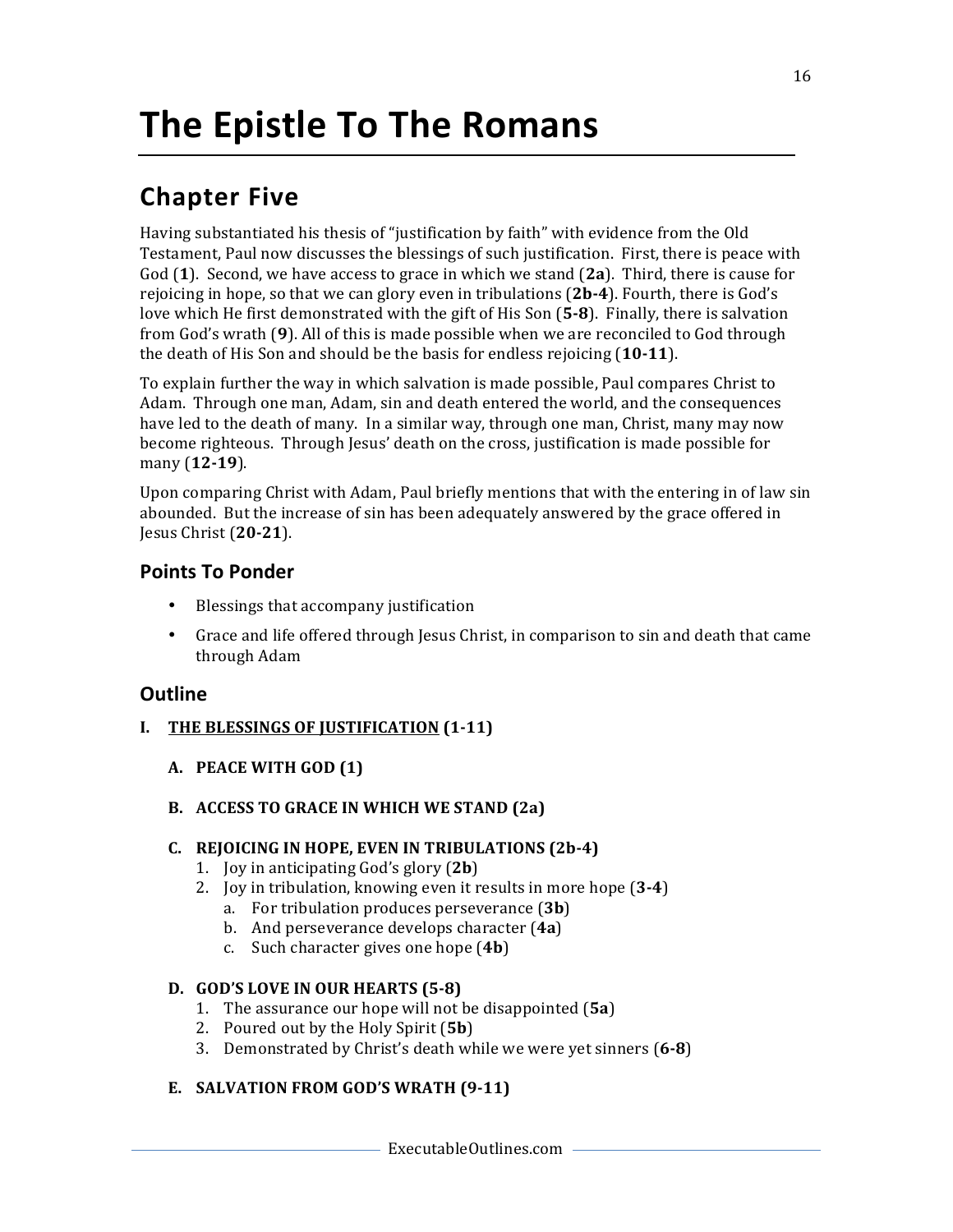- 1. Through Jesus, just as we have been justified by His blood (9)
- 2. Saved by His life, just as we were reconciled by His death (10)
- 3. The basis for us to rejoice  $(11)$

#### **II. COMPARING CHRIST WITH ADAM (12-21)**

#### A. ADAM AND THE CONSEQUENCE OF HIS ACTIONS (12-14)

- 1. Through Adam, sin entered the world, and death as a consequence (12a)
- 2. Thus death spread, for all sinned (12b)
- 3. From the time of Adam to Moses, death reigned, even over those who had not sinned like Adam did (13-14)

#### B. **ADAM AND CHRIST COMPARED** (15-19)

- 1. Adam's offense brought many deaths, Christ's grace abounds even more (15)
- 2. One offense produced the judgment of condemnation, but many offenses produced the free gift of justification (16)
- 3. By Adam's offense death reigns, but those who receive the gift of righteousness will reign in life through Christ (17)
- 4. Summary (**18-19**)
	- a. Through Adam's offense judgment came to all men, resulting in condemnation (**18a**)
	- b. Through Christ's act grace came to all, resulting in justification of life (18b)
	- c. By Adam's disobedience many were made sinners (**19a**)
	- d. By Christ's obedience many will be made righteous (19b)

#### **C.** THE RELATIONSHIP OF LAW, SIN AND GRACE (20-21)

- 1. Law entered that sin might abound, but grace abounds much more (20)
- 2. Just as sin reigned in death, so grace reigns through righteousness to eternal life through Christ (**21**)

#### **Words To Ponder**

**reconciliation** - the act of bringing peace between two parties (e.g., between man and God)

**transgression** - violation of law; sin

**death** - physically: separation of body and spirit; spiritually: separation between man and God

**eternal life** - the alternative to spiritual death, a result of justification

#### **Review Questions**

#### **1)** List the main points of this chapter

- The Blessings Of Justification (1-11)
- Comparing Christ With Adam (12-21)
- **2)** Name some benefits we enjoy as the result of justification  $(1-2)$ 
	- Peace with God, access to grace, rejoicing in hope
- **3)** Why can Christians rejoice even in the middle of trials? (3-5)
	- Knowing trials can produce perseverance, character and hope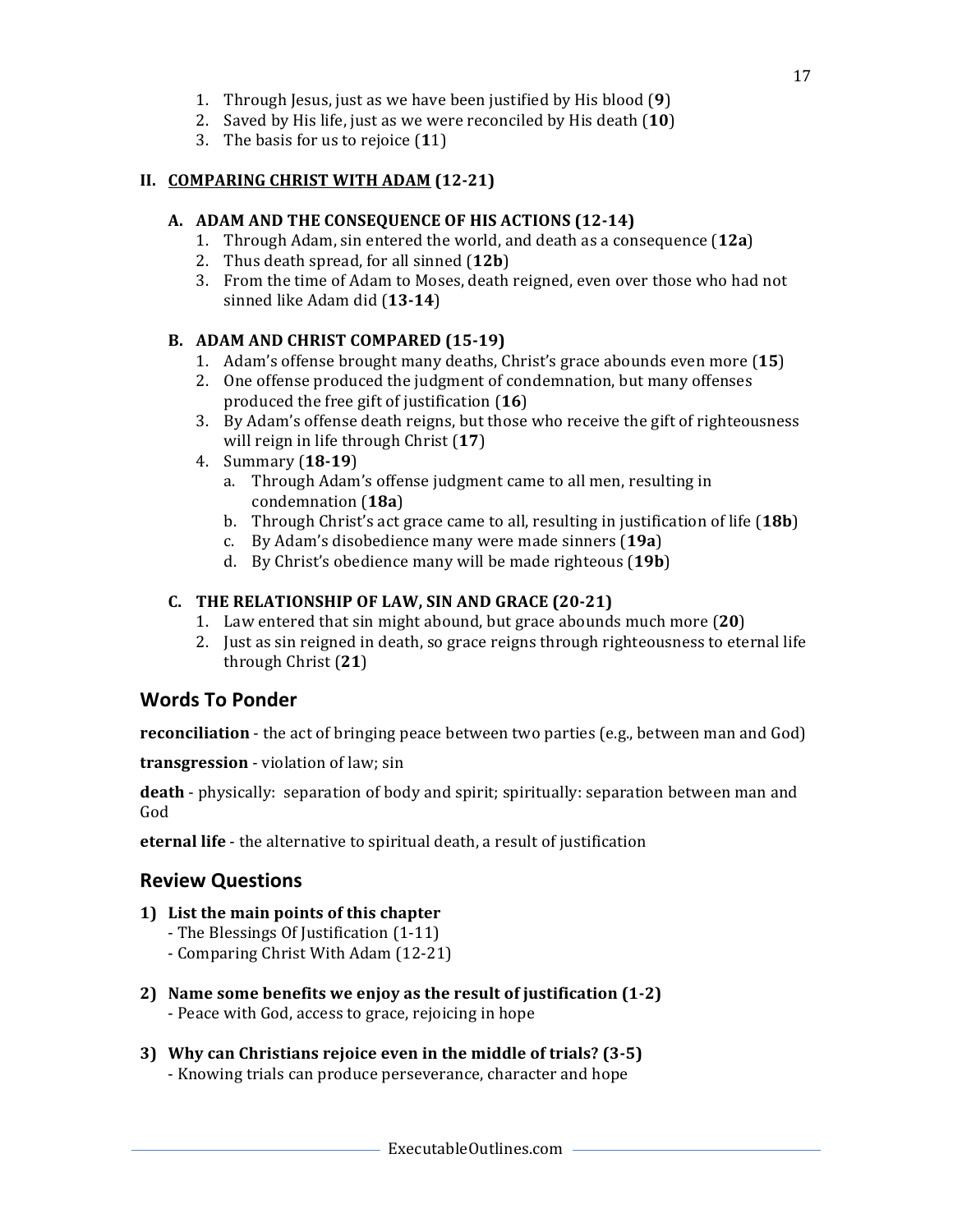#### **4) How did God demonstrate His love for us? (6-8)**

- By having Christ die for us when we were still sinners

**5)** What in addition to Jesus' death is involved in our ultimate salvation? (10) - His present life, which saves us from the wrath to come

#### **6)** What was the consequence of Adam's sin upon all men? (12)

- Death (I understand Paul to mean physical death; to see why, I highly recommend Moses Lard's commentary on this passage. Commentaries by J. W. McGarvey and David Lipscomb take a similar view. For the view that spiritual death is under consideration, see Robert L. Whiteside's commentary.)

#### **7)** What comparison is made between Adam and Christ? (12-19)

- Just as Adam through his sin brought physical death to all, so Christ through His obedience will give life to all (through the resurrection - cf. **1 Co 15:21-22**)
- But Christ does even more; to those who will receive it, he offers "an abundance of grace and the gift of righteousness" so they can reign in life through  $\text{[esus (cf. 5:17)}$

#### **8) Which has abounded more: sin, or grace? (20)**

- Grace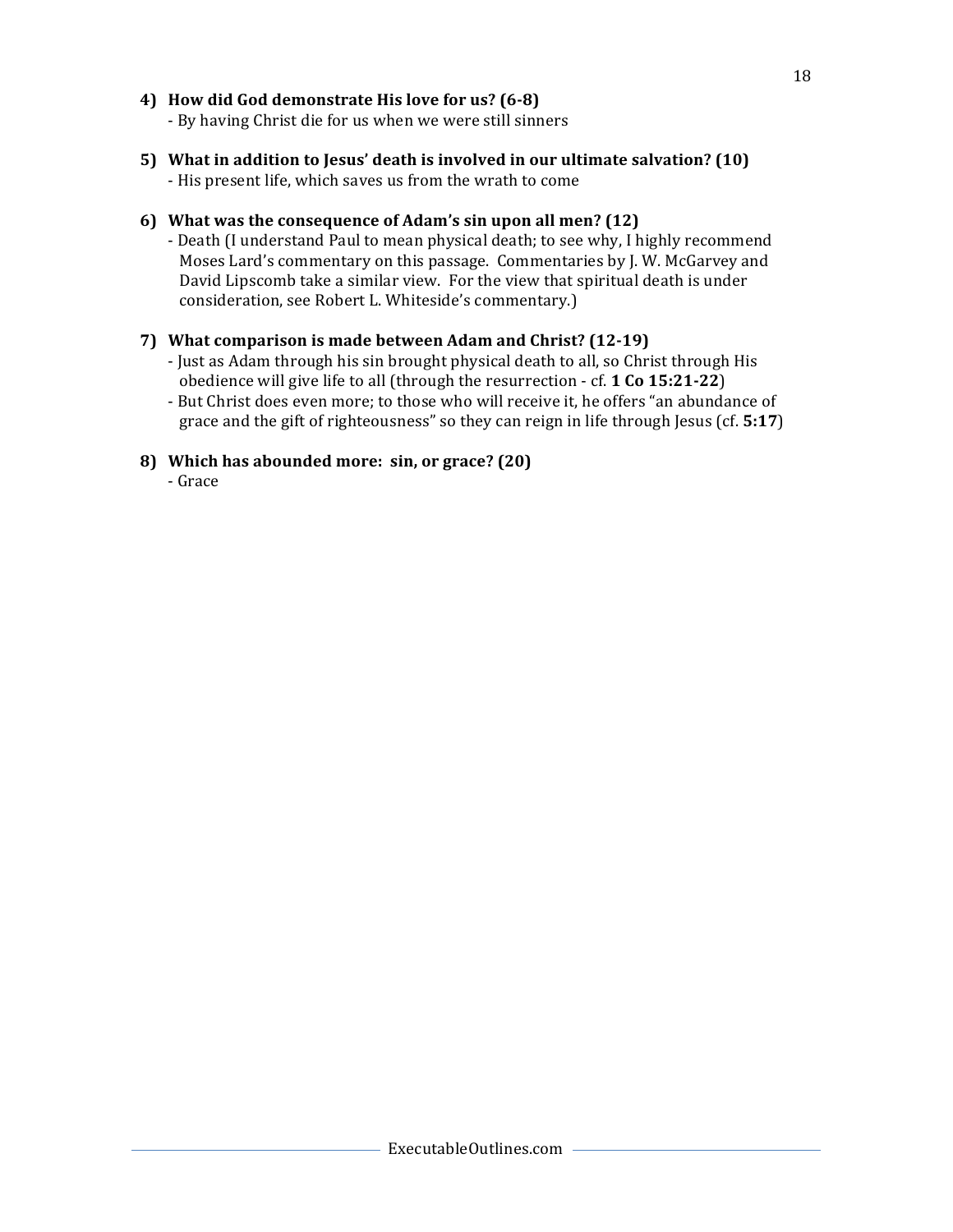### **Chapter Six**

In chapter five, Paul made the statement "where sin abounded, grace abounded much *more"* (5:20). Aware that some readers might misconstrue what he said, Paul quickly points out that grace is no excuse to sin since through grace they have died to sin (1-2). To emphasize this, he reminds them of their baptism into Christ, in which they experienced a burial into the death of Christ and rose to walk in newness of life, having died to sin (3-7). Dead to sin, they are now free to live as instruments of righteousness for God (8-14).

Another reason not to continue in sin is explained in terms of servitude. We become slaves to that which we obey, either sin or God (15-16). But Paul is grateful that the Romans had begun to obey God and were free to become His servants (17-18). How important it is that they continue to do so is to be seen in the outcome of serving sin contrasted to serving God. Serving sin earns death, but in serving God one receives the gift of eternal life in Christ Jesus (**19-23**)! 

#### **Points To Ponder**

- What takes place when we are baptized into Christ
- The freedom from sin which we may now enjoy in Christ

#### **Outline**

**I. WE ARE DEAD TO SIN!** (1-14)

#### **A. THROUGH BAPTISM WE DIED TO SIN (1-7)**

- 1. Shall we sin, that grace may abound? No, we died to sin! (1-2)
- 2. In baptism we were buried into Christ's death (3-4a)
- 3. We should walk in newness of life, having been united together in the likeness of His death, crucified with Him, no longer slaves of sin, but freed from sin (4b-7)

#### **B. DEAD TO SIN, ALIVE TO GOD (8-14)**

- 1. Having died with Christ, we may live with Him over Whom death has no dominion (**8-10**)
- 2. Alive to God, we should not let sin reign in our bodies (11-12)
- 3. But rather present our bodies as instruments of righteousness, for we are under grace (**13-14**)

#### **II.** WE SHOULD BE SLAVES TO GOD! (15-23)

#### A. WE BECOME SLAVES TO WHOM WE OBEY (15-18)

- 1. Either of sin to death, or of obedience to righteousness (15-16)
- 2. Through obedience to God's Word, those who were slaves of sin become slaves of righteousness (**17-18**)

#### B. THE MOTIVATION FOR SERVING GOD (19-23)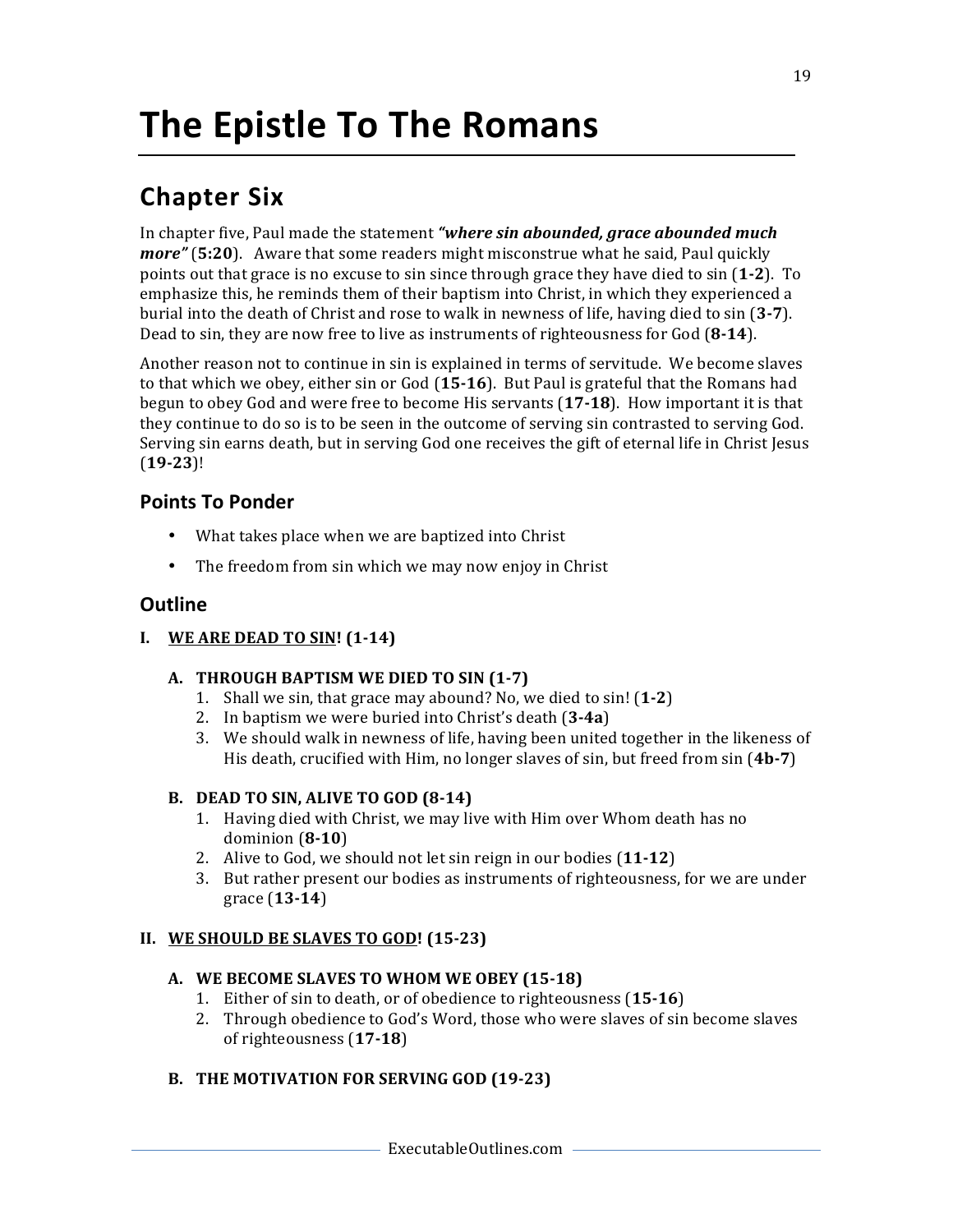- 1. Serving righteousness produces holiness (19)
- 2. Serving sin produces death (20-21)
- 3. Serving God produces the fruit of holiness, and in the end, eternal life (22)
- 4. The wages of sin is death, but God gives the gift of eternal life in Christ Jesus (**23**)

#### **Words To Ponder**

**baptism** - from the Greek word "baptizo" meaning to "immerse", it most commonly in the New Testament refers to the burial in water in the name of Jesus for the remission of our sins

**sanctification** - the process of "sanctifying" or "setting apart for a devoted purpose"; in the New Testament it begins with baptism and continues on as we grow in Christ

#### **Review Questions**

- **1)** List the main points of this chapter
	- $-$  We Are Dead To Sin!  $(1-14)$
	- We Should Be Slaves To God! (15-23)
- **2)** Why are Christians not to continue in sin? (2) - Because we died to sin
- **3)** What happens when one is baptized into Christ? (3-7)

- They are baptized into His death, buried with Him and united with Him in the likeness of His death, where the old man is crucified with Him and the body of sin is done away, making it possible to be freed from sin and to rise to walk in newness of life

- **4) How should we present the members of our bodies? (13)** - As instruments of righteousness to God
- **5)** Why does sin no longer have dominion over the Christian? (14) - Because the Christian is not "under law", but "under grace"
- **6)** What was necessary to become free from sin? (17-18) - To obey the doctrine of God from the heart
- **7)** What is the result of presenting your members as slaves to righteousness? (19) - Holiness, or sanctification
- **8)** What three steps are described that eventually lead to eternal life? (22) - 1) Being set free from sin 2) Becoming slaves to God 3) Bearing the fruit of holiness
- **9)** What is the just payment for sin? But what does God give us in Christ? (23) - Death. Eternal life.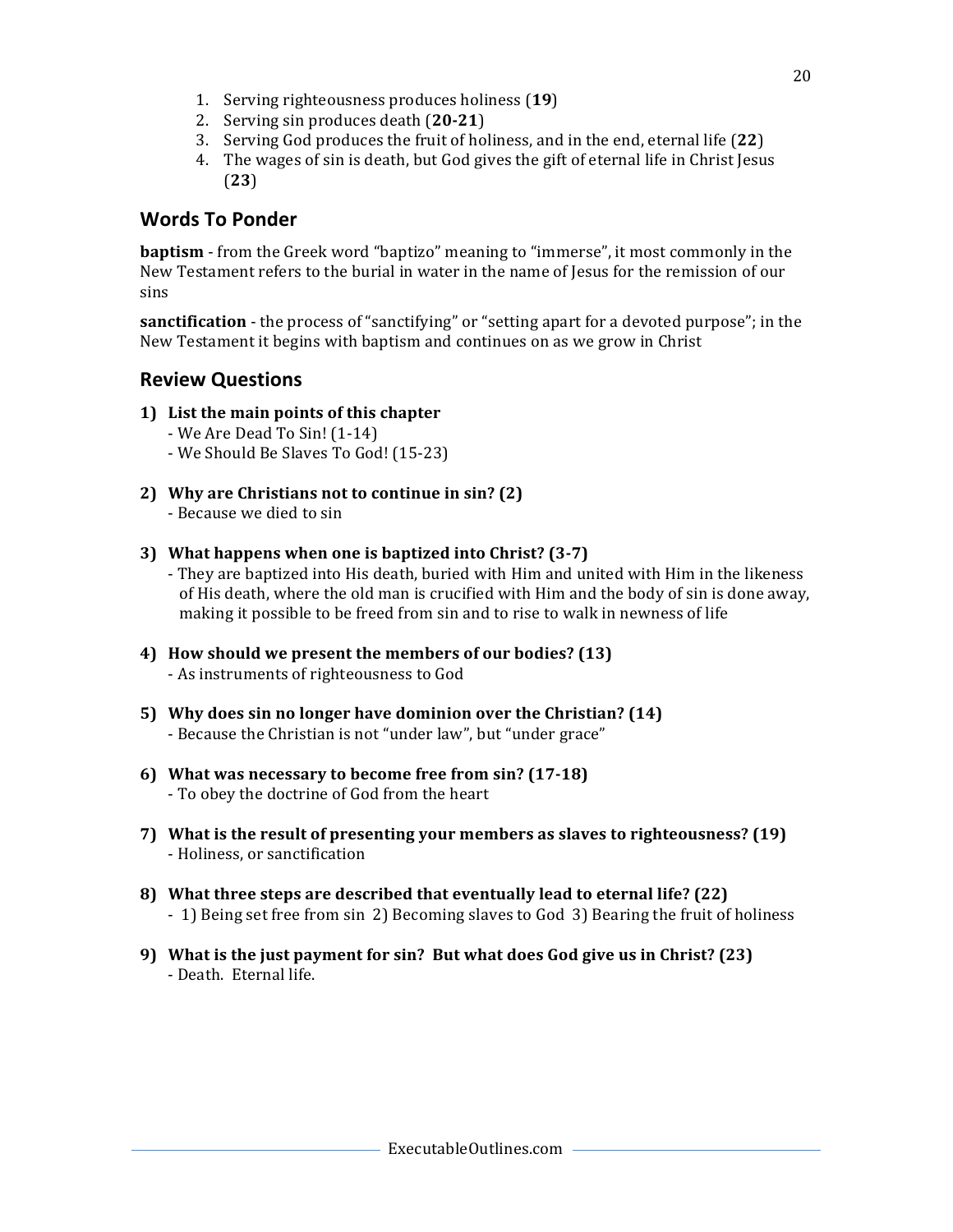### **Chapter Seven**

Paul has just completed discussing how baptism into Christ makes us dead to sin and free to present our bodies as instruments of righteousness unto holiness. For the benefit of his Jewish readers (those who know the Law), he now carries the concept of death and freedom one step further: the Jewish believers become dead to the Law that they might be joined to Christ. He illustrates his point by referring to the marital relationship. The result of being freed from the Law is that they might "serve in the newness of the Spirit and not in the oldness *of the letter."* (**1-6**)

Lest his Jewish readers think he is implying that the Law was sinful, Paul quickly dispels that notion. The Law, he says, is *"holy and just and good."* The problem is that the Law only makes known that which is sinful, but sin took opportunity by the commandment to produce evil desire and deceived him, resulting in death (7-12).

To further illustrate his point, Paul pictures himself as a man under the Law who finds himself in a terrible dilemma. With his mind he knows that which good and wants to do it. He also knows that which is evil and wants to avoid that. But he finds a "law" (or principle) in his flesh which wins over the desire of the mind (13-23). As a prisoner he cries out for freedom. Is there no hope? Yes! God provides the solution through His Son Jesus Christ, upon which Paul elaborates in chapter eight (24-25).

#### **Points To Ponder**

- The Jewish Christian's relationship to the Law Of Moses
- The dilemma one faces without Jesus Christ

#### **Outline**

#### **I. JEWISH BELIEVERS AND THE LAW (1-6)**

#### A. **PARALLEL TO BEING RELEASED FROM MARRIAGE (1-3)**

- 1. Law has dominion over those who live under it (1)
- 2. As illustrated by a woman who is married to a man  $(2-3)$

#### **B.** THEY HAVE DIED TO THE LAW (4-6)

- 1. So they can be married to Christ (4)
- 2. So they can serve in newness of the Spirit, far superior to serving in the oldness of the letter  $(5-6)$

#### **II.** LIMITATIONS OF THE LAW (7-25)

#### A. THE LAW IS HOLY AND JUST AND GOOD (7-12)

- 1. The Law is not sin, but rather makes known sin (7)
- 2. But sin takes occasion by the commandment to lead one to death (8-12)

#### **B.** THE LAW CANNOT SAVE ONE FROM SIN (13-25)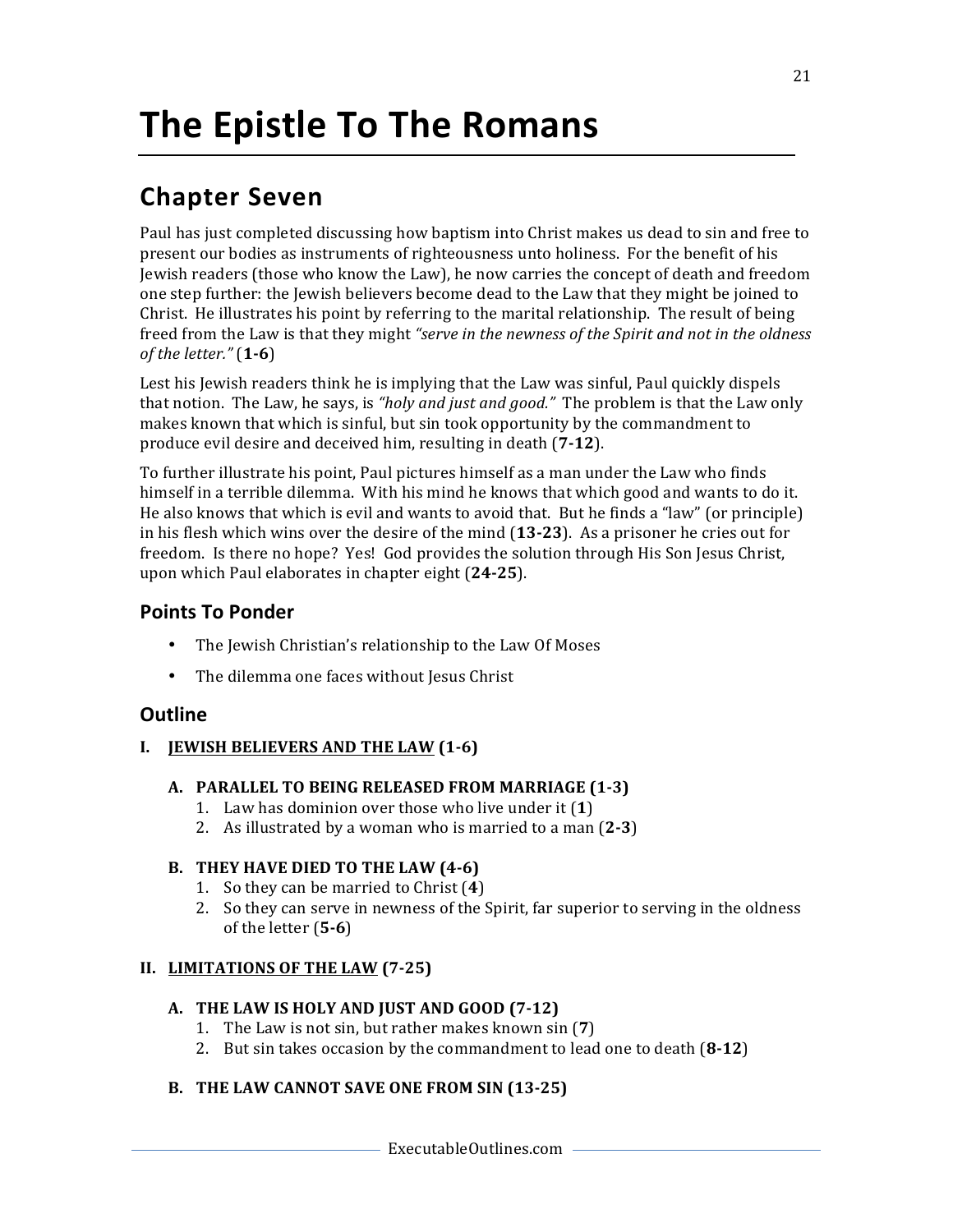- 1. The problem is not law, but sin (13)
- 2. The Law is spiritual, but man is carnal and sold under sin (14)
- 3. Though one may desire good and hate evil, one is still enslaved by sin (15-23)
- 4. Deliverance comes only from God, through Jesus Christ (24-25)

#### **Words To Ponder**

**in the flesh** - "to be in the flesh is to be under the flesh; and to be under it is to be controlled by its propensities, evil inclinations, and desires" (Moses Lard)

**the Law** - the Law of Moses, including the Ten Commandments (cf. 7:7)

**newness of the Spirit** - the way of life as revealed by the Holy Spirit to the apostles

**oldness of the letter** - the way of life under as revealed in the Law of Moses

**law of my mind** - that inner desire, which in the context of this chapter, is the desire of one to do that which is good and right

**law of sin in my members** - "The law which I see 'in my members' is the constant tendency which I notice in them to sin, whenever excited by sinful objects" (Moses Lard)

#### **Review Questions**

- **1)** List the main points of this chapter
	- Jewish Believers And The Law (1-6)
	- Limitations Of The Law (7-25)
- **2)** Who is Paul speaking to in this chapter? (1) - Those who know the law (Jewish Christians)
- **3)** What example is given to show their relationship to the Law? (2-3) - How a woman whose husband dies is free to be married to another without being guilty of adultery
- **4)** What is their relationship to the Law when joined to the body of Christ? (4-6) - Dead to the law, delivered from the law
- **5)** How do we know the Law referred to is the Ten Commandments? (7) - To illustrate his point, Paul mentions "You shall not covet", one of the Ten Commandments
- **6)** Was the Law responsible for death? If not, what was? (13) - No! It was "sin" that produced death
- **7)** What dilemma does one face in trying to keep the Law? (15-21) - The DESIRE to do good and avoid evil may be there, but the ABILITY is found lacking
- **8)** What is the end result of this dilemma? (23) - CAPTIVITY to the law (or principle) of sin in one's members
- **9)** Where can one find freedom from this dilemma? (24-25) - From God, through Jesus Christ our Lord!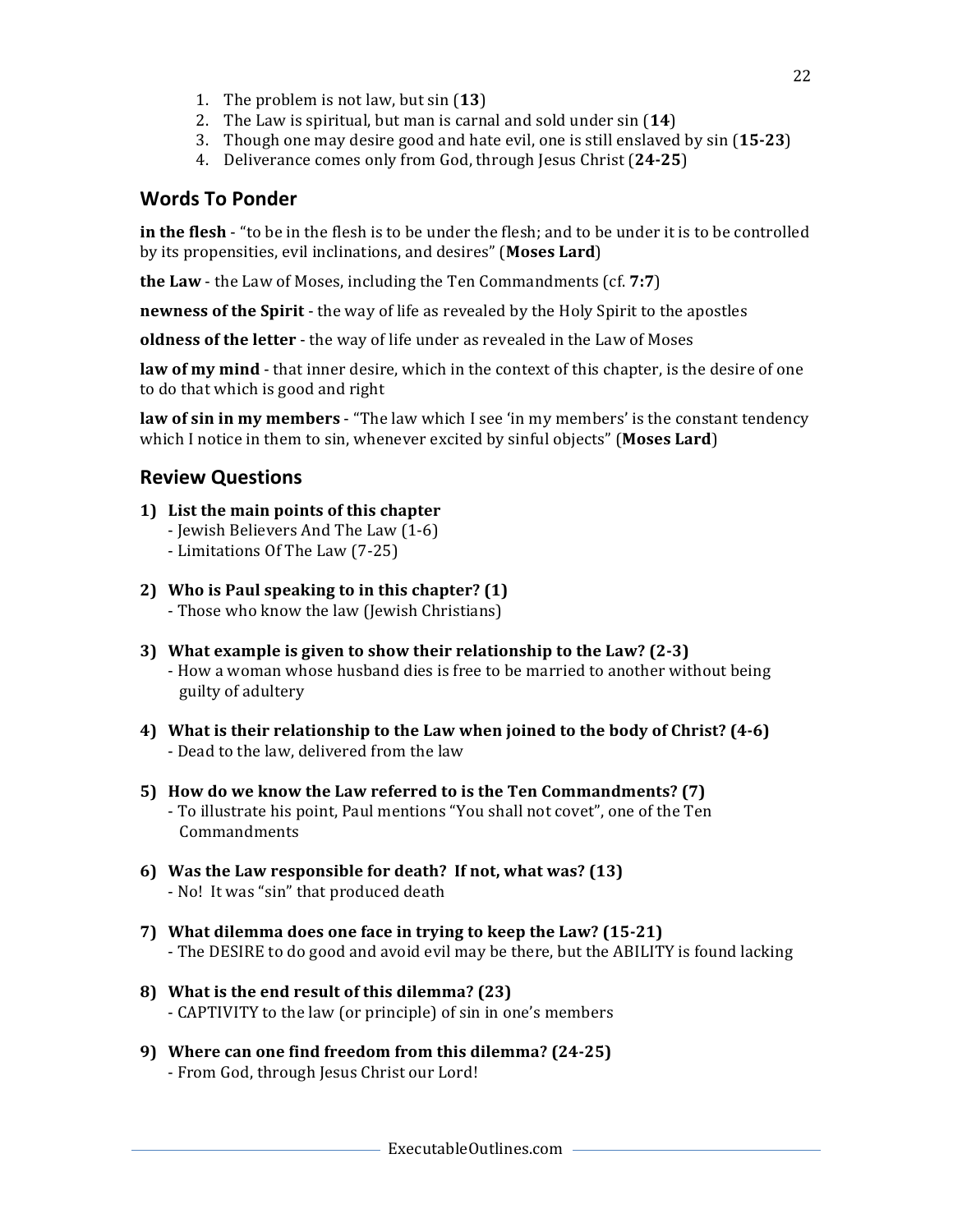# **The Epistle To The Romans**

### **Chapter Eight**

In chapter seven, Paul described the dilemma of a man who becomes a prisoner of the law of sin which is in the members of his body. In the last few verses, Paul made reference to the hope of liberation made possible by God through Jesus Christ. In this chapter, Paul amplifies on the freedom from sin found in Christ.

First, for those in Christ who are walking according to the Spirit, there is no condemnation for sin, for the death of Christ for sin has set us free from the law of sin and death by fulfilling the requirement of the law (1-4). Second, by setting our minds on the things of the Spirit and not the flesh, we are able to enjoy life and peace, pleasing God (5-8). And third, we now enjoy the indwelling of the Spirit of God, by whom we can put to death the deeds of the body and enjoy both present and future blessings as the children of  $God (9-17)$ .

The blessings of being God's children are enlarged upon in the rest of the chapter. Our present sufferings mean nothing in view of our ultimate redemption and revealing for which we eagerly and patiently wait  $(18-25)$ . We have the privilege of the Holy Spirit and Jesus interceding for us when we pray, which assures that all things will work together for good for those called according to God's purpose  $(26-30.34)$ . Finally, as God's elect we have the assurance that nothing can tear us away from God's love and that in all things we are more than conquerors through Him who loved us (31-39).

#### **Points To Ponder**

- The role the Holy Spirit has in the lives of Christians
- The power to overcome sin available in Christ
- The extent of God's love toward us

#### **Outline**

#### **I. IN CHRIST THERE IS FREEDOM FROM SIN (1-17)**

#### A. FREEDOM FROM THE CONDEMNATION OF SIN (1-4)

- 1. Available to those in Christ, made possible by the law of the Spirit of life (1-2)
- 2. An accomplishment not attained by the Law, but by the death of Christ (3-4)

#### B. FREEDOM FROM THE POWER OF SIN (5-17)

- 1. To those who set their minds on the things of the Spirit, not the flesh, pleasing God (**5-8**)
- 2. To those who have the indwelling Holy Spirit (9-11)
- 3. To those who by the Spirit put to death the deeds of the body (12-13)
- 4. To those thus led, who are the children of God and joint heirs with Christ (14-**17**)

#### **II.** BLESSINGS OF BEING CHILDREN OF GOD (18-39)

#### A. THE GLORY TO BE REVEALED IN US (18-25)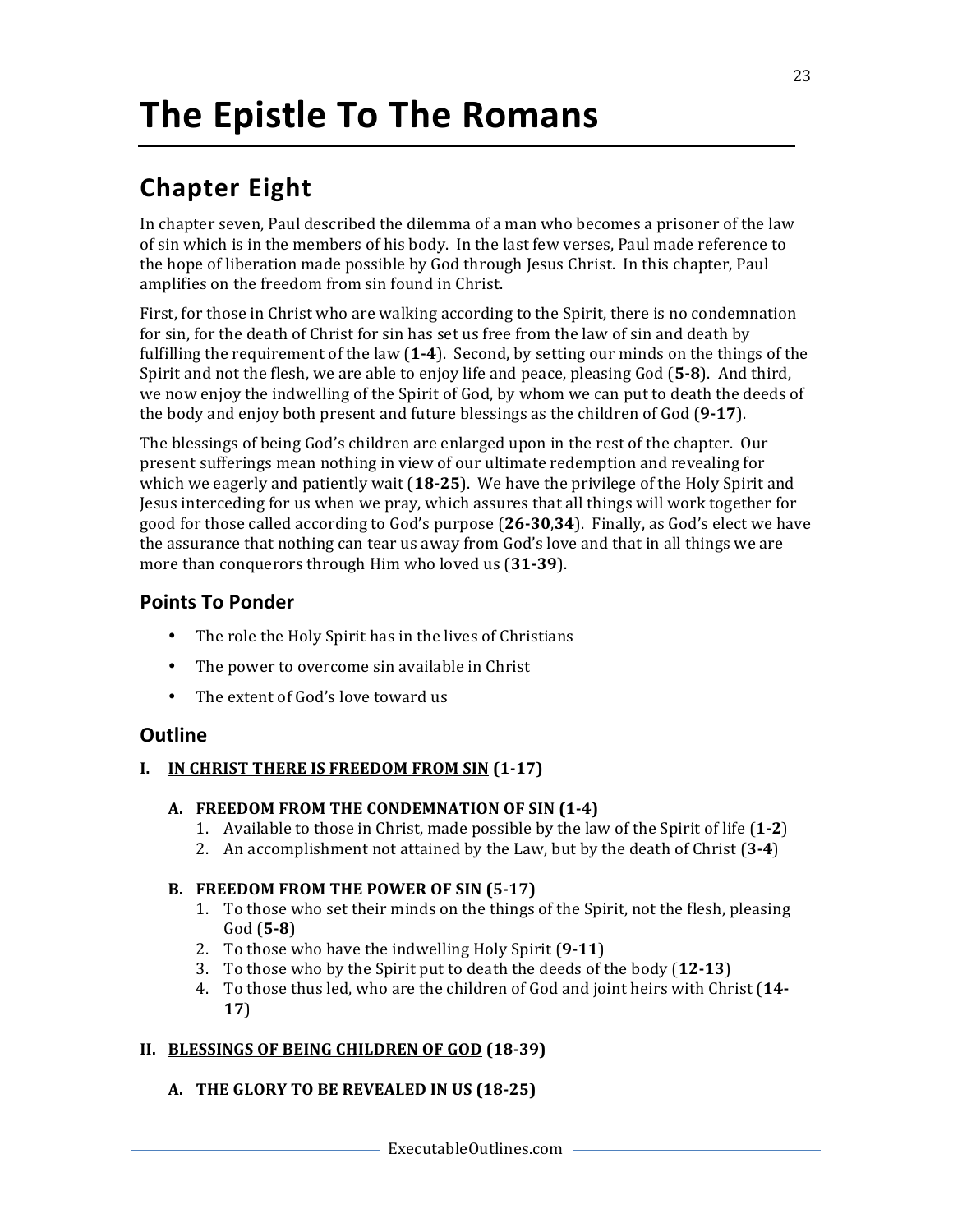- 1. Present sufferings don't even compare (18)
- 2. The whole creation eagerly awaits for the revealing and glorious liberty of the children of God (**19-22**)
- 3. We also eagerly wait with perseverance for this hope (**23-25**)

#### **B.** THE HELP OF THE HOLY SPIRIT (26-27)

- 1. Helps in our weakness as we pray (26a)
- 2. By interceding for us as we pray (26b-27)

#### **C. ALL THINGS WORKING TOGETHER FOR GOOD (28-30)**

- 1. For those who love God, called according to His purpose (28)
- 2. For such, whom God foreknew, He will carry out His ultimate purpose (29-30)

#### **D. GOD'S LOVE TOWARD HIS ELECT** (31-39)

- 1. God, who spared not His own Son, is on our side (31-33)
- 2. Christ, who died for us, now intercedes for us at God's right hand (34)
- 3. Through such love we are more than conquerors over all things (35-39)

#### **Words To Ponder**

**law of the Spirit of life** - 1) possibly an expression referring to the Gospel; or, 2) the law (principle) involving the life-giving Spirit who aids those in Christ to become free of the "law of sin and death" in their members (cf. **7:23** with **8:11-13**)

**the Spirit, Spirit of God, Spirit of Christ, Spirit of Him** - various references to the Holy Spirit

**the creation** - various explanations are often given:  $1$ ) all of mankind;  $2$ ) only the saved;  $3$ ) the whole physical creation placed under the curse  $(Gen 3:17; 8:21; Re 22:3)$ , using the kind of language found in **Ps 98:7-9; 148:1-14**.

**predestined** - predetermined; note carefully in 8:29 that it is based upon "foreknowledge" (cf. **1Pe 1:2**), and that which is predetermined is WHAT those in Christ are to become, not WHO are to be in Christ

**elect** - chosen; according to **1Pe 1:2**, this election is based upon God's foreknowledge, not some arbitrary choice

**intercedes** - to make a petition on behalf of another; used of the Holy Spirit in 8:26-27 (interceding as "translator"?), and of Christ in 8:34 (interceding as "defense counsel"?)

#### **Review Questions**

- **1)** List the main points of this chapter
	- In Christ There Is Freedom From Sin (1-17)
	- Blessings Of Being Children Of God (18-39)
- **2)** What is the main difference between the "law of Moses" and the "law of the Spirit **of life"? (2-4)**

- The Law of Moses could not set one free from the "law of sin and death"

3) What is the result of setting your mind on the things of the flesh? On the things of **the Spirit? (6)**

- Death; life and peace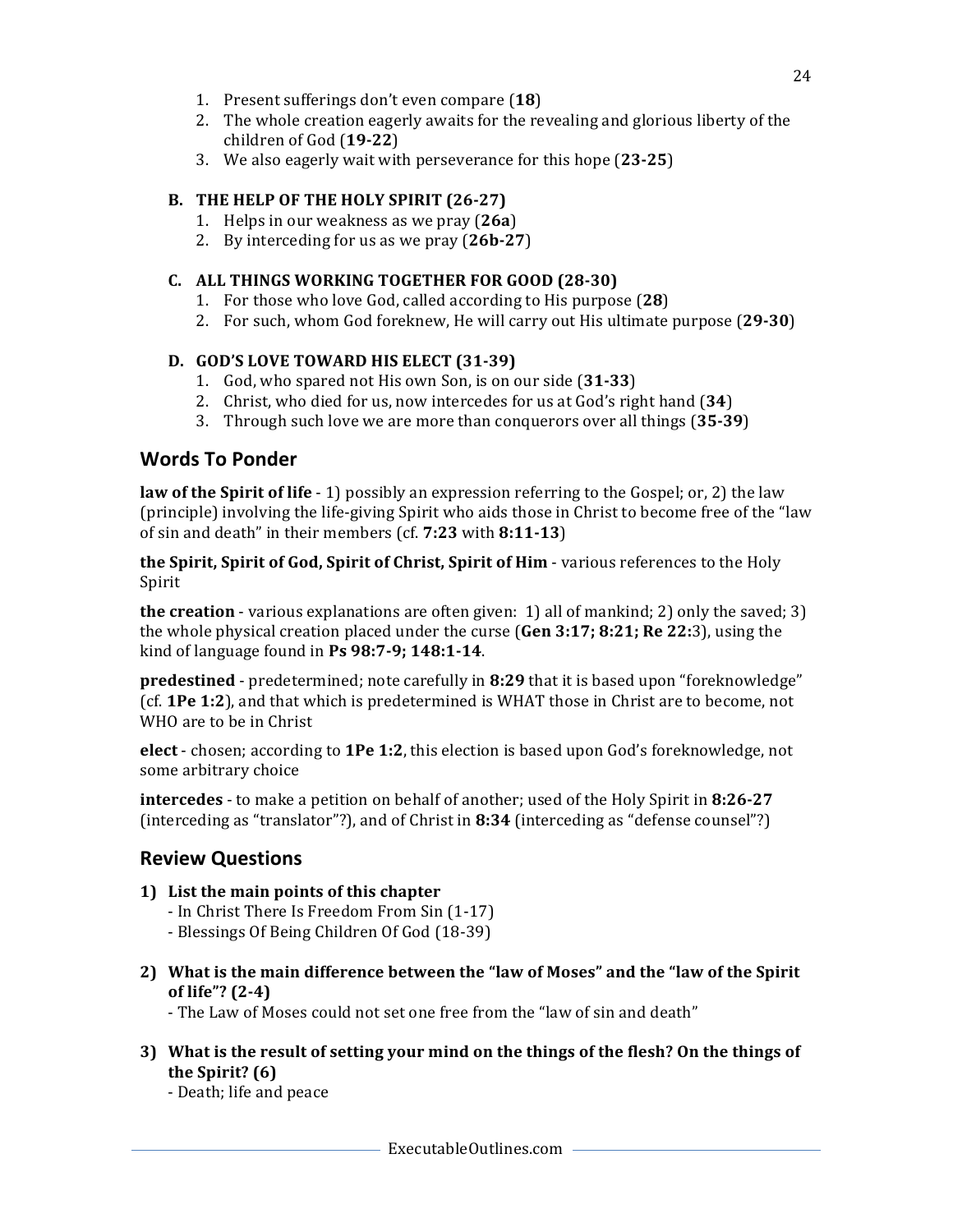- **4)** Do the Scriptures teach that the Holy Spirit dwells in the Christian? (9-11) - Yes
- **5)** How can we assure that we will continue to live spiritually? (13) - By putting to death the deeds of the body with the help of the Spirit

#### **6) List briefly the blessings of being the children of God (14-39)**

- One day we will be glorified together with Christ
- We have the help of the Holy Spirit
- All things ultimately work for our good
- Nothing can separate us from God's love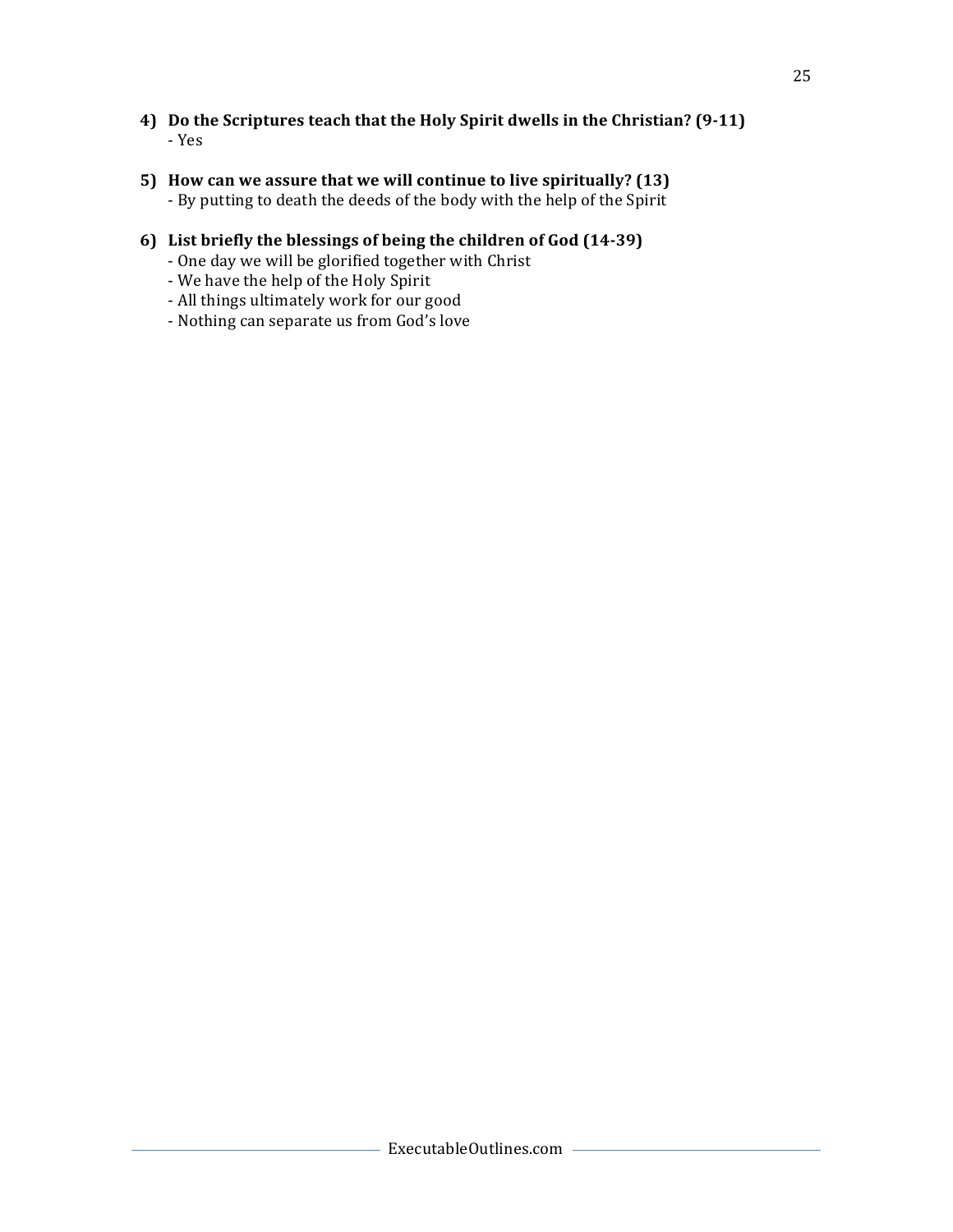# **The Epistle To The Romans**

### **Chapter Nine**

With the conclusion of chapter eight Paul has completed his description of how God's righteousness was manifested in Christ, and the results of such justification. However, some of Paul's readers may have received the impression that God's plan of saving man in Christ apart from the Law  $(3:21-22)$  implies that God has rejected His people of Israel and the promises made to them. In chapters nine through eleven, Paul explains that God has not rejected His people.

Paul first expresses his own concern for his fellow Israelites (1-2). If it would do any good, Paul would gladly be condemned in order to save his brethren who had been the recipients of so many blessings (3-5).

But Paul quickly states that God's promises had not failed. He reminds them that true Israel is not simply the physical descendants of Israel, any more than the promises to Abraham were to be carried out through all of Abraham's descendants just because they are his physical descendants. Rather, it depends upon what God has chosen according to His Divine purpose. This is illustrated by contrasting what the Scriptures reveal about Isaac and Ishmael, and then about Jacob and Esau (6-13).

That God has made such distinction is illustrated further with the example of Pharaoh, where God chose to show mercy to some while He hardened others [who had already persistently rejected God's mercy, MAC] (14-18). That God has the right to make such choices is His as the potter over the clay (19-21).

So God chose to endure "vessels of wrath" with much longsuffering, that He might make known His glorious riches to "vessels of mercy" [a point expanded upon further in chapter eleven, MAC] (22-23). And who are these "vessels of mercy"? They consist of Gentiles and a remnant of Israel, as foretold by Hosea and Isaiah (24-29).

Paul's conclusion? That God's words of promise were not just to the fleshly descendants of Abraham (as the Jews would have it), but to the faithful remnant of Israel and to the Gentiles who accepted the righteousness which is by faith. The only reason any of the Israelites were rejected by God was because of their rejection of the Messiah, even as Isaiah foretold (**30-33**).

#### **Points To Ponder**

- Why and how God chose to the reject the nation of Israel (except for a remnant), and accept people from among the Gentiles
- How and why God chose to harden people like Pharaoh, the Israelites, even some today
- The true children of God, and the basis of God's choice

#### **Outline**

#### **I. PAUL'S CONCERN FOR HIS BRETHREN OF ISRAEL (1-5)**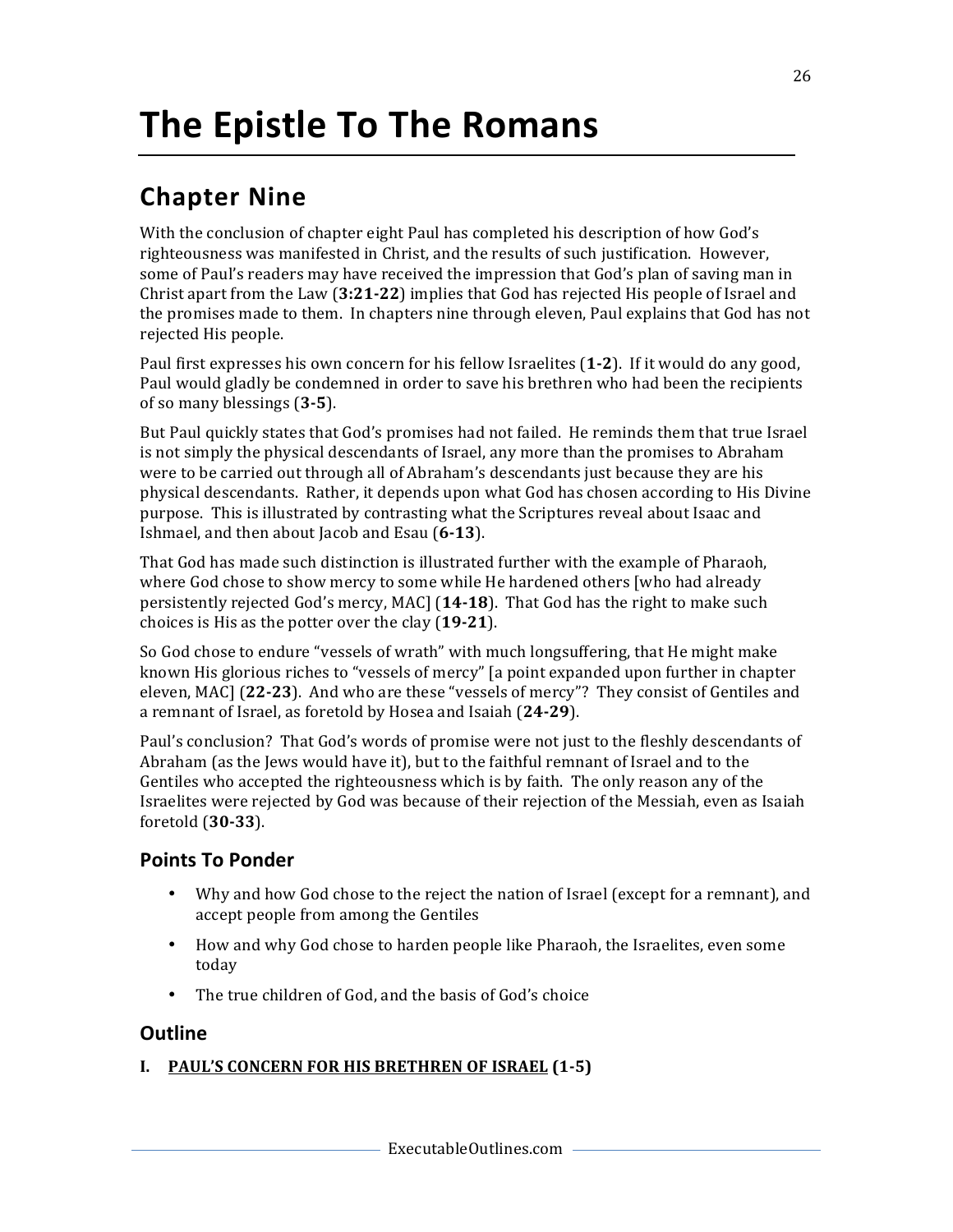#### A. HIS GREAT CONCERN (1-3)

- 1. His conscience and the Holy Spirit bear witness to his great sorrow and grief (1-**2**)
- 2. He would even be willing to be cut off from Christ for their sakes (3)

#### B. FOR ISRAEL, RECIPIENTS OF MANY BLESSINGS (4-5)

- 1. Including the covenants, the Law, the promises (4)
- 2. Of whom are the patriarchs, and of course, Christ Himself (5)

#### **II. THE TRUE CHILDREN OF GOD (6-29)**

#### A. ARE CHILDREN OF PROMISE, NOT CHILDREN OF FLESH (6-13)

- 1. They are not all Israel who have descended from Israel (6)
- 2. As illustrated with Isaac and Ishmael, Jacob and Esau (7-13)
- 3. According to God's purpose, whose choice was not based upon works (11)

#### **B.** ARE THE OBJECTS OF GOD'S MERCY (14-23)

- 1. Possible only through His Mercy (14-16)
- 2. Just as Pharaoh was the object of His Wrath (17-18)
- 3. God's right to choose the objects of His mercy and His wrath (19-23)

#### **C. ARE OF BOTH THE JEWS AND THE GENTILES (24-29)**

- 1. Not of Jews only, as foretold by Hosea (24-26)
- 2. But only a remnant of Israel, as foretold by Isaiah (27-29)

#### **III.** THE BASIS OF GOD'S CHOICE: FAITH vs. NO FAITH (30-33)

#### A. FOR THE GENTILES (30)

- 1. Though they had not actively been looking for it (30a)
- 2. Yet many have attained righteousness through faith (30b)

#### **B. FOR ISRAEL (31-33)**

- 1. Though diligent for the Law, did not have the attitude of faith (31-32a)
- 2. And therefore stumbled over Christ, as foretold by Isaiah (32b-33)

#### **Words To Ponder**

**harden** - to make callous, to make strong; can be accomplished in two ways: 1) indirectly, by providing occasion to repent or resist (e.g., as when judgment is delayed, **Ro 2:4-5**), and 2) directly, by strengthening those who rebel so as to contrast power, mercy, or judgment (for example, a) Pharaoh, to show God's power,  $\mathbf{Ex}\,9:12-16$ ; b) Israel, to show God's mercy, **Ro**  $11:7-11,31; c$  those who disbelieve, to show God's judgment,  $2Th 2:9-12$ 

**remnant** - a small portion of the whole; Isaiah foretold only a remnant of Israel would be saved (**Ro 9:27-29**)

**the Stumbling Stone** - a reference to Jesus (cf. **1Pe 2:6-8**)

#### **Review Questions**

**1)** List the main points of this chapter

- Paul's Concern For His Brethren Of Israel (1-5)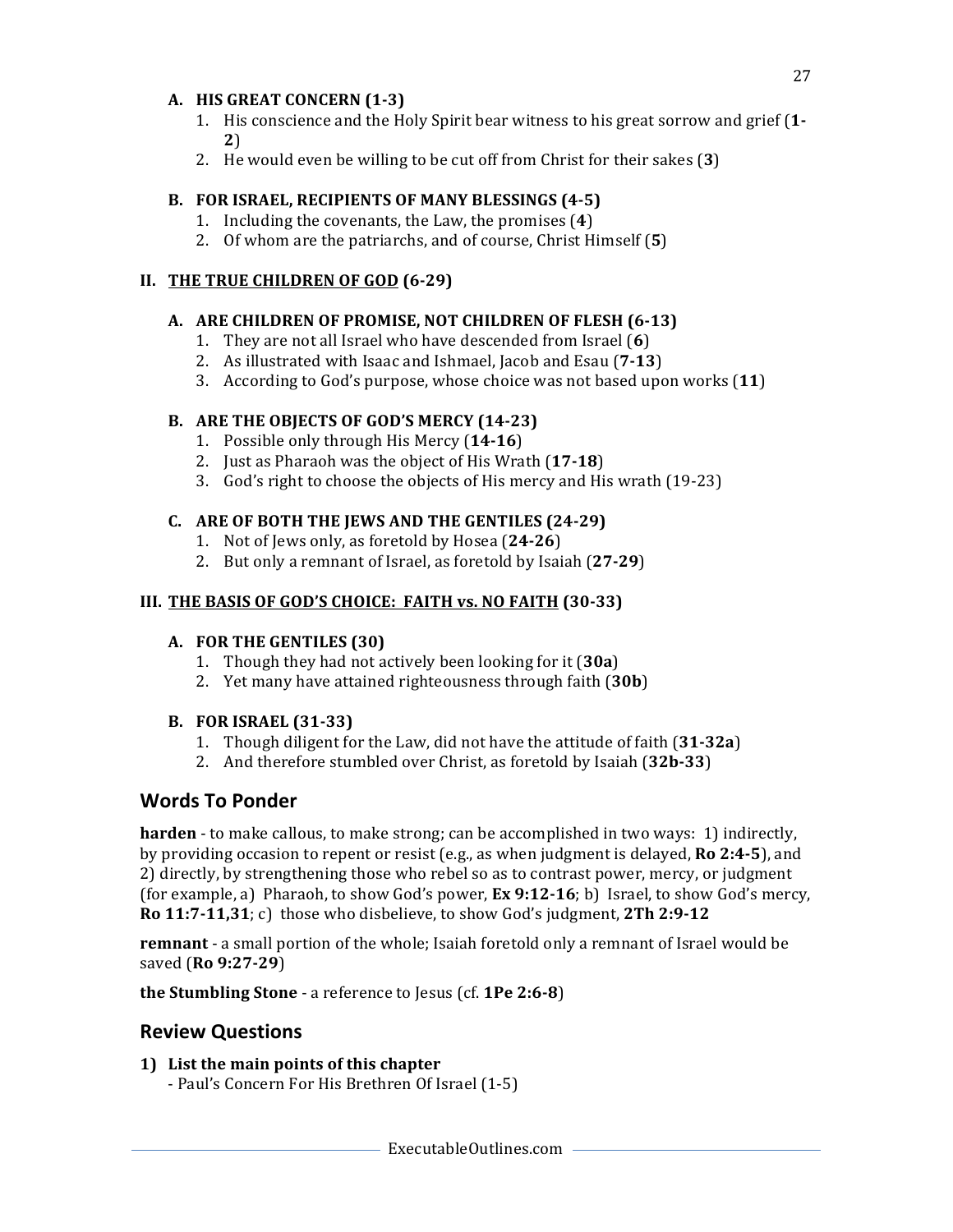- The True Children Of God (6-29)
- The Basis Of God's Choice: Faith vs. No Faith (30-33)
- **2) How much love did Paul have for the nation of Israel? (2-3)** - Enough to be lost if it would do any good
- **3)** Who are the true children of God? (8) - Children of promise, not children of flesh
- 4) What does God have the right to do? (18) - To show mercy on who He wills, and to harden who He wills
- 5) What OT prophet foretold that Gentiles would be a part of the people of God? **(25-26)** - Hosea
- **6) What did Isaiah say would happen to the nation of Israel (27)** - Only a remnant would be saved
- **7) Why are Gentiles among the saved? (30)** - Because of faith
- 8) Why are some Israelites going to be lost? (31-33) - They trusted more in the keeping of the Law, and did not believe in Christ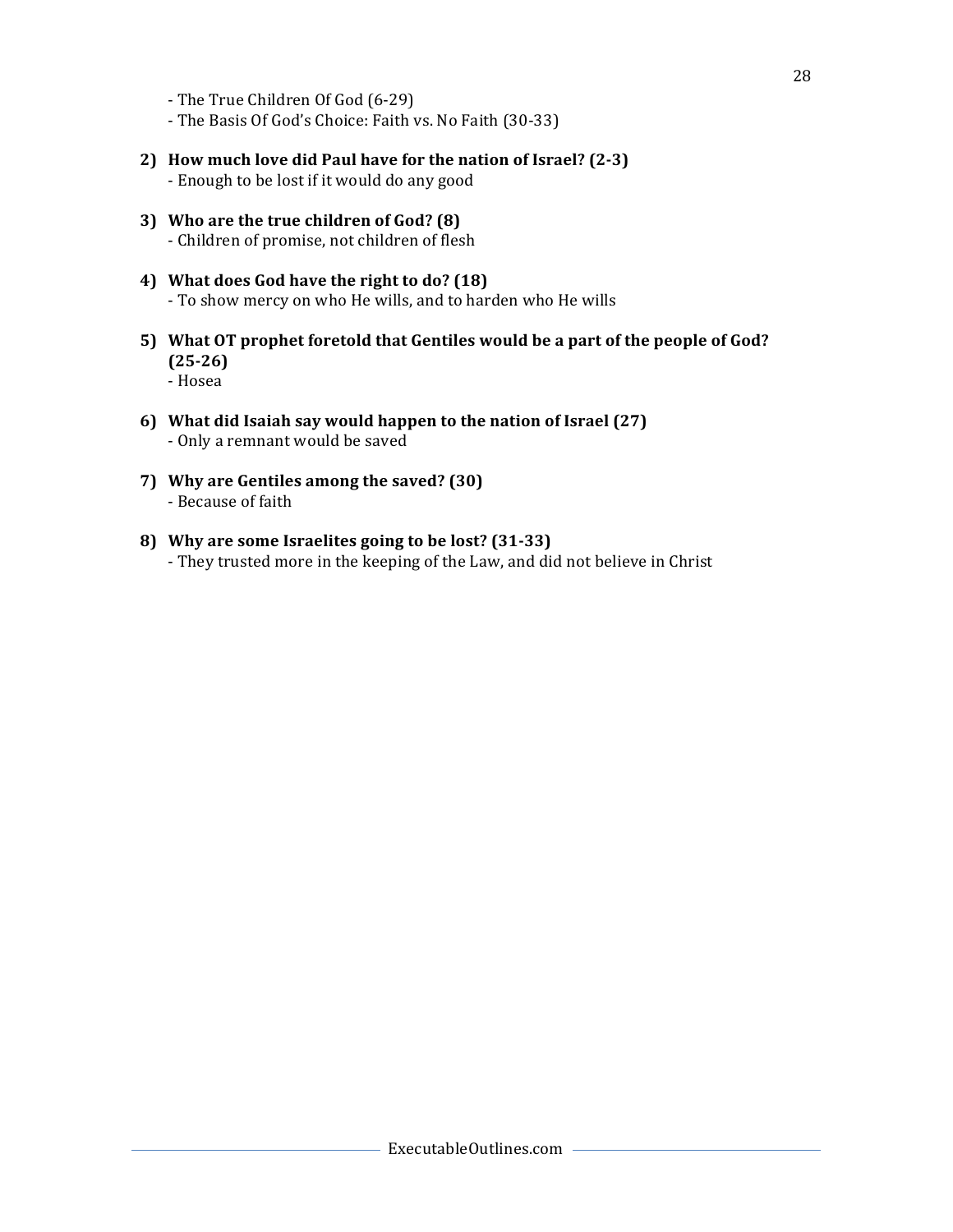# **The Epistle To The Romans**

### **Chapter Ten**

As Paul continues to explain God's dealings with the nation of Israel, he repeats his expression of love towards them  $(1)$ . Though as a nation they had plenty of zeal, unfortunately their zeal was not according to knowledge (2). Thus they rejected the righteousness of God while trying to establish their own righteousness through the Law of Moses. But Paul explains that Christ is the fulfillment of the Law and has brought it to an end (**3-4**).

The righteousness God now offers is based upon faith in Christ, not keeping the Law. It involves not the accomplishment of some great feat (like ascending to heaven or descending to hell), but such things as confessing Jesus as Lord and believing that God raised Him from the dead  $(5-10)$ . As foretold by Scripture, it is offered to all, both Jew and Gentile  $(11-13)$ . And it is offered through the medium of preaching the Word (14-15).

The problem with the nation of Israel, then, is that not all of them received the gospel message, even when they had ample opportunity (**16-18**). But as Moses predicted, the day would come when God would provoke Israel to jealousy by another people, who Isaiah said did not seek God vet found Him, while Israel was constantly rebelling against Him (19-21).

#### **Points To Ponder**

- The importance of combining zeal with knowledge
- How Israel had plenty of opportunity to heed the gospel of Christ, but for the most part they rejected it

#### **Outline**

#### **I. ISRAEL'S REFUSAL OF GOD'S RIGHTEOUSNESS (1-15)**

#### A. PAUL'S EXPRESSION OF CONCERN FOR ISRAEL (1-4)

- 1. That Israel be saved, for they have zeal but not knowledge (1-2)
- 2. Through ignorance, they seek to save themselves by the Law, and do not submit to God's righteousness in Christ which brings an end to the Law (3-4)

#### **B.** RIGHTEOUSNESS OF THE LAW vs. RIGHTEOUSNESS BY FAITH IN CHRIST **(5-15)**

- 1. Righteousness of the Law as defined by Moses (5)
- 2. Righteousness by faith as defined by Paul (6-15)
	- a. Involves the mouth and the heart (6-8)
	- b. Involves confessing Jesus and believing in His resurrection (9-10)
	- c. Offered to all who believe and call on Him (11-13)
	- d. Accomplished through the medium of preaching (14-15)

#### **II. ISRAEL'S NEGLECT OF THE GOSPEL (16-21)**

#### **A. NOT ALL OBEYED THE GOSPEL (16-18)**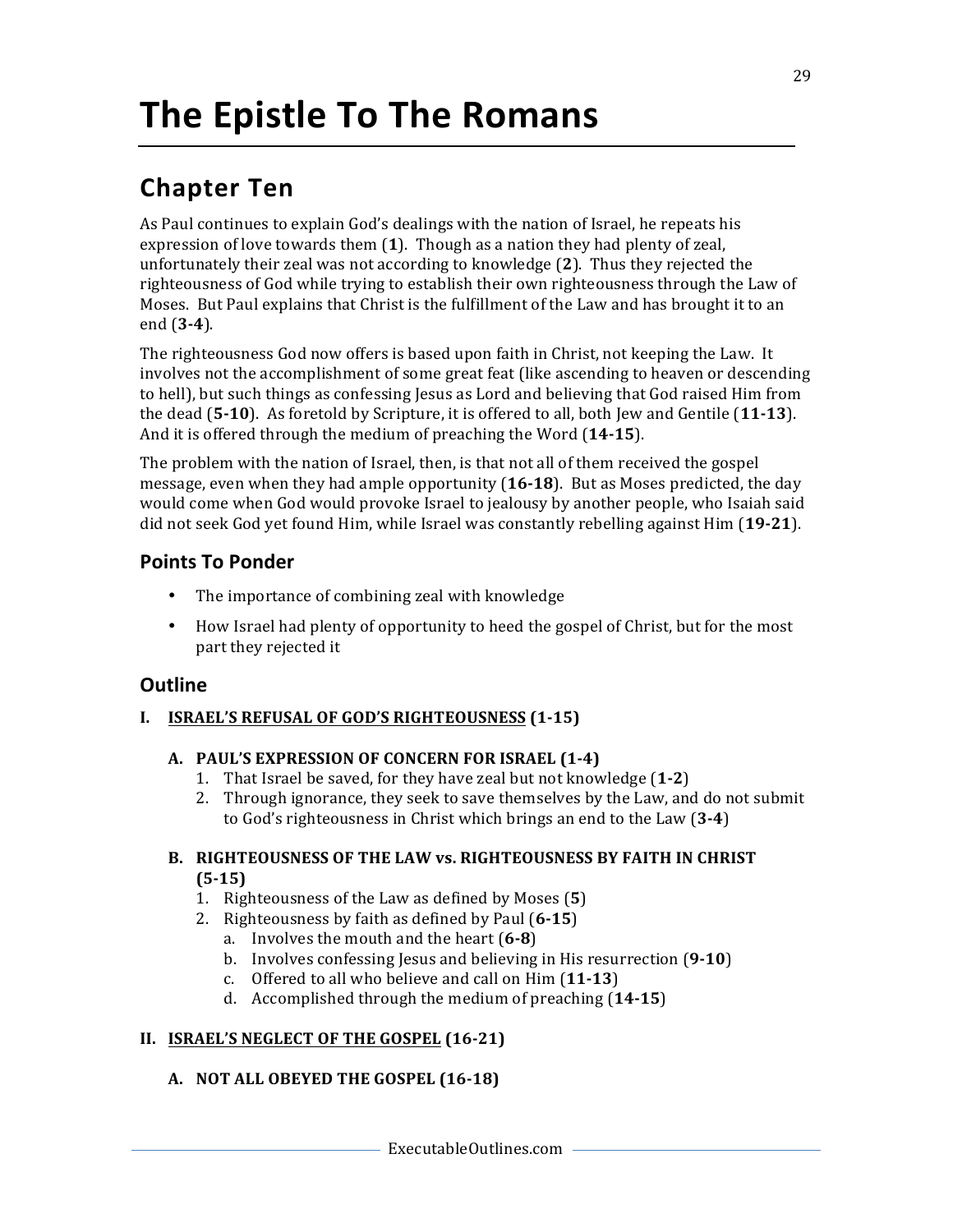- 1. As Isaiah predicted (**16**)
- 2. Even though they had ample opportunity (17-18)

#### **B. THEIR NEGLECT, AND THE GENTILES RECEPTION, FORESEEN BY SCRIPTURES (19-21)**

- 1. As spoken by Moses (19)
- 2. As spoken by Isaiah (**20-21**)

#### **Words To Ponder**

**confess** - lit., to speak the same thing, to assent, accord, agree with...; to declare openly by way of speaking out freely, such confession being the effect of deep conviction of facts (Mt **10:32; Ro 10:9,10**) - **VINE**

#### **Review Questions**

#### **1)** List the main points of this chapter

- Israel's Refusal Of God's Righteousness (**1-15**)
- Israel's Neglect Of The Gospel (**16-21**)
- **2)** What was Paul's prayer in behalf of the nation of Israel? (1) - That they may be saved
- **3)** What was good about them? What was wrong with them (2) - They have a zeal for God
	- But not according to knowledge
- 4) Why was Israel not submitting to the righteousness of God? (3) - In ignorance they were seeking to establish their own righteousness
- **5)** What should one confess? What should one believe? (9-10) - The Lord Jesus (or, that Jesus is Lord) - That God raised Jesus from the dead
- **6)** For whom is righteousness by faith intended? (11-13) - Whoever believes and calls upon the name of the Lord
- **7)** What begins the process which finally enables one to call upon the Lord? (14-15) - The sending out of preachers
- **8) How does one come to have faith? (17)** - By hearing the word of God
- **9)** Did the Jews have opportunity to call upon the Lord? (18) - Yes, for the gospel had been spread to the ends of the world
- **10)How did God say He was going to make His people jealous? (19-20)** - By making Himself manifest to those who had not been seeking Him (the Gentiles)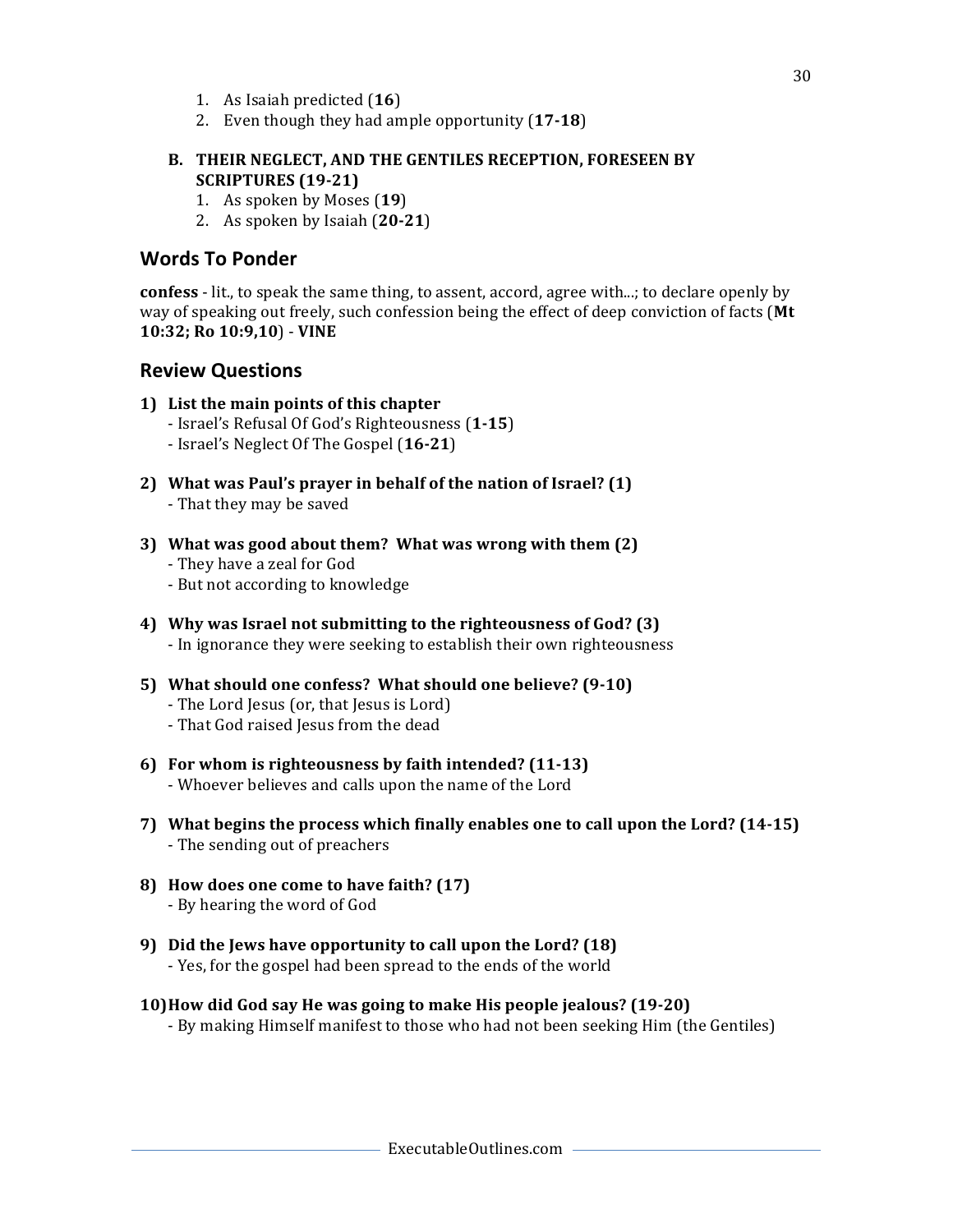# **The Epistle To The Romans**

### **Chapter Eleven**

Paul concluded chapter ten with a quotation from Isaiah describing the nation of Israel as "a disobedient and contrary people." Paul begins chapter eleven by giving several examples to show that despite this rebellion God has not totally rejected His people (1-6).

What God has done, however, is harden the hearts of the rebellious Israelites (7-10). But the outcome of this "hardening" led to salvation coming to the Gentiles, which in turn God was using to provoke Israel to jealousy in an attempt to win them back to Him. This is also why Paul magnified his ministry to the Gentiles, hoping to save some of his countrymen by provoking them to jealousy (11-15).

Paul then directs his attention to the Gentile believers, explaining that their obedience allowed them to be "grafted" into Israel to replace those removed by their own disobedience. This "grafting," however, is permanent only as long as they remain faithful. In addition, if any Israelites repent of their unbelief, they too can be grafted back in (16-24).

As Paul draws to a conclusion, he explains that this is how "all Israel" will be saved. Through a "hardening in part" mercy can now be shown to the Gentiles, and by showing mercy to the Gentiles mercy will be available to disobedient Israel. In this way Paul can say that "God has committed them all to disobedience, that He might have mercy on all", proving that God is no respecter of persons and makes His plan of salvation available to all (**25-32**). 

Paul ends this section with a doxology praising the wisdom and knowledge of God (33-36).

#### **Points To Ponder**

- How God has not totally rejected His people of Israel
- The possibility of apostasy for us today
- Paul's summary conclusion for this section (Chs. 9-11)

#### **Outline**

#### **I.** GOD HAS NOT TOTALLY REJECTED ISRAEL (1-10)

#### **A. EVIDENCE SUPPORTING THIS (1-6)**

- 1. Paul himself (1)
- 2. There is a remnant, just as in the days of Elijah  $(2-5a)$
- 3. A remnant according to grace, not works (5b-6)

#### **B.** BUT MANY HAVE BEEN HARDENED (7-10)

- 1. An "elect" have been saved, the rest were hardened (7)
- 2. This "hardening" foretold by Scriptures (8-10)

#### **II. HARDENING OF ISRAEL TO BENEFIT ISRAEL (11-32)**

#### A. THE JEWISH STUMBLING AND GENTILE CONNECTION (11-16)

31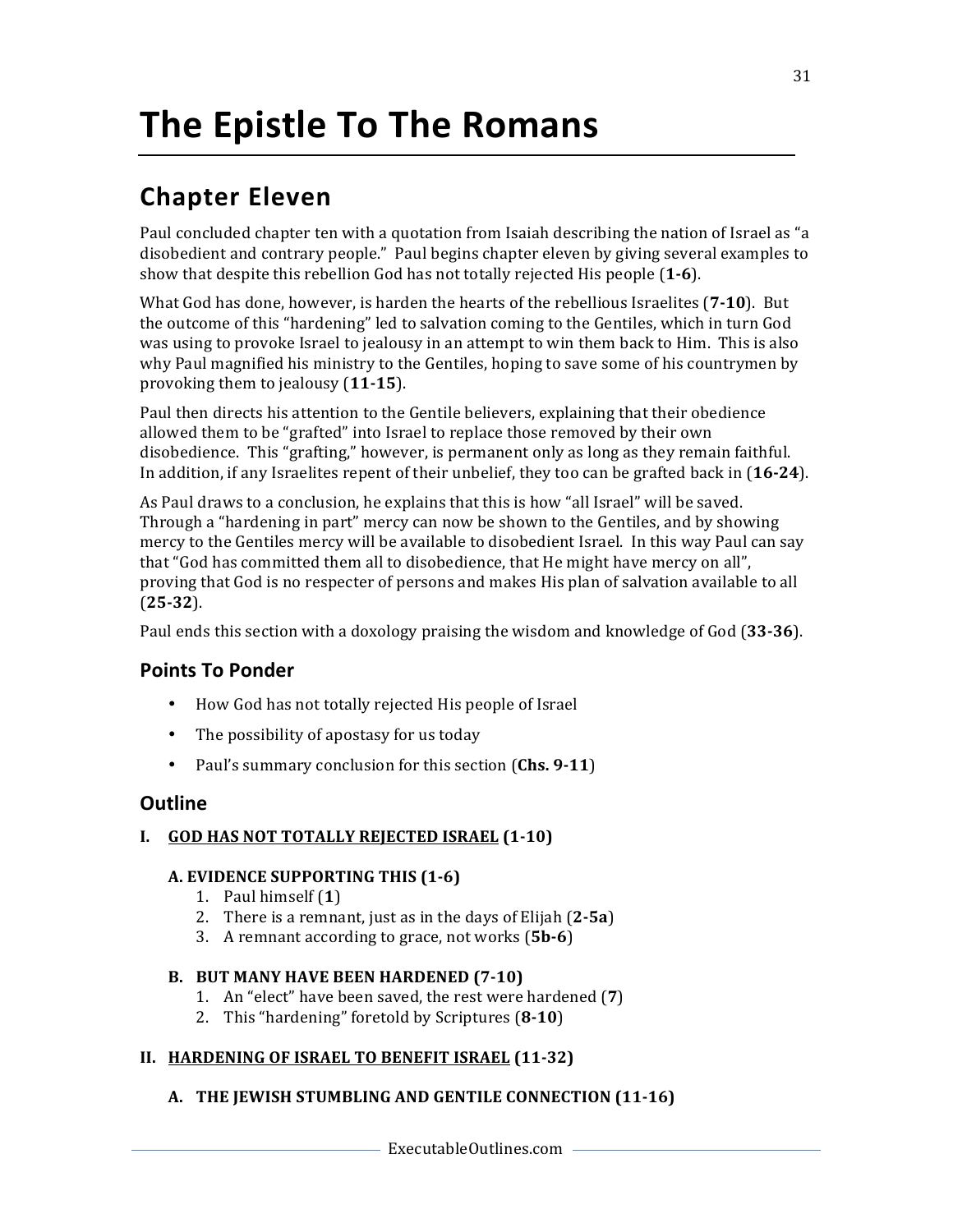- 1. Salvation to the Gentiles an incentive for the Jews to repent (11-12)
- 2. This is one reason why Paul magnified his ministry to the Gentiles (13-16)

#### B. WORDS OF WARNING AGAINST GENTILE CONCEIT (17-24)

- 1. Gentiles are but "wild branches" grafted in to the root (17-18)
- 2. To replace "broken branches", true, but can just as easily be displaced and replaced (**19-24**)

#### **C.** THE HARDENING AND BLESSING OF ISRAEL (25-32)

- 1. Hardening is partial, until the fullness of the Gentiles come in (25)
- 2. In this way all Israel will be saved (26-27)
- 3. They may be enemies of the gospel, but they are beloved by God (28)
- 4. And they may obtain mercy just as the Gentiles did (29-32)

#### **III. PAUL'S HYMN OF PRAISE TO GOD (33-36)**

#### **Words To Ponder**

"so all Israel will be saved" - in this manner will true Israel be saved

#### **Review Questions**

- **1)** List the main points of this chapter
	- God Has Not Totally Rejected Israel (1-10)
	- Hardening Of Israel To Benefit Israel (11-32)
	- Paul's Hymn Of Praise To God (33-36)
- **2)** What example does Paul use to show that God has not totally rejected Israel? (1) - Himself
- **3) Why did God harden the rebellious Jews? (11-12)** - So salvation might be presented to the Gentiles
- 4) Why was salvation allowed to come to the Gentiles? (11-14) - To provoke the rebellious Jews to jealousy that they might repent
- **5)** What condition is necessary to remain in the "tree of Israel"? (20-23) - Continuing in faith

#### **6) How will "all Israel" be saved? (25-26)**

- By a partial hardening of Israel, to allow Gentiles to come in and to provoke rebellious Jews to repent

- **7)** What is Paul's summary on God's dealings with Israel? (32) - "God has committed them all to disobedience, that He might have mercy on all"
- **8) What about God is deep and unsearchable? (33)** - His wisdom and knowledge, His judgments and ways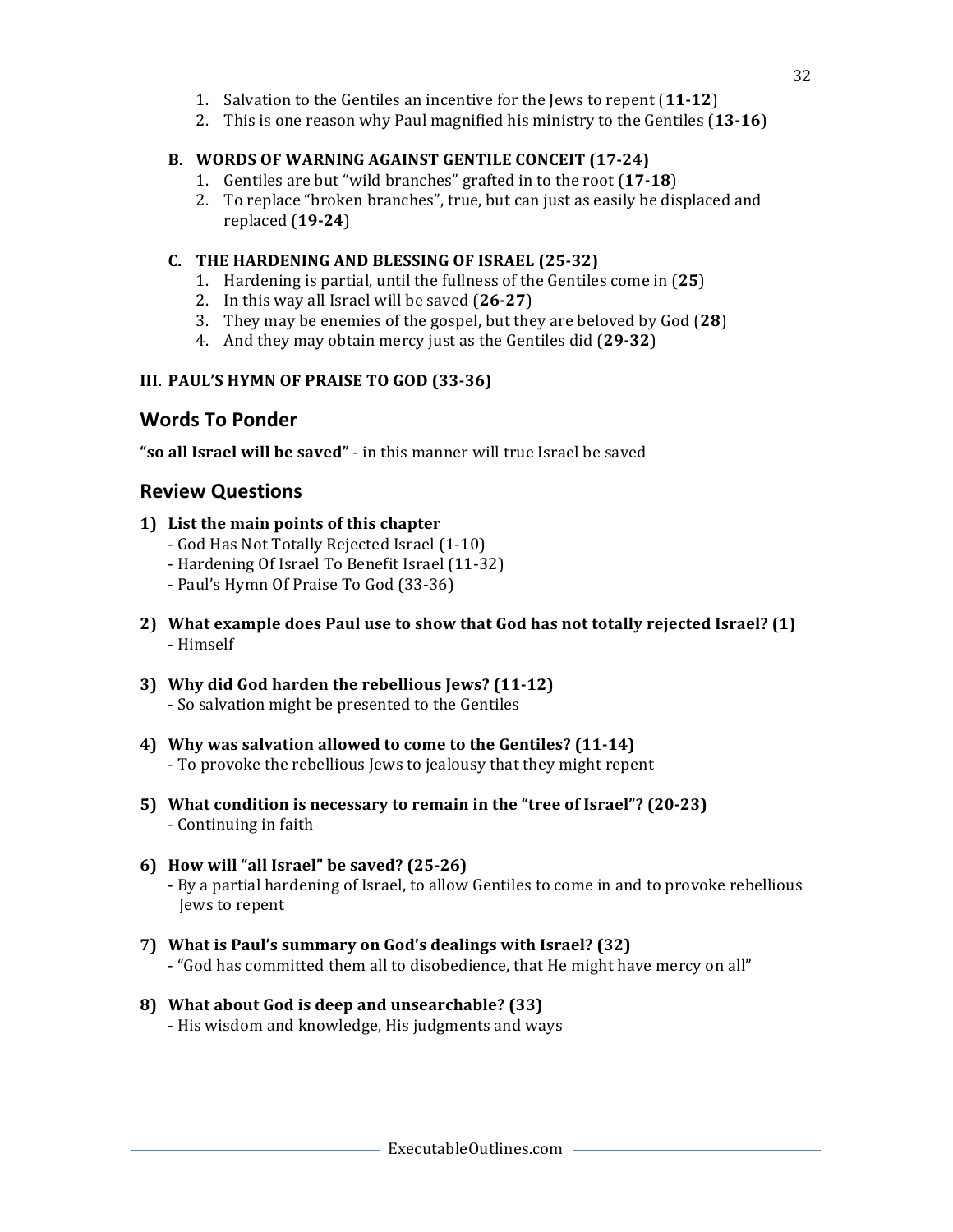# **The Epistle To The Romans**

### **Chapter Twelve**

Having concluded his discourses concerning the gospel (chs. 1-8) and God's dealings with the nation of Israel (chs. 9-11), Paul now exhorts his readers to full service in the kingdom of God (chs. 12-15).

He begins with a plea to present their bodies as living sacrifices and to be transformed by the renewing of their minds, so that they can demonstrate in themselves that the will of God is good, acceptable, and perfect  $(1-2)$ . He then encourages them to fulfill their proper place in the Body of Christ with proper humility and zeal (3-8).

Finally, there are a list of commands which are to govern the Christian's life and attitude towards love, good and evil, brethren in the Lord, service to God, and response to persecution (**9-21**).

#### **Points To Ponder**

- The difference between conformation and transformation
- The process and purpose of transformation in Christ
- The diversity of service in the body of Christ
- Conduct becoming the transformed life in Christ

#### **Outline**

#### **I. AN APPEAL TO CONSECRATION (1-2)**

#### A. **PRESENT YOUR BODIES AS LIVING SACRIFICES (1)**

- 1. In view of the mercies of God (1a)
- 2. Which is your reasonable (spiritual, NAS) service (**1b**)

#### B. BE TRANSFORMED, NOT CONFORMED TO THE WORLD (2)

- 1. By the renewing of your mind (2a)
- 2. To prove the good, acceptable, and perfect will  $God (2b)$

#### **II. SERVE GOD AS MEMBERS OF ONE BODY** (3-8)

#### A. WITH HUMILITY (3)

- 1. In all seriousness (**3a**)
- 2. For what we are comes from God (3b)

#### **B. WITH APPRECIATION FOR DIVERSITY (4-5)**

- 1. Members do not have the same function (4)
- 2. But we are one, members of one another (5)

#### **C. WITH ZEAL, NO MATTER WHAT OUR GIFTS (6-8)**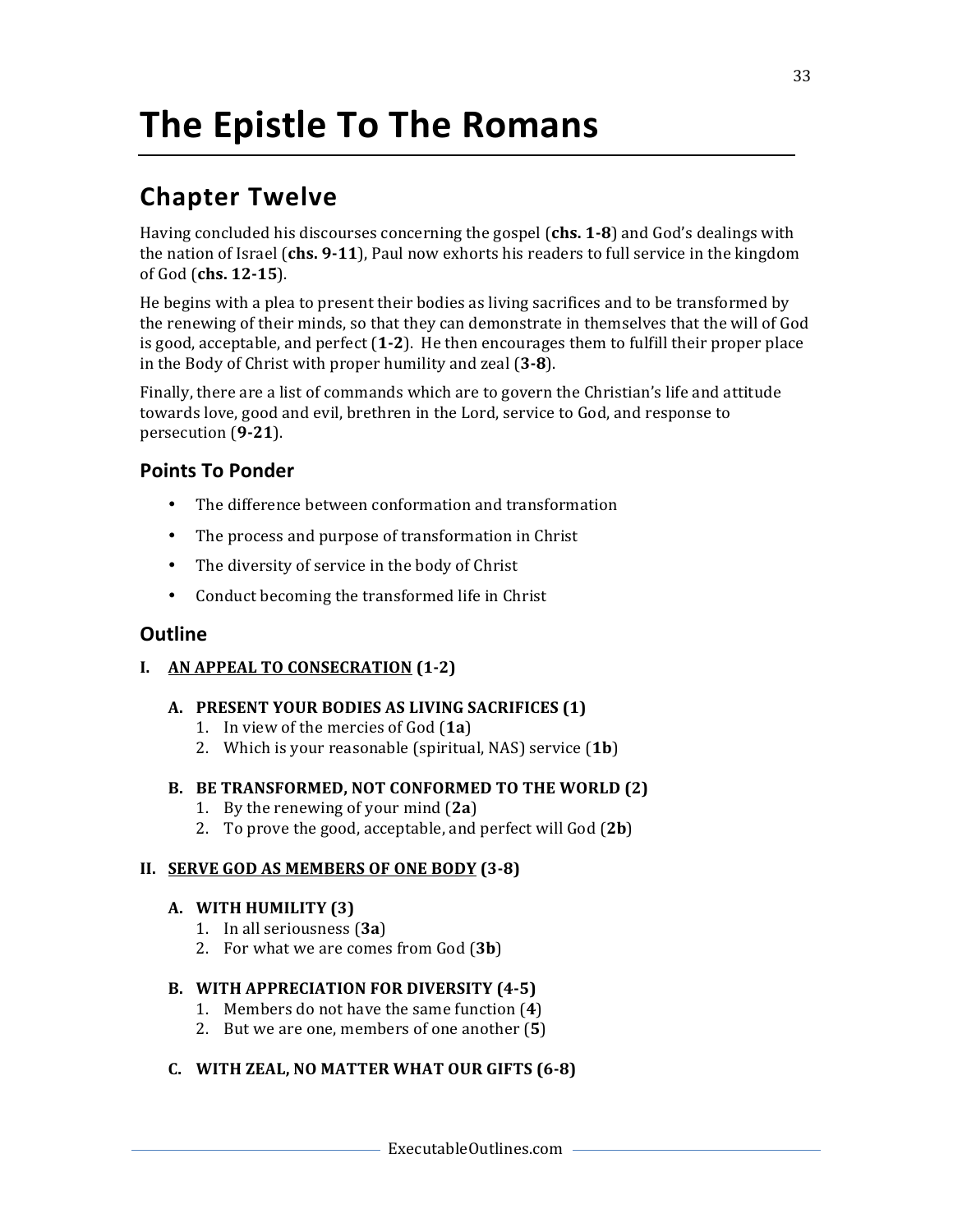#### **III. CONDUCT BECOMING TRANSFORMATION (9-21)**

#### **A. IN GENERAL (9-16)**

- 1. Concerning love, good and evil (9)
- 2. Loving and honoring brethren (10)
- 3. Fervent in our service (11)
- 4. Rejoicing, patient, prayerful (12)
- 5. Caring for saints and others (13)
- 6. Blessing our enemies (14)
- 7. Sharing our joys and sorrows (15)
- 8. Humble in our relations together (16)

#### **B.** RESPONDING TO EVIL (17-21)

- 1. Do not repay with evil, be mindful of what is good (17)
- 2. If possible, be at peace  $(18)$
- 3. Give place to the wrath of God (19)
- 4. Overcome evil by responding with good (20-21)

#### **Words To Ponder**

**the mercies of God** - the many blessings alluded to in the first eleven chapters

**a living sacrifice** - an offering that is living, not dead

**conform** - "to fashion or shape one thing like another... this verb has more special reference to that which is transitory, changeable, unstable" (VINE) - this word is different than that found in **Ro 8:29**

**transform** - "to change into another form; [as used in **Ro 12:2**] to undergo a complete change, which under the power of God, will find expression in character and conduct" (**VINE**)

**overcome evil with good** - the goal of the Christian's response to evil

#### **Review Questions**

- **1)** List the main points of this chapter
	- An Appeal To Consecration (1-2)
	- Serve God As Members Of One Body (3-8)
	- Conduct Becoming Transformation (9-21)
- **2) Upon what does Paul make his plea? (1)**

- The mercies of God; their reasonable service

- **3)** How is a Christian to present himself before God? (1) - As a living sacrifice, holy, acceptable to God
- **4) How is one transformed? (2)**
	- By the renewing of their minds

#### **5)** What is the purpose of such transformation? (2) - To prove (demonstrate) what is the good, acceptable, and perfect will of God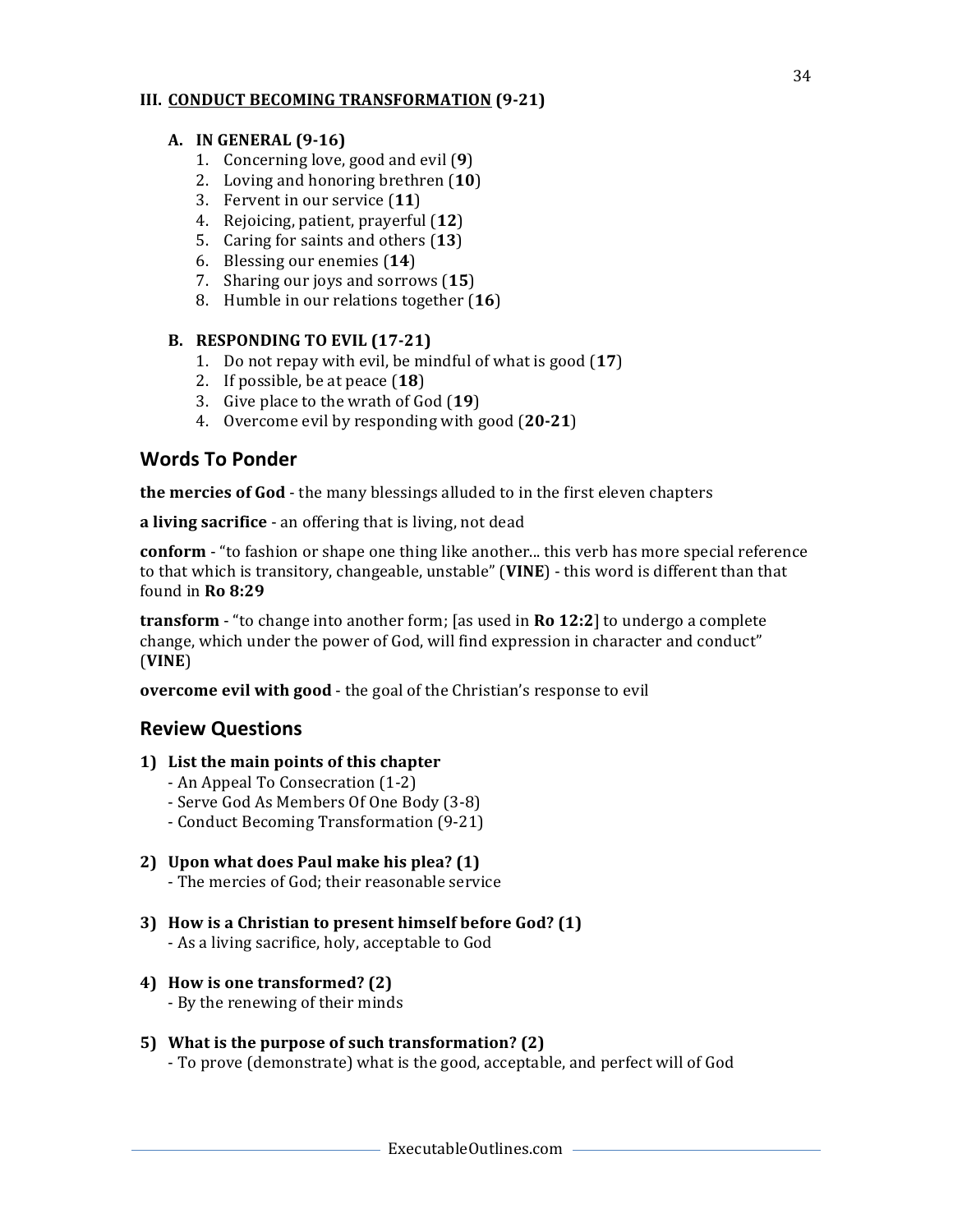- **6)** What illustration shows our dependence upon each other in the church? (4-5) - Members of a body
- **7)** List examples Paul gives of different gifts in serving the Lord and His body (6-8) - Prophesying, ministry, teaching, exhorting, giving, leading, showing mercy
- **8)** How are we to love? What are we to abhor? What are we to cling to? (9) - Without hypocrisy; evil; good
- **9) How are we to treat one another? (10)** - With kind affection, in honor giving preference

#### **10) How are we to serve the Lord? (11)**

- Not lagging in diligence, fervent in spirit

#### **11)** What three things should we do in difficult times? (12)

- Rejoice in hope, be patient in tribulation, continue steadfastly in prayer

#### **12)Give two examples of showing kindness to those in need (13)**

- Distributing to the needs of the saints
- Showing hospitality (Grk., love of strangers) to others

#### **13)How are we to respond to those who persecute us? (14)**

- Bless them, and do not curse them

#### **14)How do we show empathy toward others?** (15)

- By rejoicing with those who rejoice, and weeping with those who weep

#### **15)How can we be of the same mind toward one another?** (16)

- Do not set your mind on high things, but associate with the humble
- Do not be wise in your own opinion

#### **16) How are Christians to respond to evil? (19-21)**

- Repay no one evil for evil
- Have regard for good things in the sight of all men
- As much as possible, live peaceably with all men
- Do not avenge yourselves, leave that to the Lord
- If your enemy is hungry, feed him; if he is thirsty, give him a drink
- Overcome evil with good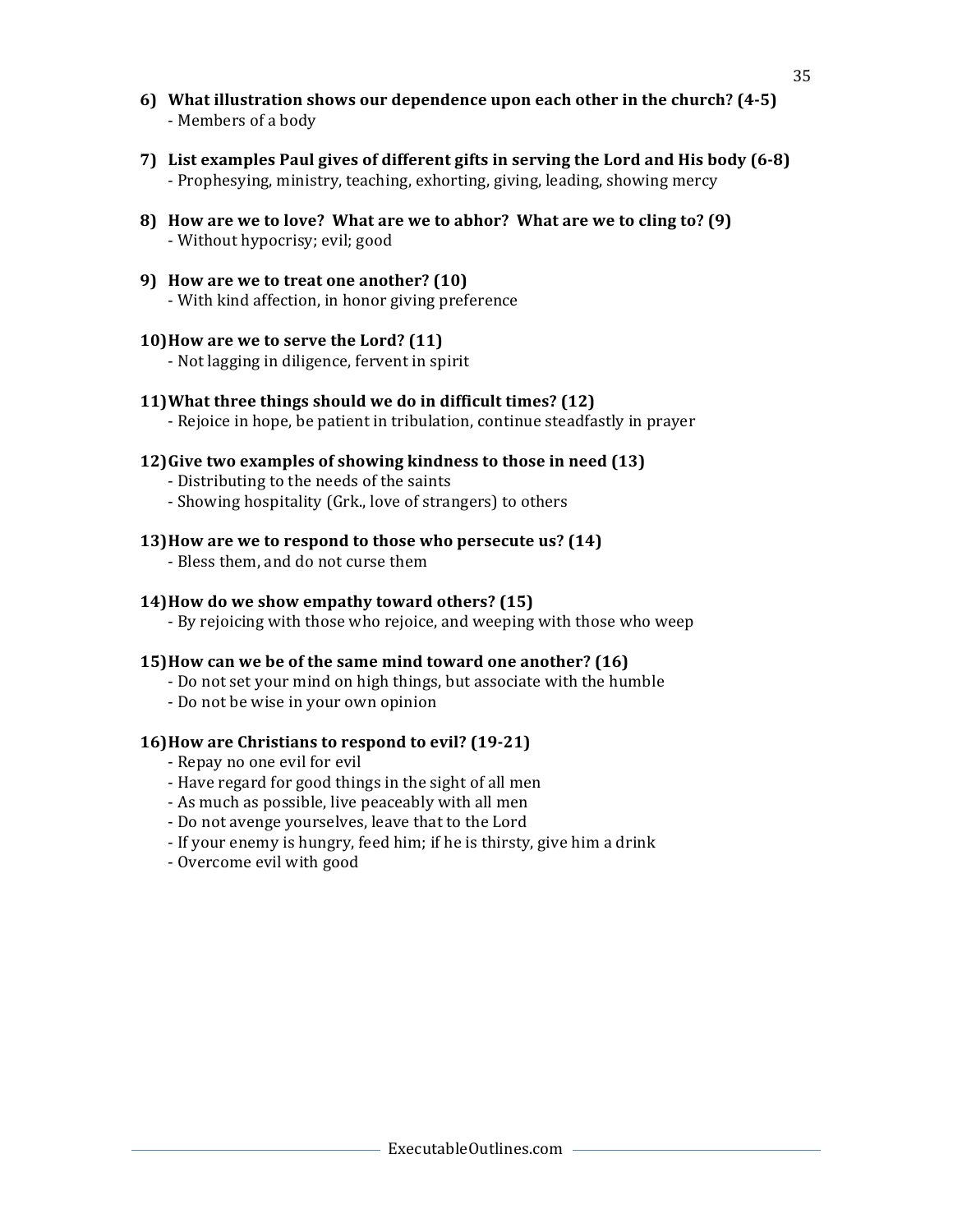# **The Epistle To The Romans**

### **Chapter Thirteen**

Continuing his instructions concerning the "transformed life," Paul now discusses the Christian's responsibilities to governmental authorities. Understanding that all governments are in power due to the providence of God, and that they serve as ministers of God to avenge the evil doer, Christians are admonished to submit to "the powers that be" **(1-5)**. This submission involves payment of taxes and having respect for those in authority (**6-7**).

Paul's next exhortation deals with the importance of love and moral purity. Christians are to be indebted to no one, save to love one another. When love is properly demonstrated, even the requirements of the Law are adequately met (8-10). This admonition to love, however, is balanced with the reminder that time is short and it is imperative that Christians maintain moral purity. This is done by Christians putting on the Lord Jesus and not making provision for the fulfilling of the lusts of the flesh (11-14).

#### **Points To Ponder**

- Our duties toward the government
- The importance of love and moral purity

#### **Outline**

#### **I.** RESPONSIBILITIES TO THE GOVERNMENT (1-7)

#### **A. BE** IN SUBJECTION (1-5)

- 1. For governing authorities are appointed by God (1-2)
- 2. For governing authorities are God's ministers to avenge evil (3-4)
- 3. To avoid wrath and maintain good conscience (**5**)

#### **B.** FULFILL WHAT IS DUE (6-7)

- 1. Taxes, customs (**6-7a**)
- 2. Fear (respect), honor (**7b**)

#### **II. EXHORTATION TO LOVE AND MORAL PURITY (8-14)**

#### **A.** THE VALUE OF LOVE (8-10)

- 1. Owe no one anything but love (**8a**)
- 2. For love does no harm, and fulfills the Law (8b-10)

#### **B. CONCERNING MORAL PURITY (11-14)**

- 1. Time is short; we need to cast off works of darkness, put on the armor of light (**11-12**)
- 2. Walk properly by putting on Jesus, making no provision to fulfill fleshly lusts (**13-14**)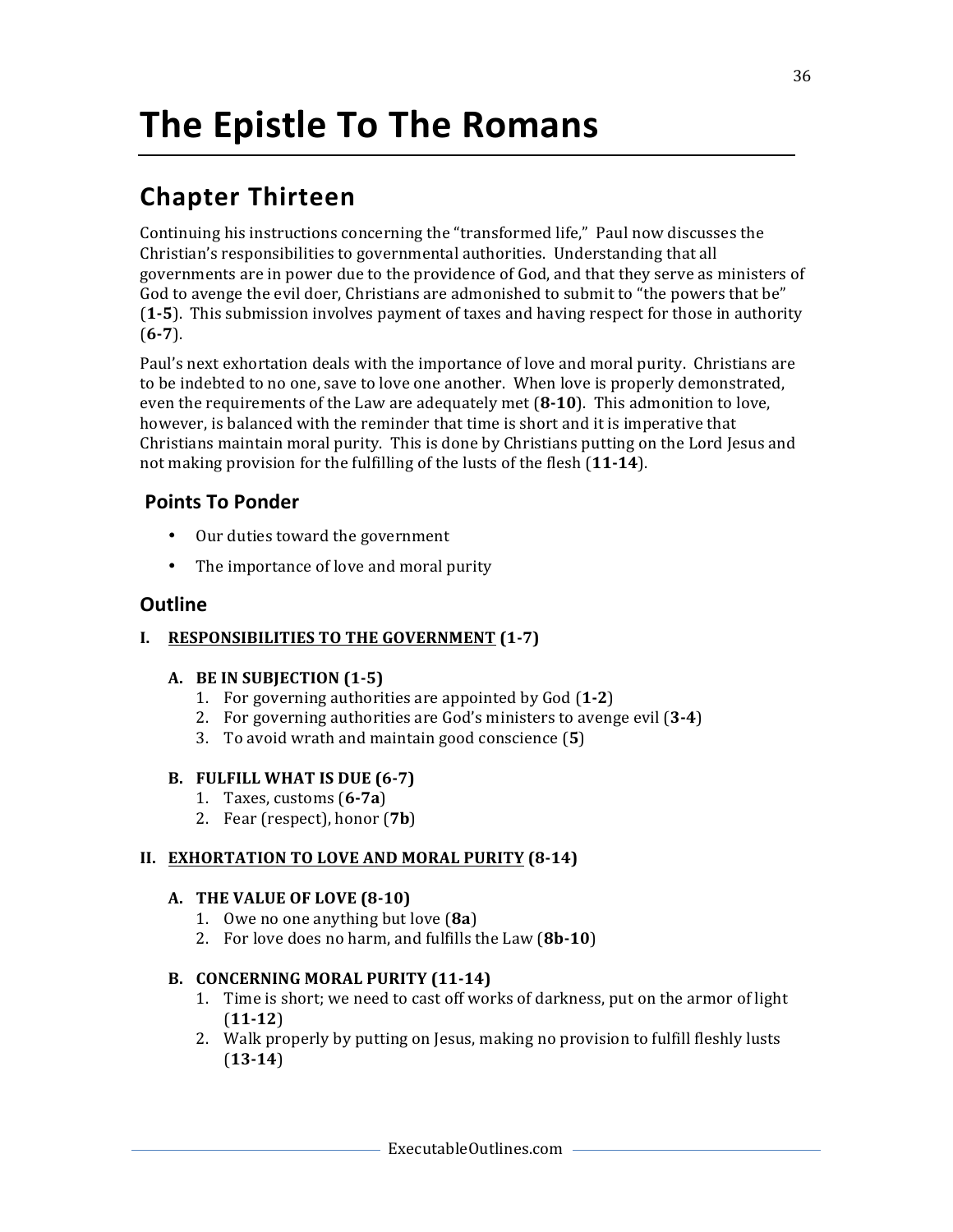#### **Words To Ponder**

**governing authorities** - political powers which govern society

**does not bear the sword in vain** - an implied reference to the use of capital punishment

**put on the Lord Jesus Christ** - a process begun in baptism (Ga 3:27), continued as we develop Christ-like qualities (Co 3:9-17)

**revelry** - drinking parties involving unrestrained indulgence in alcoholic beverages and accompanying immoral behavior [LOUW-NIDA]; e.g., binge parties, raves

**lewdness** - to engage in immoral sexual excess - sexual immorality, lasciviousness [LOUW-**NIDA**)

**make no provision for the flesh, to fulfill its lusts** - avoid situations where unlawful fleshly desires might be aroused and acted upon

#### **Review Questions**

- **1)** List the main points of this chapter
	- Responsibilities To The Government (**1-7**)
	- Exhortations To Love And Moral Purity (**8-14**)
- **2)** What one word summarizes the Christian's responsibility to the government? (1) - Submit
- **3)** From where do governments get their authority? (1) - God
- **4)** What happens if we resist governing authorities? (2) - We resist God and bring judgment upon ourselves
- **5)** What is a major responsibility of government? (4) - To avenge the evil doer
- **6) What should serve as motivation for Christians' submission to government? (5)** - Wrath, and conscience
- **7)** What else is required of Christians in regards to government? (7) - Payment of taxes, and respect for those in authority
- **8)** What one thing should we owe to others? (8) - Love
- **9)** What are we to put on? What are we not to provide opportunities for? (12,14) - The "armor of light", the Lord Jesus Christ
	- The fulfillment of fleshly lusts
- **10)** What is contrary to walking properly as Christians? (13)
	- Revelry and drunkenness
	- Lewdness and lust
	- Strife and envy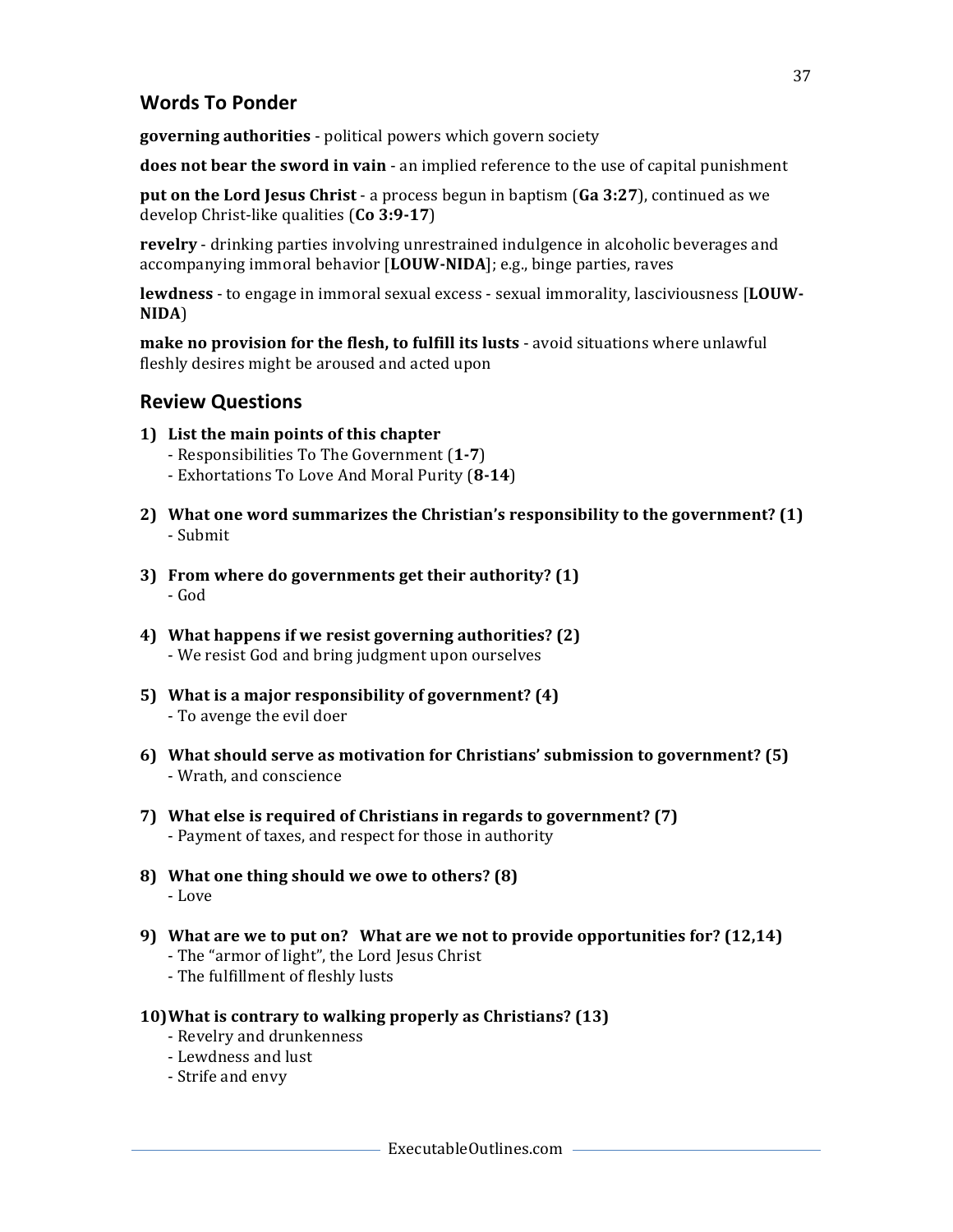### **Chapter Fourteen**

In this chapter Paul discusses the relationship strong and weak brethren are to have towards each other. He admonishes the strong to be careful in their dealings with those whose faith is weak, and for the weak not to judge those who are doing what God allows (1-**4**). In such matters, each brother should be true to their conscience and do what they do as service rendered to the Lord (5-9). There is no place for condemning or despising one another in these matters, for Jesus will be the judge  $(10-12)$ . Of primary concern is not to put stumbling blocks in a brother's way (13).

The importance of being true to one's own conscience, and not encouraging the weak brother to violate his own, is the emphasis of the last half of the chapter. Things harmless within themselves can destroy those whose consciences do not permit them, so those who understand the true nature of the kingdom of God will be willing to forego personal liberties to maintain peace and build up their weaker brethren (14-23).

#### **Points To Ponder**

- How strong and weak brethren should deal with one another
- The importance of being true to one's conscience

#### **Outline**

#### **I. ADMONITIONS TO STRONG AND WEAK BRETHREN** (1-13)

#### **A. HOW TO TREAT EACH OTHER (1-4)**

- 1. The strong are to receive and not despise the weak (1-3a)
- 2. The weak are not to judge those God approves (3b-4)

#### B. HOW TO BE TRUE TO THE LORD IN THESE MATTERS (5-9)

- 1. Be fully convinced in your own mind (5)
- 2. Do what you do as to the Lord (6-9)

#### **C. DO NOT JUDGE ONE ANOTHER (10-13)**

- 1. Christ is to be our judge  $(10-13a)$
- 2. Our concern should be not to put stumbling blocks in a brother's way  $(13b)$

#### **II. FURTHER ADMONITIONS TO STRONG BRETHREN (14-23)**

#### A. DO NOT DESTROY A BROTHER FOR WHOM CHRIST DIED (14-18)

- 1. Food is harmless in itself, but we can misuse it to the destruction of the weak (**14-16**)
- 2. The kingdom of God is more important than food and drink (17-18)

#### **B. PURSUE THINGS WHICH MAKE FOR PEACE (19-23)**

1. Build up your brother, don't destroy him over food (19-20)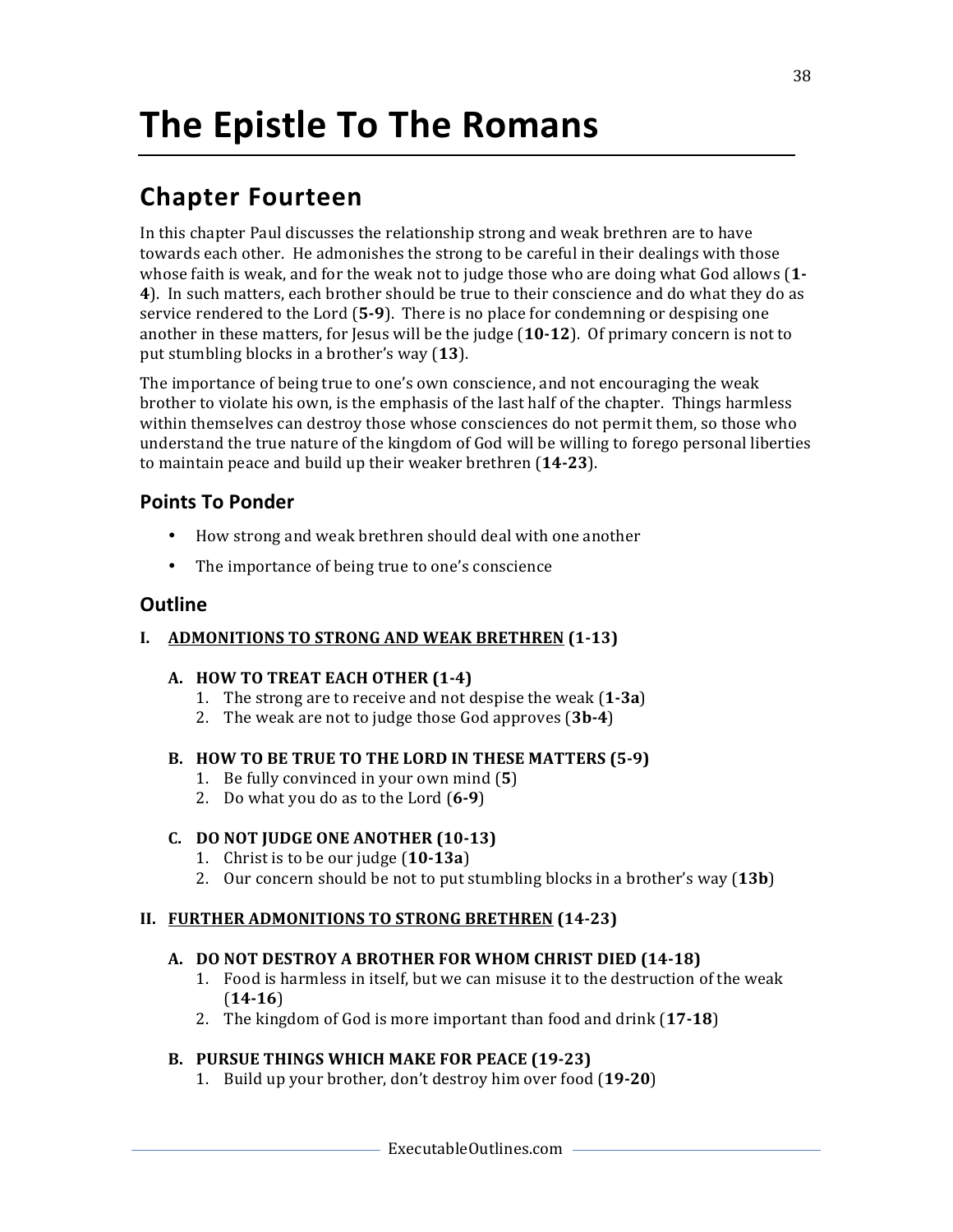- 2. Be willing to forego your liberties for the sake of your brother (21)
- 3. Appreciate the importance of a clear conscience in your weak brother (22-23)

#### **Words To Ponder**

**judge** - setting oneself up as accuser, judge, and sentencer; it does not mean we cannot make decisions about the right or wrong of another's action (cf. Mt 7:1-6,15-20; Jn 7:24; **1Co 5:9-13**)

**stumbling block** - that which causes another to fall; it does need to be wrong within itself

**offended** - made to stumble; the word does not mean the way we commonly use it today, that is, to have one's feelings hurt or "offended"

#### **Review Questions**

- **1)** List the main points of this chapter
	- Admonitions To Strong And Weak Brethren (1-13)
	- Further Admonitions To Strong Brethren (14-23)
- **2)** How are strong and weak brethren to treat each other? (3)
	- The strong are not to despise the weak
	- The weak are not to judge the strong
- **3)** What is important according to verse 5? - "Let each be fully convinced in his own mind"
- **4)** In all matters, whom is it we should try to please? (6-8) - The Lord
- **5)** What is important according to verse 13? - Not to put a stumbling block or a cause to fall in our brother's way
- **6)** What elements are crucial to the kingdom of God? (17) - Righteousness, peace, and joy in the Holy Spirit
- 7) How far should one be willing to go to avoid causing a brother to stumble? (21) - As far as giving up personal liberties in Christ
- **8)** If we violate our conscience, what are we guilty of? (23) - Sin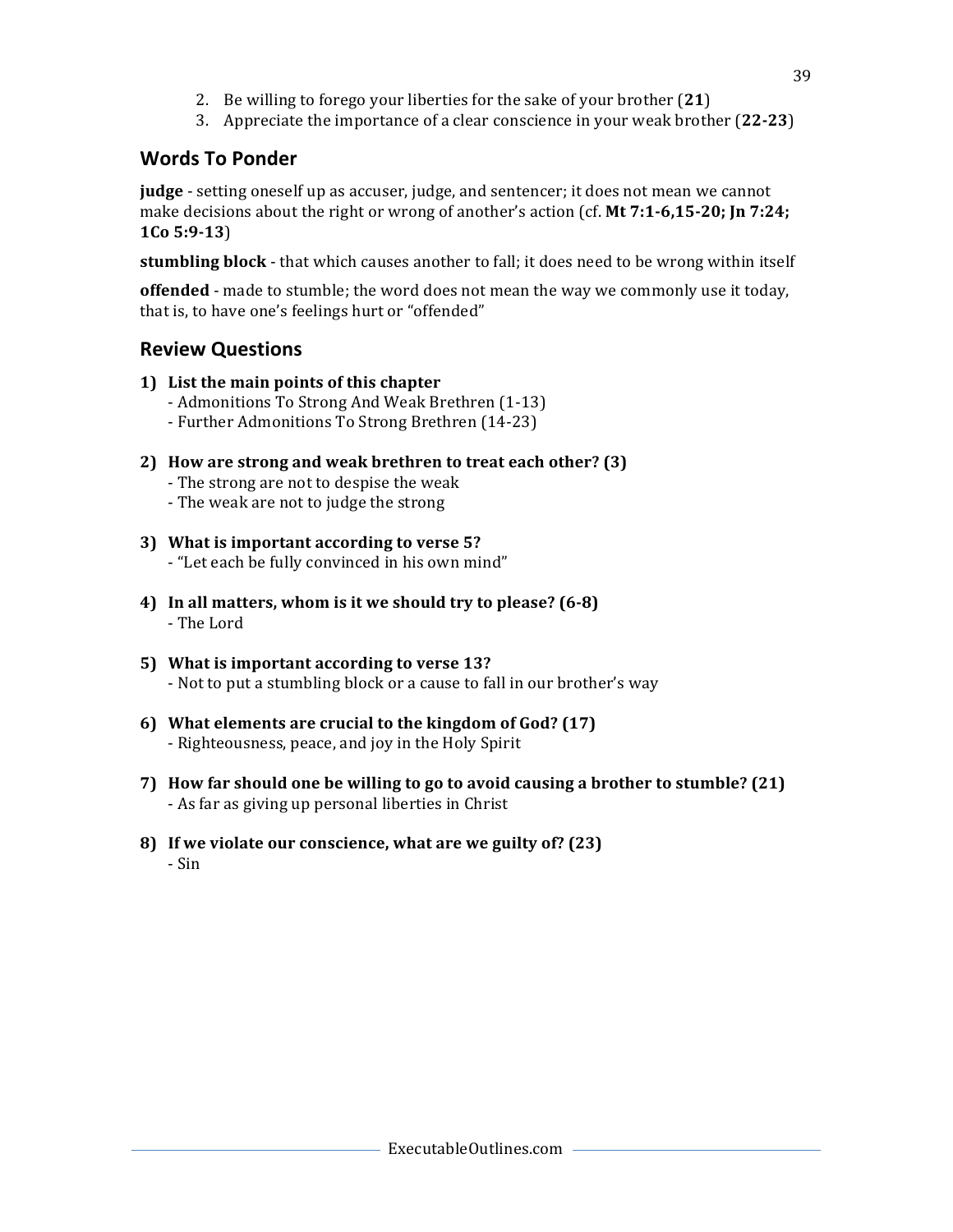### **Chapter Fifteen**

Paul exhorts those who are strong to receive and bear with the infirmities of the weak. Encouraging them to be concerned with uplifting the weak, he reminds the strong of Christ and His unselfishness (1-3). Referring to the value of the Old Testament Scriptures, he pleads for patience so that with one mind and one mouth they may glorify God (**4-6**). Finally, he calls for them to receive one another to the glory of God, just as Christ served both Jews and Gentiles in fulfilling the prophets of old (7-12). Paul then prays that God might fill them with joy and peace in believing, so they may abound in hope with the help of the Holy Spirit (13).

At this point, Paul begins to draw this epistle to a close by making remarks concerning his apostleship and plans to see them. Recognizing their own abilities in the faith, he still felt it appropriate to write to them as he did (14-16). Speaking of his design not to preach where Christ had already been received  $(17-21)$ , Paul tells of his plan to come to Rome on his way to Spain (22-24). But first, he is going to the poor saints in Jerusalem with a contribution from the saints in Macedonia and Achaia (25-29). Realizing the danger such a trip entails, he asks to be remembered in their prayers (30-33).

#### **Points To Ponder**

- Further reasons for being considerate of weak brethren
- The example of the churches in Macedonia and Achaia in their liberality toward the church in Jerusalem

#### **Outline**

#### **I.** CONCLUDING ADMONITIONS TO STRONG BRETHREN (1-13)

#### A. BEAR WITH THE SCRUPLES OF THE WEAK (1-6)

- 1. Try to please your brethren, as Christ did (1-3)
- 2. With help from God and Scripture, be patient, so you may together glorify God (**4-6**)

#### **B.** RECEIVE ONE ANOTHER (7-12)

- 1. As Christ received us, to the glory of God (7)
- 2. As Christ served Jews and Gentiles, in fulfillment of prophecy (8-12)

#### **C. PAUL'S PRAYER FOR THEM (13)**

- 1. That God might fill them with all joy and peace in believing (13a)
- 2. That they might abound in hope by the power of the Holy Spirit (13b)

#### **II. PAUL'S PLANS TO SEE THEM (14-33)**

#### A. THE REASON FOR WRITING THEM (14-21)

1. He is well aware of their own abilities (14)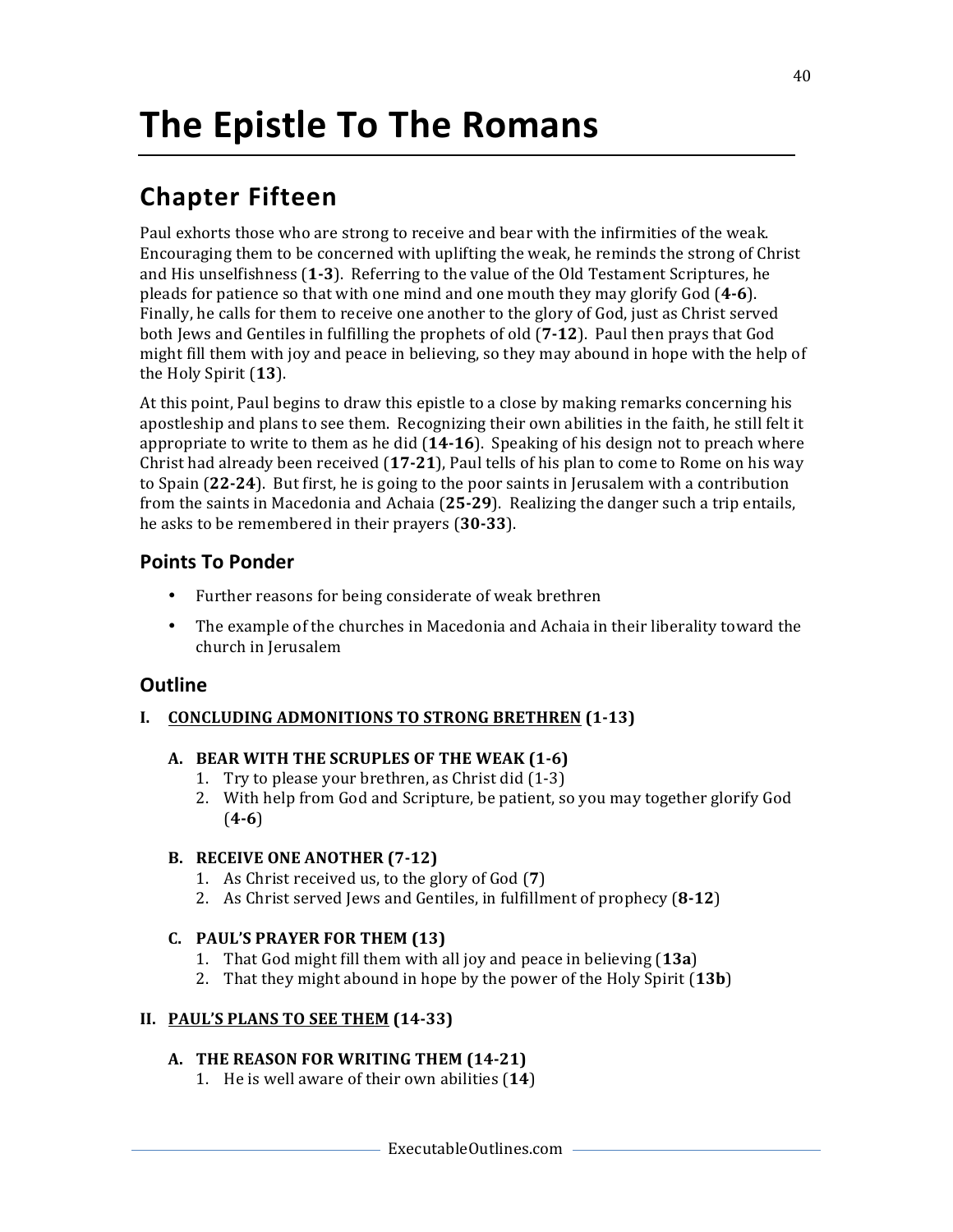- 2. Simply reminding them, as is appropriate from a "minister to the Gentiles" (**15-16**)
- 3. Though he normally aims to preach where Christ has not been named (17-21)

#### **B. HIS TRAVEL PLANS** (22-29)

- 1. To go to Spain via Rome (**22-24**)
- 2. But first, to Jerusalem with a contribution from those in Macedonia and Achaia (**25-29**)

#### **C. REQUEST FOR PRAYER, AND PRAYER FOR THEM (30-33)**

- 1. His request for their prayers for his safe journeys (30-32)
- 2. His prayer that God be with them (33)

#### **Words To Ponder**

**edification** - to build up; "used only figuratively in the NT.. the promotion of spiritual growth" (**VINE**)

#### **Review Questions**

- **1)** List the main points of this chapter - Concluding Admonitions To Strong Brethren (**1-13**) - Paul's Plans To See Them (**14-33**)
- 2) Whose example are we to follow in bearing the weakness of others? (1-3) - Christ's
- **3)** What value is the Old Testament to Christians? (4) - To learn, to find patience and comfort, to increase hope
- 4) Why is it important that we be of one mind? (5-6) - So we may in unity of mind and mouth glorify God
- **5)** To what degree are we to receive one another? (7) - As Christ received us; to the glory of God
- **6) In his preaching, what did Paul try to avoid? (20)** - Preaching where Christ had already been preached
- **7) Where did Paul hope to go after passing through Rome? (24)** - Spain
- 8) Where was he headed for at the time he wrote this epistle? Why? (25) - Jerusalem; to take the contribution from Macedonia and Achaia to the poor saints in Jerusalem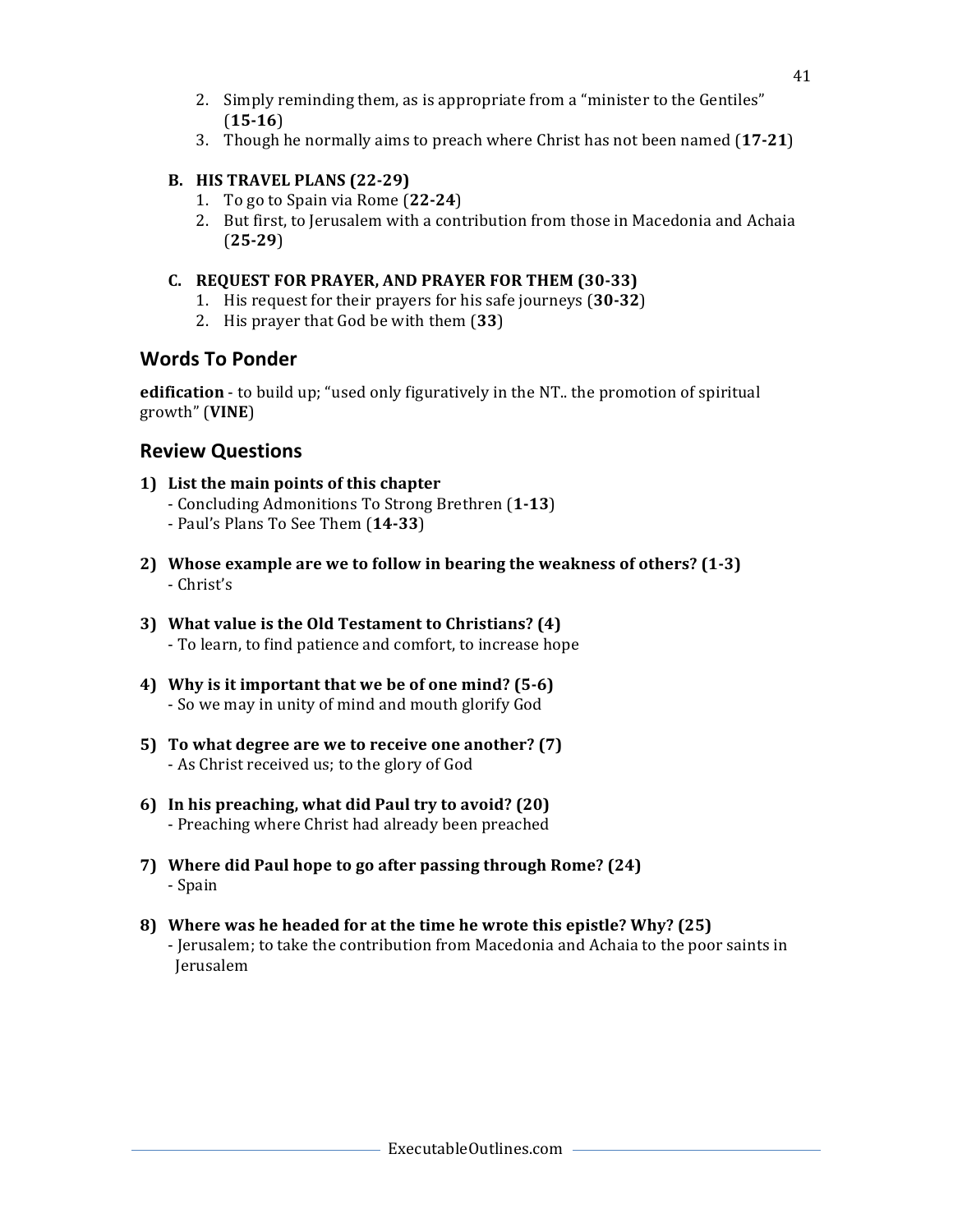### **Chapter Sixteen**

In this last chapter, Paul closes with miscellaneous instructions, greetings, warnings, and a doxology. Of particular note are his comments concerning Phoebe, a servant of the church in Cenchrea (1-2). Also, his greetings to Priscilla and Aquila remind us of how instrumental this couple was in the spread of the gospel (**3-5a**). The remaining greetings from Paul remind us that there were many others who contributed to the growth of the church in the first century (5b-16).

A final warning is given against those who would cause divisions and occasions of stumbling contrary to what Paul had taught in this epistle (17-18). For above all else, Paul wanted to ensure their continued obedience in the gospel (19-20).

Paul's companions at Corinth add their greetings (21-24), and Paul closes this wonderful epistle with an expression of praise to God for the revelation of the gospel which was leading to the obedience of faith among all nations (25-27).

#### **Points To Ponder**

- The example of early Christians such as Phoebe, Priscilla and Aquila, and many others
- The warning against those who cause divisions and offenses

#### **Outline**

**I.** CONCLUDING INSTRUCTIONS & FAREWELLS (1-24)

#### A. **COMMENDATION OF PHOEBE** (1-2)

- 1. A servant of the church in Cenchrea (1)
- 2. To receive her in a worthy manner, helping her along (2)

#### B. MISCELLANEOUS GREETINGS FROM PAUL (3-16)

- 1. To Priscilla and Aquila (**3-5a**)
- 2. To various others (5b-16)

#### **C. A FINAL WARNING (17-20)**

- 1. Against those who selfishly cause divisions and offenses (17-18)
- 2. To continue in obedience, for God will give them victory (**19-20**)

#### **D. GREETINGS FROM PAUL'S COMPANIONS (21-24)**

- 1. From Timothy and others (**21**)
- 2. From Tertius, Paul's "amanuensis" [personal scribe] (**22**)
- 3. From brethren at Corinth (**23-24**)

#### **II. PAUL'S DOXOLOGY (25-27)**

#### A. **TO HIM WHO IS ABLE TO ESTABLISH YOU** (25-26)